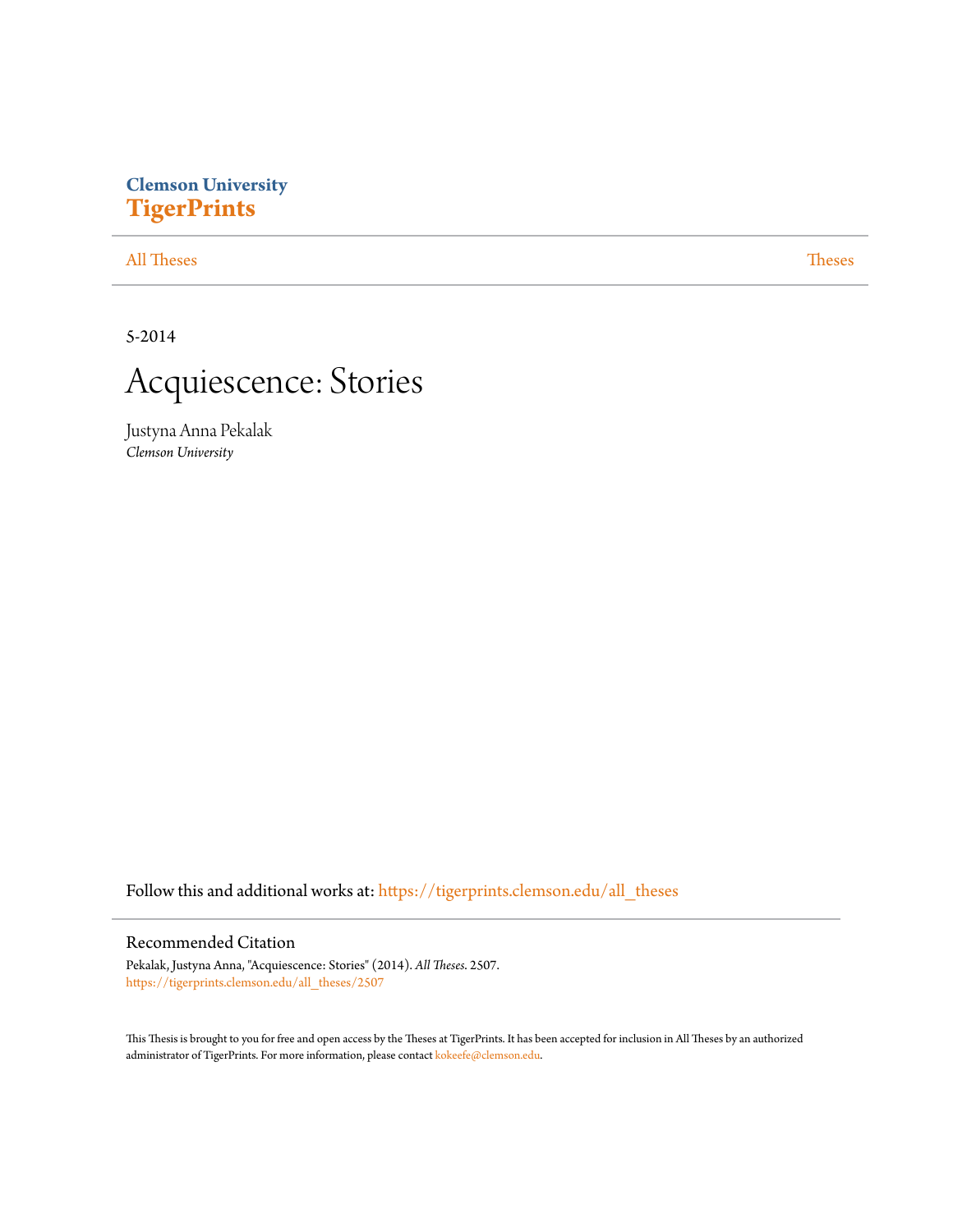### ACQUIESCENCE: Stories

### A Thesis Presented to the Graduate School of Clemson University

In Partial Fulfillment of the Requirements for the Degree Master of Arts English

> by Justyna Anna Pekalak May 2014

Accepted by: Keith Morris, Committee Chair Dr. Cameron Bushnell Dr. Jillian Weise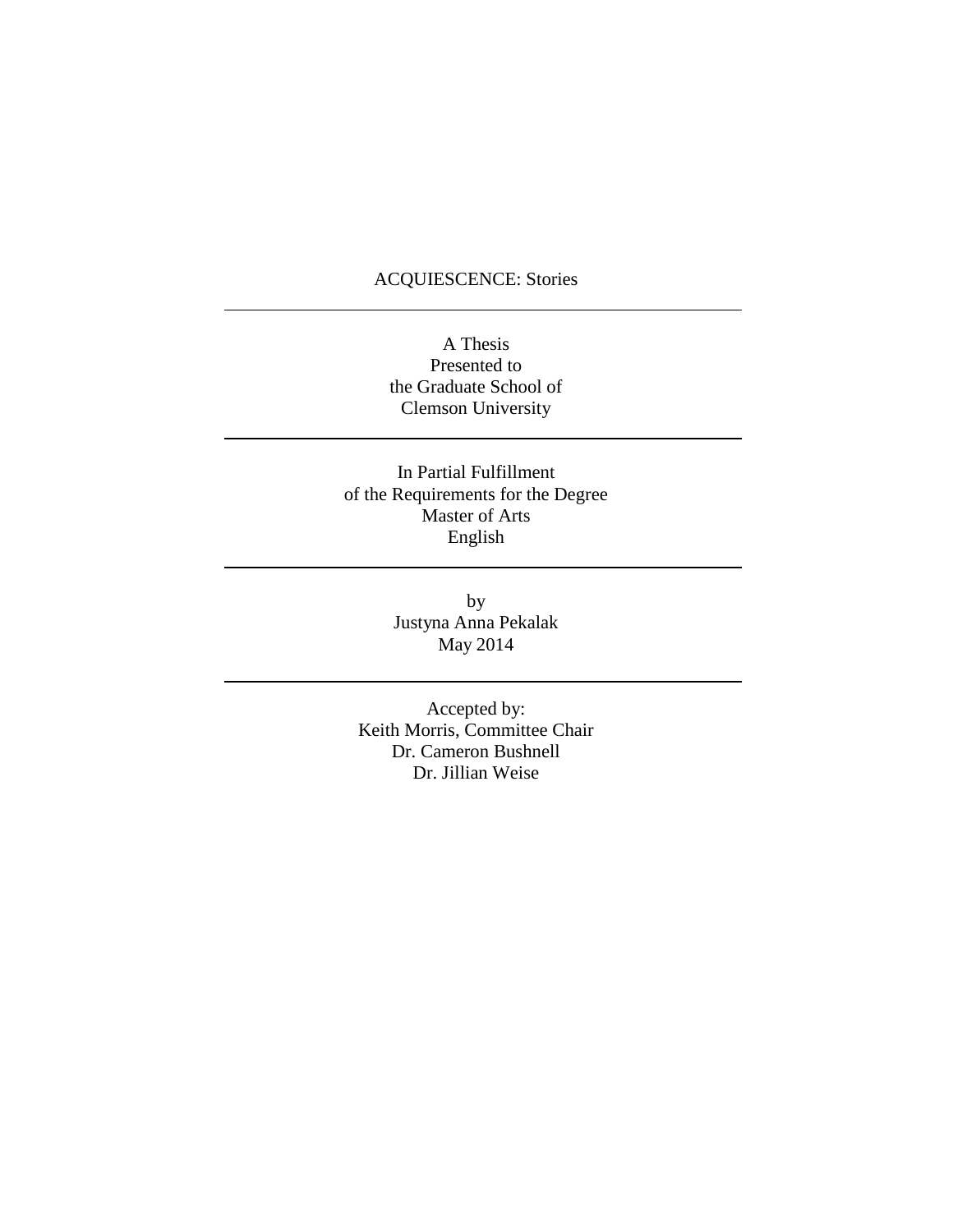#### ABSTRACT

This creative thesis consists of two short stories centered on implications of immigration and uprooting: the possible loss of control and the self, and as a result, existing solely as a body in transit, all of which may lead to a threat of violence. Both stories discuss the immensely radical act of migration, but are set in different landscapes (Polish and American) in order to explore the issue from two different viewpoints: that of someone returning to a place they had left, and that of a person living on still foreign soil. The issue of movement is especially important in today's global, connected society, which nonetheless is conducive to the alienation and stigmatization of migrants. While these stories do not offer any solution, they are meant as a discussion of the experience so that the scope of influence a decision to move initiates may be evident. The auxiliary document also touches on the issue of otherness in the work of Joyce Carol Oates and a recent Polish film, *Pokłosie*, both of which discuss the strained relationship between the Jewish and Polish identities and the places where they intersect.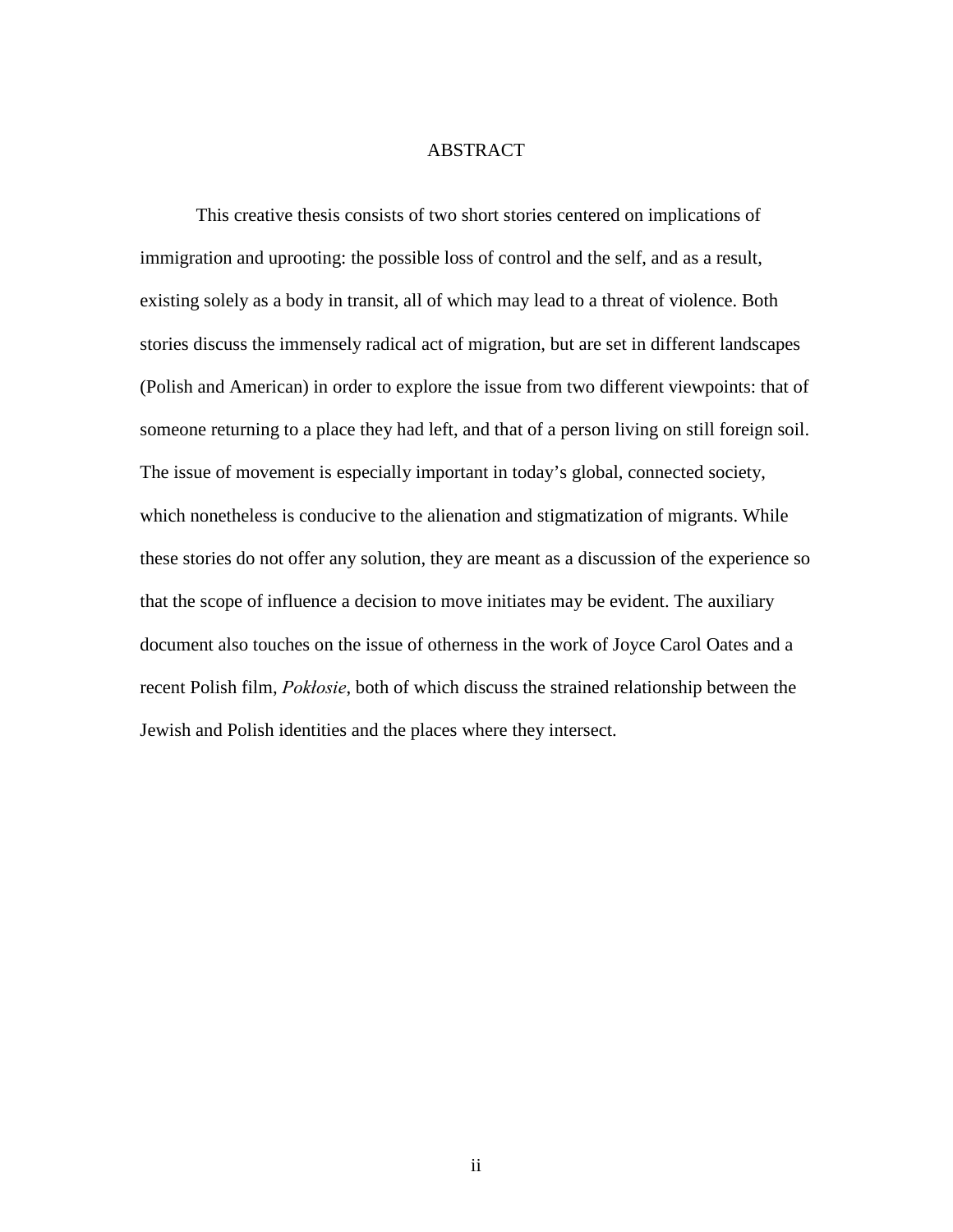# DEDICATION

For my parents, Marzena and Dariusz Pękalak, in gratitude.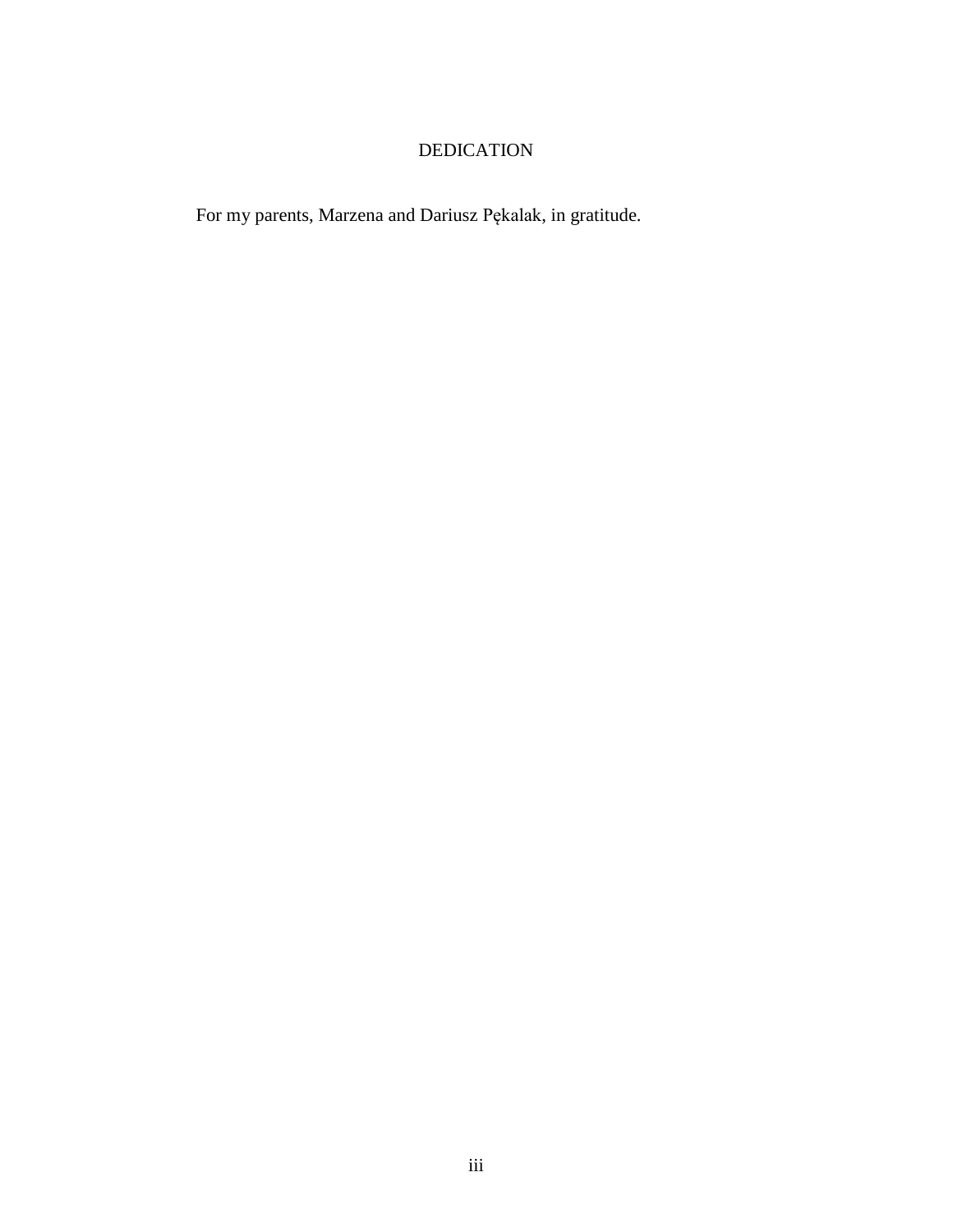#### ACKNOWLEDGMENTS

I would like to thank my committee members for their support and guidance: Keith Morris, for believing in my stories and encouraging me to be brave enough to go in this direction; Dr. Jillian Weise for always allowing me to write about what interests me, though it may be uncomfortable; and Dr. Cameron Bushnell, whose Postcolonial Literature class taught me that it is possible and necessary to talk about experiences from places that most people would deem as the periphery.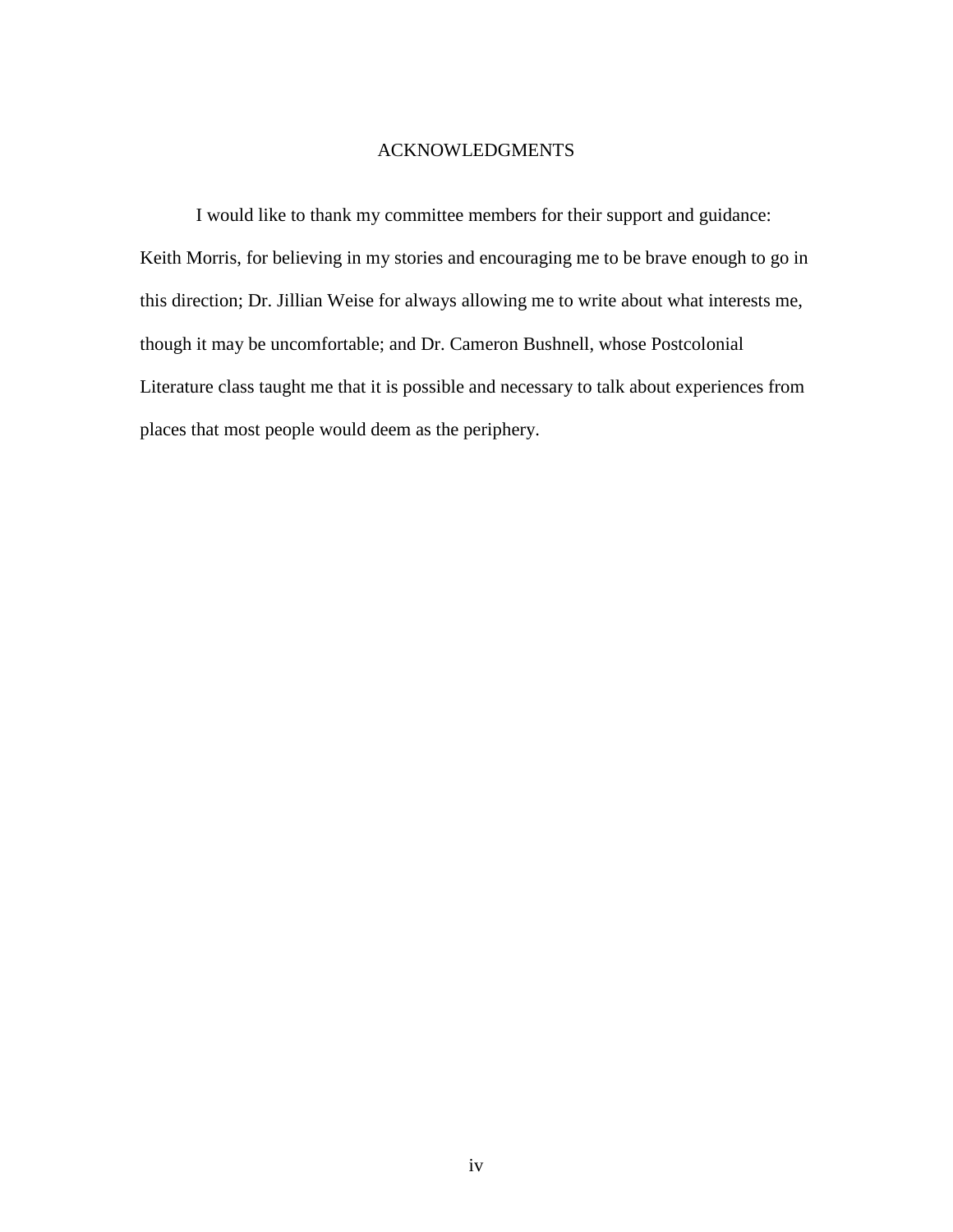## TABLE OF CONTENTS

| Page                                                             |  |
|------------------------------------------------------------------|--|
|                                                                  |  |
|                                                                  |  |
|                                                                  |  |
|                                                                  |  |
| <b>ACQUIESCENCE</b>                                              |  |
| $\mathbf{I}$ .                                                   |  |
| $\Pi$                                                            |  |
| <b>AUXILIARY ESSAY</b>                                           |  |
| The Disintegration of the Self: Fiction and National Narrative42 |  |
|                                                                  |  |
|                                                                  |  |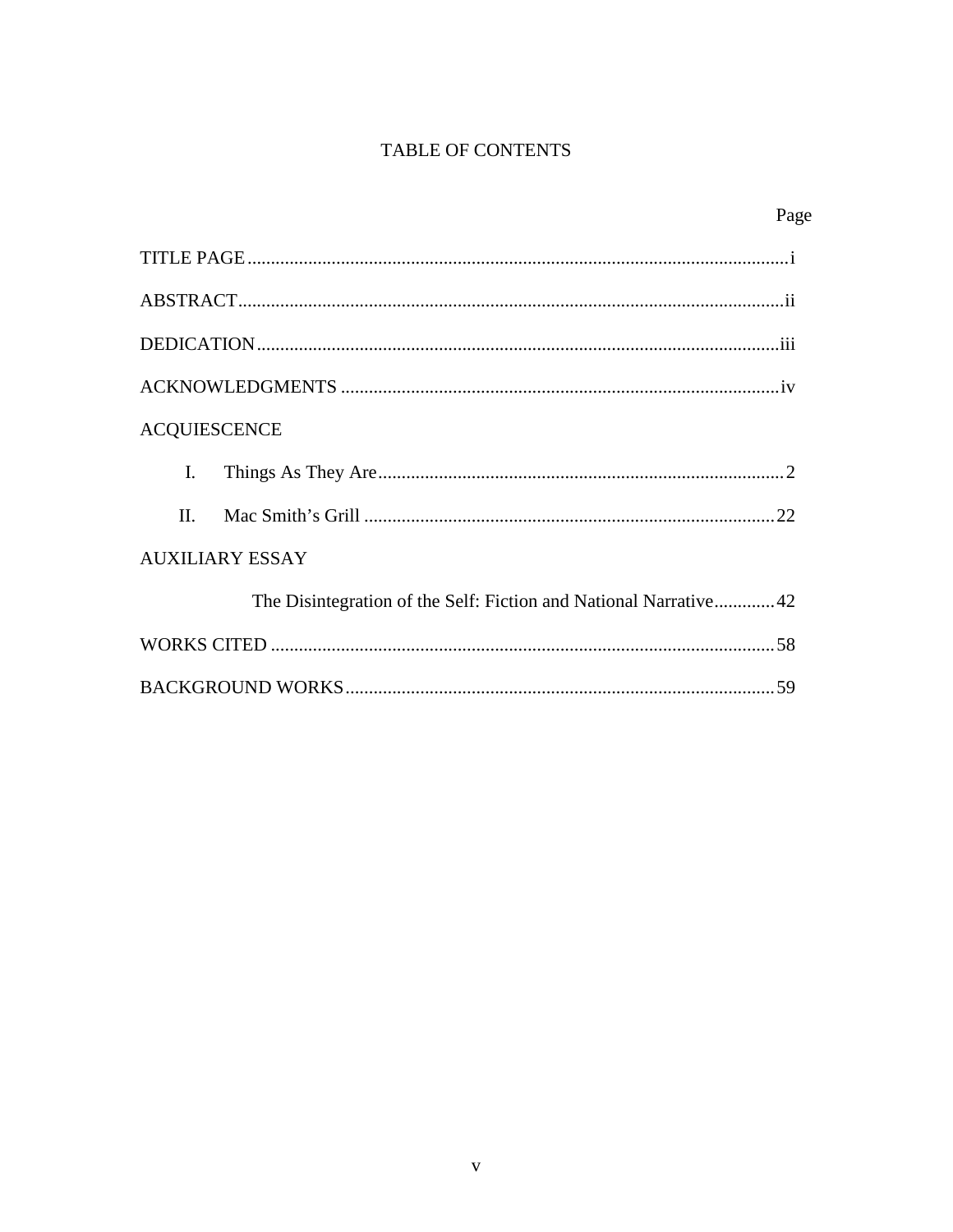ACQUIESCENCE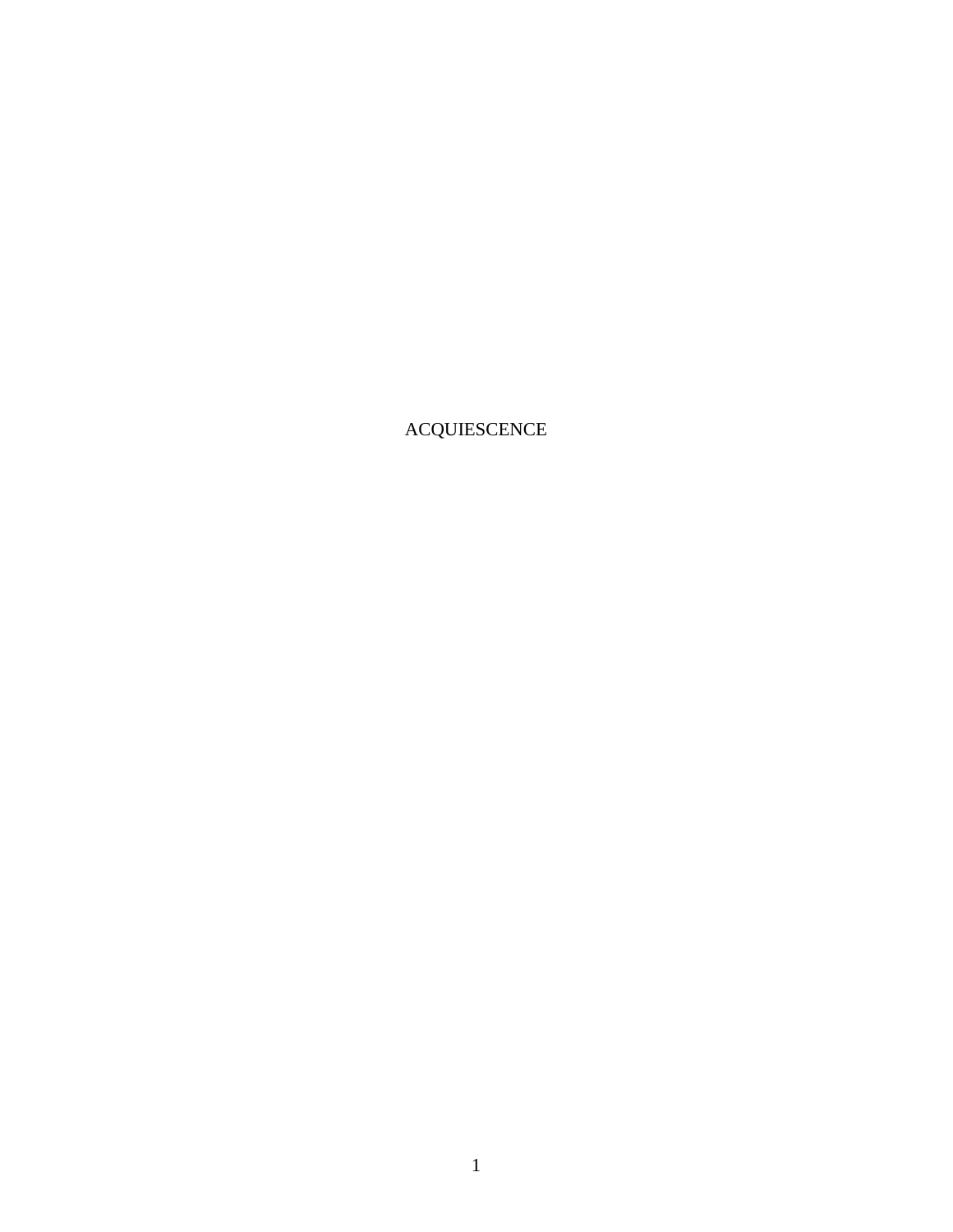#### **Things As They Are**

Julia stood in front of the shopping center, clutching an unopened map of Kraków in her right hand. Before her stretched a small, tiled plaza full of people coming in waves at her, around her, sometimes visibly tired, sometimes angry, mostly with blank but suspicious faces. She tried not to look at one person for too long. She looked just like them, but they didn't look at her. Behind her, men crawled on scaffolding covering the front wall of the shopping center, detaching large, glass tiles from the surface in a roped off area. Just a few days before, a tile had fallen off sometime after midnight, covering the plaza in shards of glass, though nobody saw it and nobody heard it over the sound of the city. It was finally discovered by the morning commuters when the glass crunched under their shoes, and the building looked on down at them, now gap-toothed.

Julia thought she could taste the glass in her mouth, feel it grind and screech against her teeth, though perhaps that was only fear. She continued to search the faces approaching her, looking for his, one she had put together from her mother's description, which she pulled out of her with such care. It was almost like pulling teeth, attaching a small, white string around the thing you wanted and pulling slowly and calmly until it gave way and came. Her mother didn't want to; she had said her last visit, an unexpected and rushed one to her own mother's funeral, and the subsequent cleaning and renting out of the inherited apartment had been enough. What she didn't say was that she had nothing else to come back to, but Julia knew nonetheless. Even before, her mother had preferred to visit for very short periods of time, a week and a half, maybe two, and not every year, only to regret the visit at all after a few days. It's impossible to live in this country, she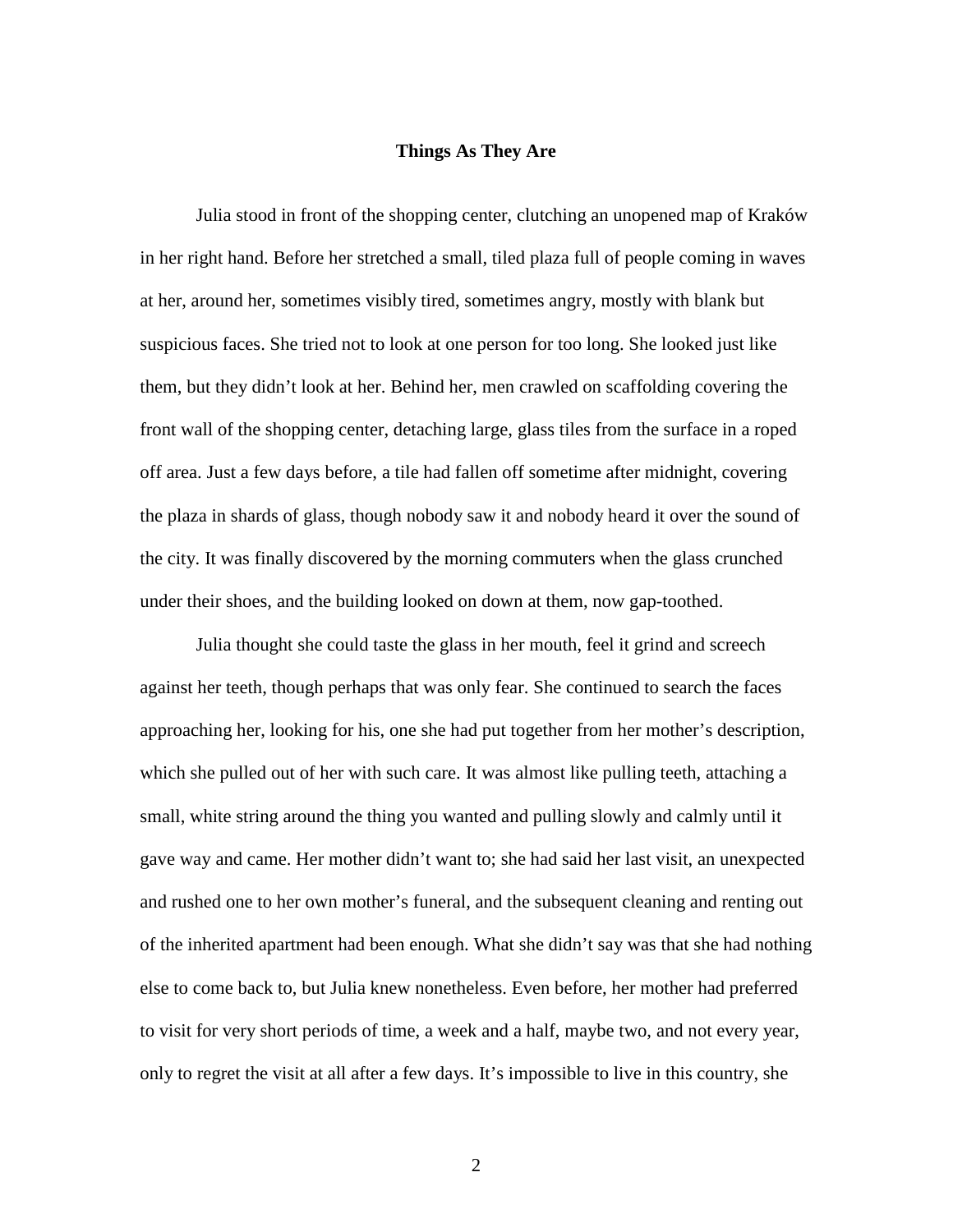would exclaim and ask first both her parents, then just her mother, to come live overseas, but they never did. I am too old and alone, Julia's grandmother would say to her when Julia visited each summer, at which words Julia welled with anger at her mother and herself.

His name was Jacek Kłos, like a stalk of wheat, which was perfect, because she would be the wind, swooping in like a bird, brushing against the golden field, bending the blades until she found and touched him, only him. The first time she did, she knew it was him; he had dark hair that curled softly, beautiful, defined lips, eyes that were brown, or at least she thought. She smiled then and she smiled now in anticipation, looking at each face – the old women with dyed hair pulled back into buns and doughy, pale faces, the young girls in skinny jeans and jet black hair, the businessmen in dark suits sitting in the I outside Andel's Hotel. With her left hand, Julia smoothed her denim shorts and shirt. She had laughed that morning when picking it out, seeing herself in the tall mirror, dressed in stars and red and white stripes. Maybe it was too much, but not for her, not right now.

She opened the map slowly, sweeping it with her gaze, knowing each corner, each street better now than when she had lived here. She would feed the pigeons on the Main Square as a little girl in a red pinafore dress and a white button down shirt with a beautiful lace collar she had hated wearing then. The pigeons would swirl in the air and swoop down onto the grains she threw on the ground. Some would sit on her arms and eat out of her hand and Julia would wince, scared but excited at once, half smiling, exposing small, milky white teeth. Nobody sold grains anymore, though the pigeons, taught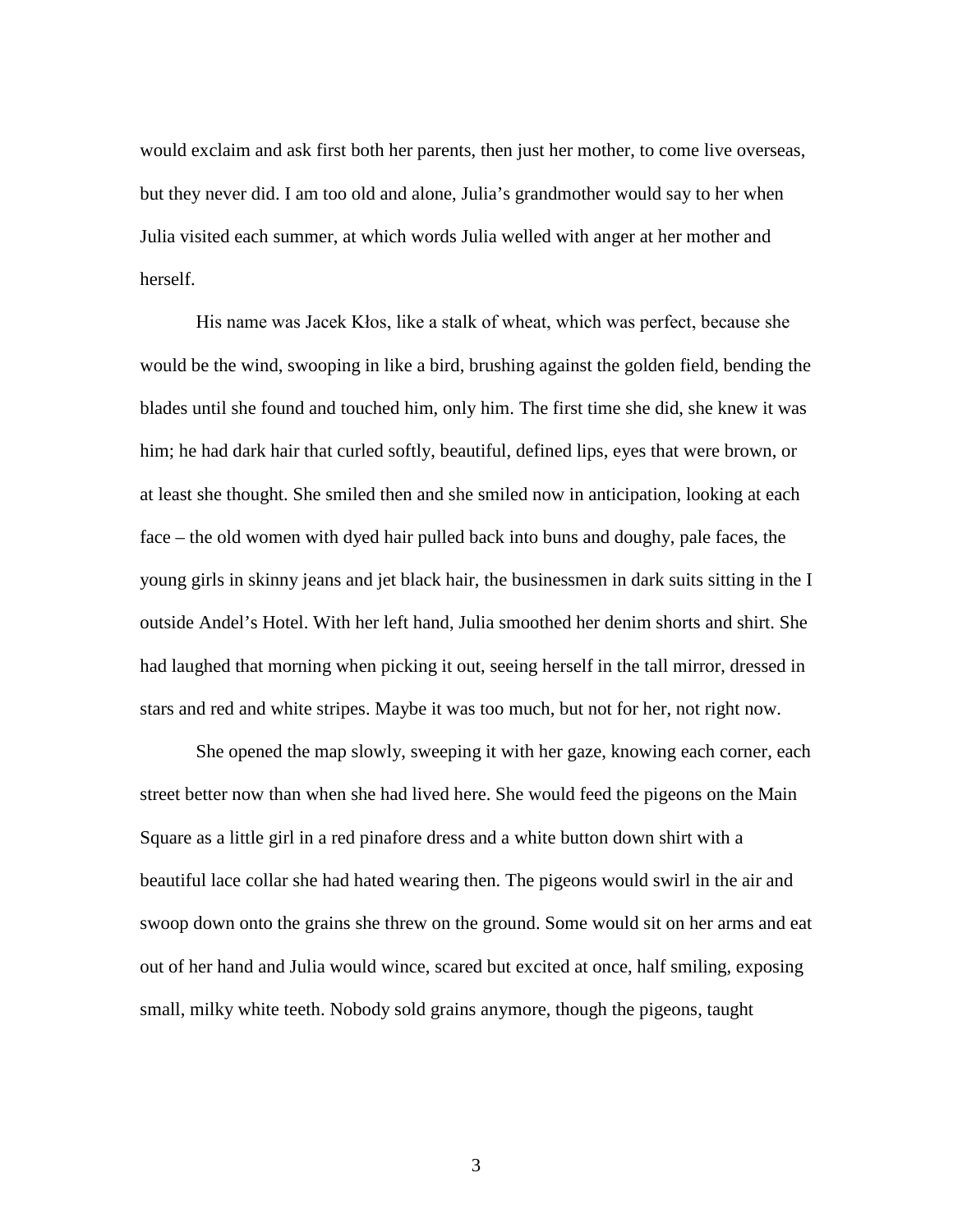generation by generation, clung to the Main Square and to Kraków the same hungry way she did.

She saw the red Converse shoes first, then, raising her eyes, she saw him walking towards the shopping center, towards her. A few years ago, her heart would have skipped a beat, would have stopped for a few seconds after one push against her chest.

She lowered the map slowly and kept her eyes on his shoes. When he was right in front of her, she looked up, still clutching the opened map with both hands and said, "Excuse me?" He almost walked past her, but she repeated it, taking a step back. He stopped and turned to her surprised, his lips slightly parted, his full, dark eyebrows arched, creating small wrinkles in his forehead. He was waiting for her to speak.

"Could you tell me where Kazimierz is?" Julia said, doing her best to scatter the letters, let them roll off her tongue softly, make them sound foreign. He blinked and looked at her for a second, taking his hands out of the pockets of his jeans, then chuckled.

"Kazimierz…?" He hesitated. "Is there." He pointed over the old buildings surrounding the plaza in the direction she very well knew. "I—" he stretched the letter out, thinned it out, made it sharp. "No English. Nie mówisz po Polsku?"

"Trochę?" she said carefully, breaking the word apart with her tongue and teeth. She shrugged. He laughed again.

"I show you? Zaprowadzę Cię," he said finally, gesturing for her to walk with him. The words sounded square in his mouth, sharp and angled.

They walked past the hotel and into an underground passage full of people without saying anything. Julia kept her eyes on his red Converse shoes, almost bumping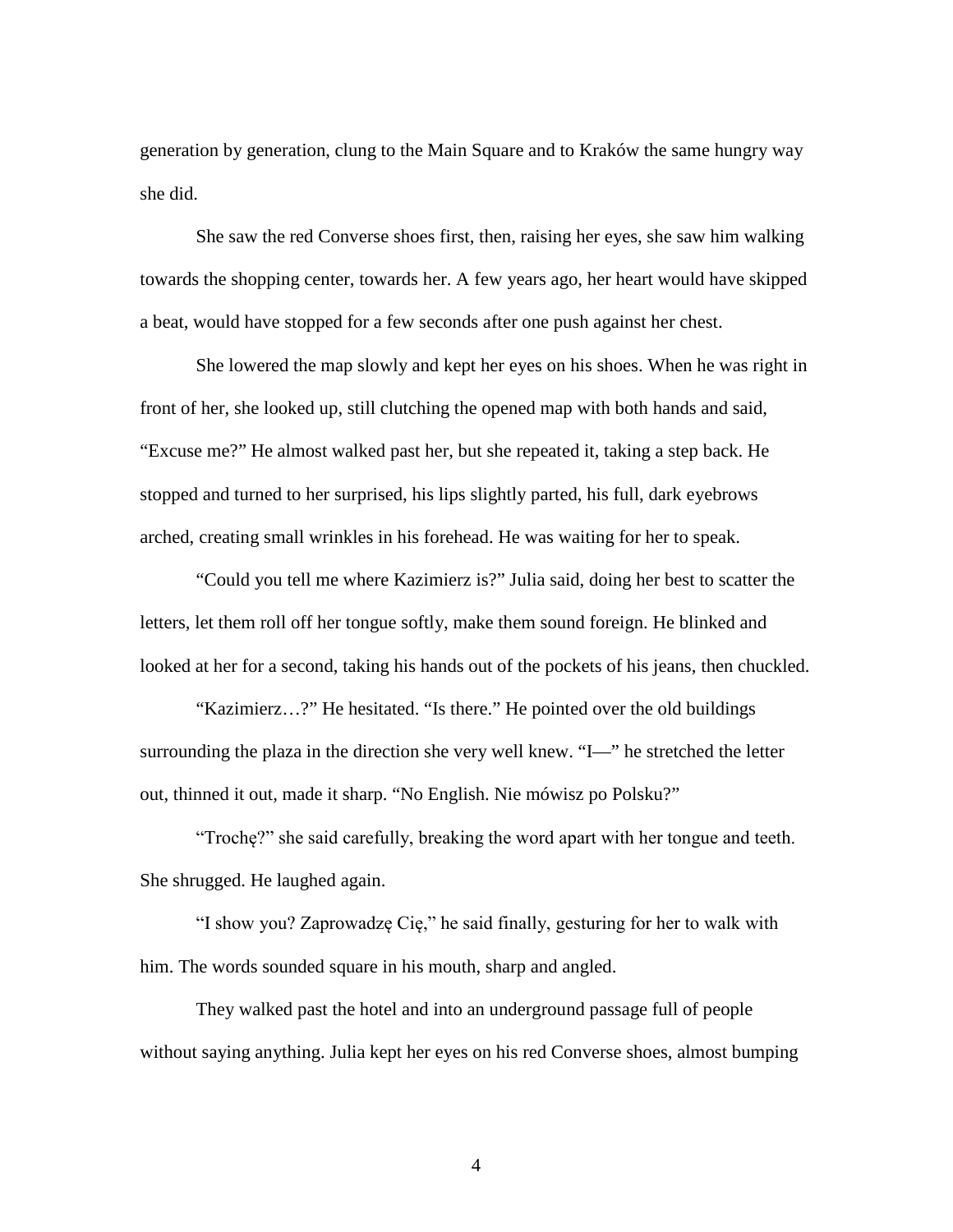into an older woman selling lilies of the valley at the end of the breezeway. He smiled, as she barely side-stepped the white bucket full of flowers.

On the other side, stretched before them, were the alleyways circling the walls of the Old Town, leading right up to the Wawel Castle and the river. Julia still clutched the map in her hand.

"First day in Kraków?" he finally asked, as they left the alleyways and turned into Starowiślna street.

"So you do know English?" Julia said, looking up at him.

"No…from films. Internet. Very little," he said slowly, searching for words. He looked down when he did it, as if they were scattered at his feet and he only needed to find the word he wanted in order to know it and say it. "You are American, yes?"

She shrugged. "I think. How do you know?"

"You talk different. All Englishmen in Krakow, I can't never understand. I try explaining directions to drunk Welshmen one day, I don't even know where they want to go," he laughed. "My name is Jacek."

"Julia" she said, using the English "j".

"Julia," Jacek repeated the Polish way, smoothly, like a knife sliding into the water with only one quiet sound. She smiled and repeated it after him, almost as if for the first time.

Julia stood in the third story hallway of a gray apartment building watching Jacek fumble with the keys. She leaned on the wall, waiting for the light to go off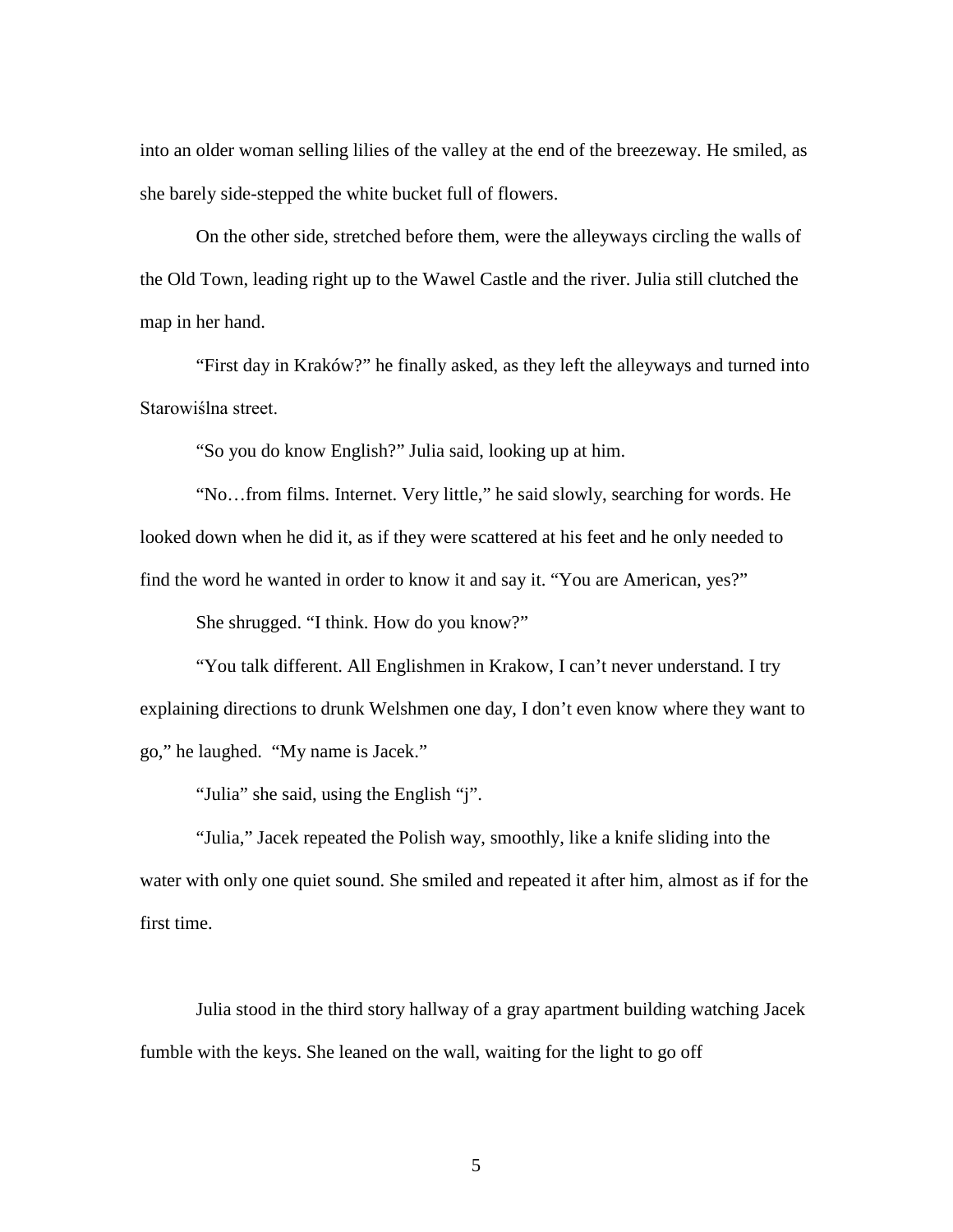automatically, occasionally gazing outside the window into the dark of Nowa Huta. She could hear the rattling of beer cans and the deep voices of the men that yelled at her and Jacek as they passed, asking for cigarettes and to borrow both their cell phones.

"Try lifting it a little," she said absentmindedly. A woman's voice joined in with the others outside, followed by the hiss and pop of a can being opened.

"Sorry," Jacek said finally, as the locks clicked and the heavy, wooden door gave way with a creak of the handle. Julia did not say anything, her heart growing in her chest, each beat stronger than the last, reaching somewhere deep in her bones. She thought Jacek could hear it too, like a deep tolling of a bronze bell, bouncing off her ribcage, sending echoes all through the stairway. She stepped into the apartment just as the lights went off and heard him lock the door behind her, the familiar thump of heavy metal and creaking of wood. The crawling, she thought, back into a womb, dark and small, uncanny, a prodigal return.

Jacek turned on the light in the hallway and Julia looked at the old, orange and yellow carpet underneath her feet, the matching drapes in the room in front of her. The hallway stretched the width of the apartment, linking all rooms together. It was covered in an aging wallpaper the color of light wood, with small flower motifs. There was an old mirror hanging on the wall between the kitchen and the bedroom.

"Is this your place?" Julia asked him, looking nowhere in particular, knowing the answer.

"I—" Jacek began, as he took off his shoes. "Rent. For university. Not very good place, this Nowa Huta. But cheap. Landlady lives in USA, I only saw her one time."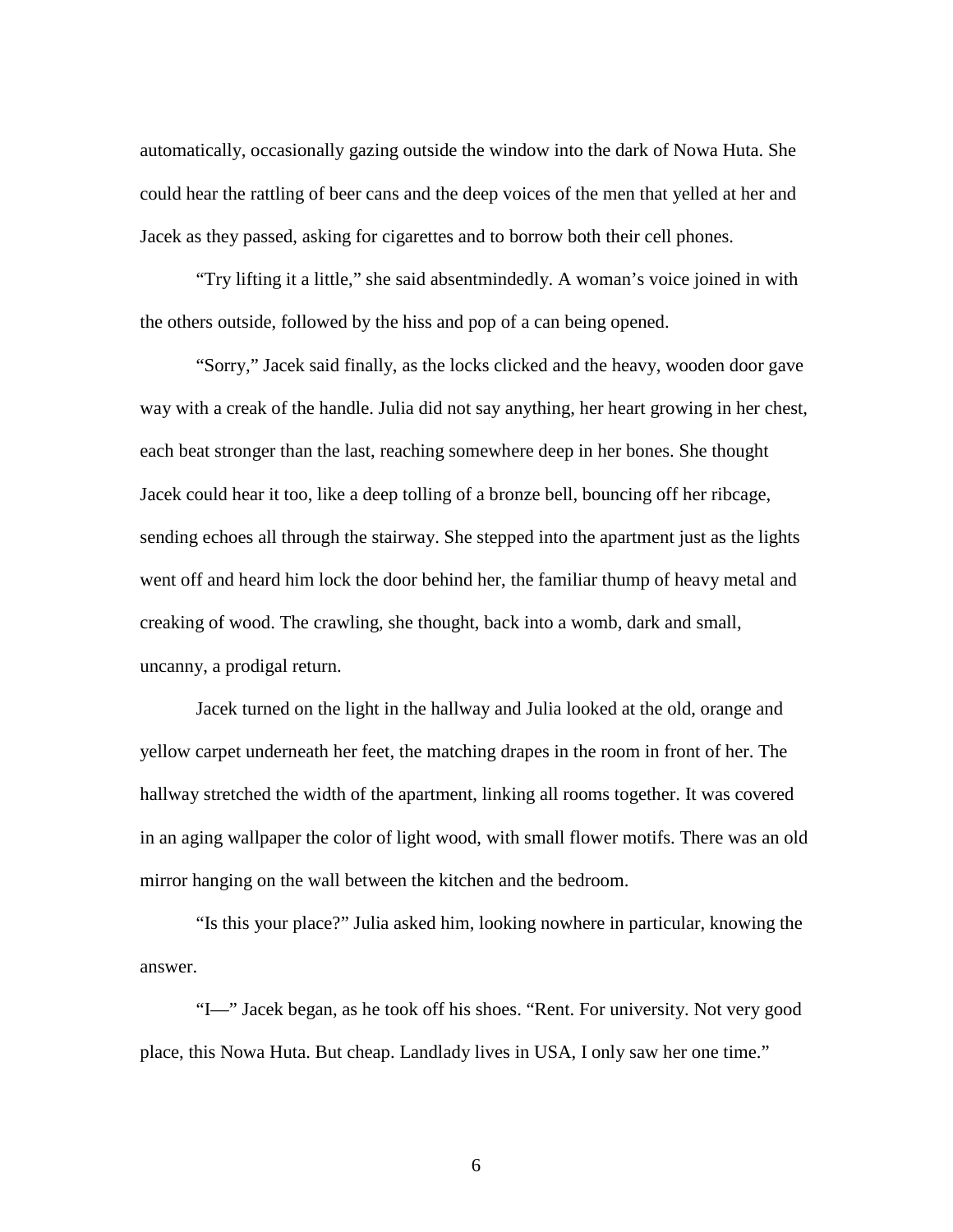"Hm." Julia smiled slightly, the corners of her lips raised only a little. She walked up to the mirror without taking off her heels, each step a hollow knock against the thin carpet on the wooden floor. The surface was dirty, blurring and dimming her reflection to the point where her light blond hair looked almost gray and she could not make out where her features began or ended.

"It look dirty, but it is an old mirror. Can't be cleaned," she heard Jacek say.

"You haven't changed much in here," she said.

"No…Landlady say it was home of her mother. She pass away when this daughter was in USA. I need it only for school and I have one year. How do you know this?"

Julia raised her hand to her face, almost touching her cheek, but touched her lips instead, pretending to fix her lipstick in the mirror.

"It looks old. Everything," she said. When she turned to him, Jacek was leaning against the doorframe to the bedroom, looking at her. She smiled, flashing her teeth in the dim hallway.

"It is," Jacek said, shrugging.

"What will you do after school?" she asked, walking toward him slowly. He raised his eyebrows and shook his head.

"Move to a place that is better—UK maybe or Germany. They need engineers. I am good one."

"Why do you want to do that? Do you know what it means?" Her heels knocked against the wood with each word.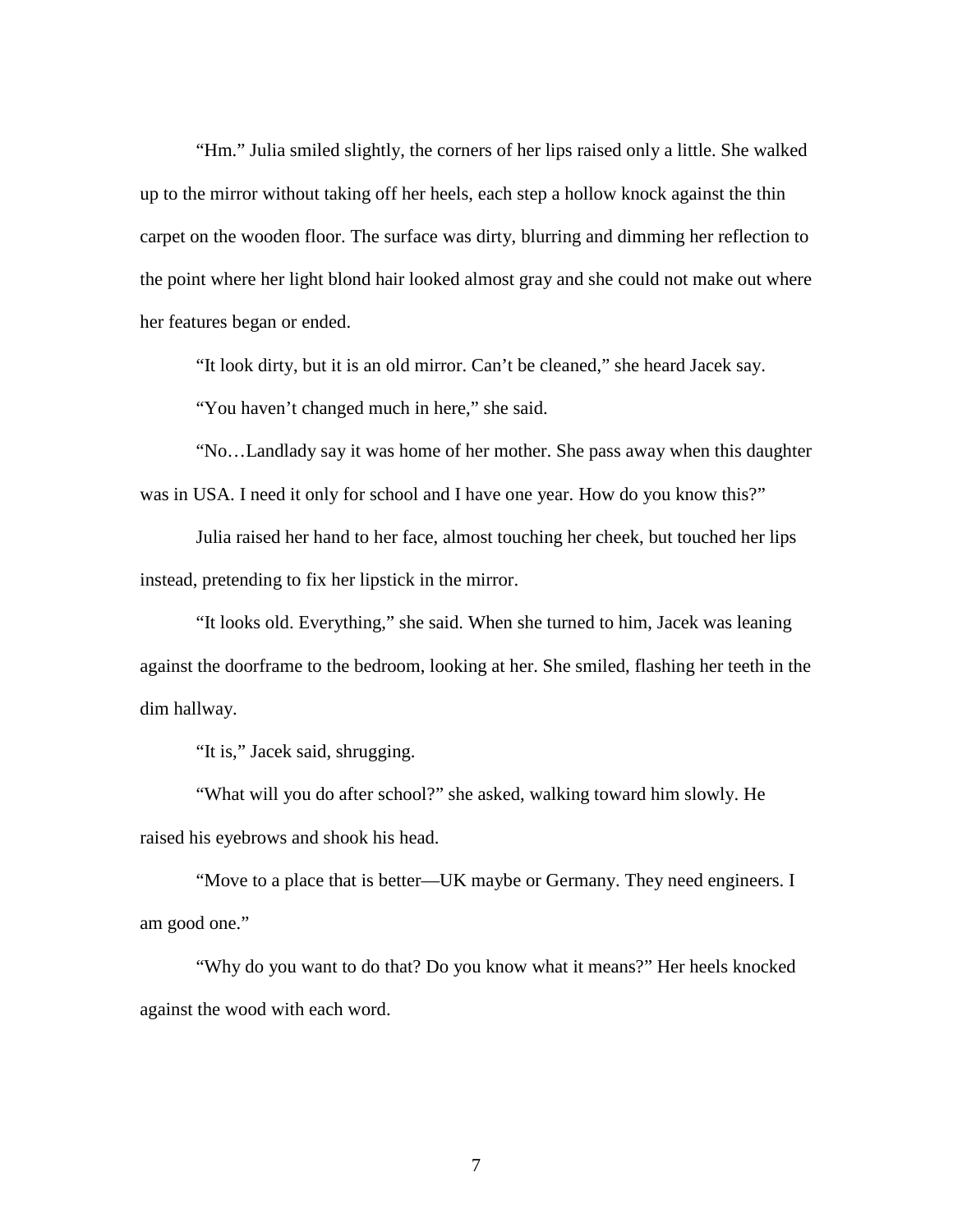"I know they pay more money. I know I can have better place. This country is good for tourists, for you. To see old buildings, to see what people have here and what they do not have. It is not for real people."

"I'm not a real person," Julia repeated, fingernails grazing the soft flesh on the inside of her palms.

"I am sorry," Jacek said quickly, shaking his head. "I mean only…it is good museum. You see it, you do not live there."

"Many people live here."

"Many do not," he cut the sentence with a sharp click of his tongue against the roof of his mouth and paused. "But, you can teach English to me now, no?" He smiled.

"We'll see." Julia leaned against the wall next to him.

His arm snaked its way around her waist, pulling up her dress a little and she let him kiss her neck slowly, only placing her opened palms on his chest. His other hand wrapped around her neck, Jacek led Julia into the bedroom and she lay down complacently, her black dress halfway up her hips. His lips were warm against her skin and before she realized, he disappeared between her thighs.

"Wait," Julia whispered, touching Jacek's hair, but his hands traveled down her legs, pulling her lingerie along with them. She propped herself up on her elbows, her fingers still tangled in his hair. Jacek looked at her confused.

"Come here," she said, letting the lingerie fall to the floor. Jacek listened and climbed on top of her, covering her lips with his. Julia ran her hands down his back and up again, finding his shoulder blades, feeling the bone shifting and sliding underneath the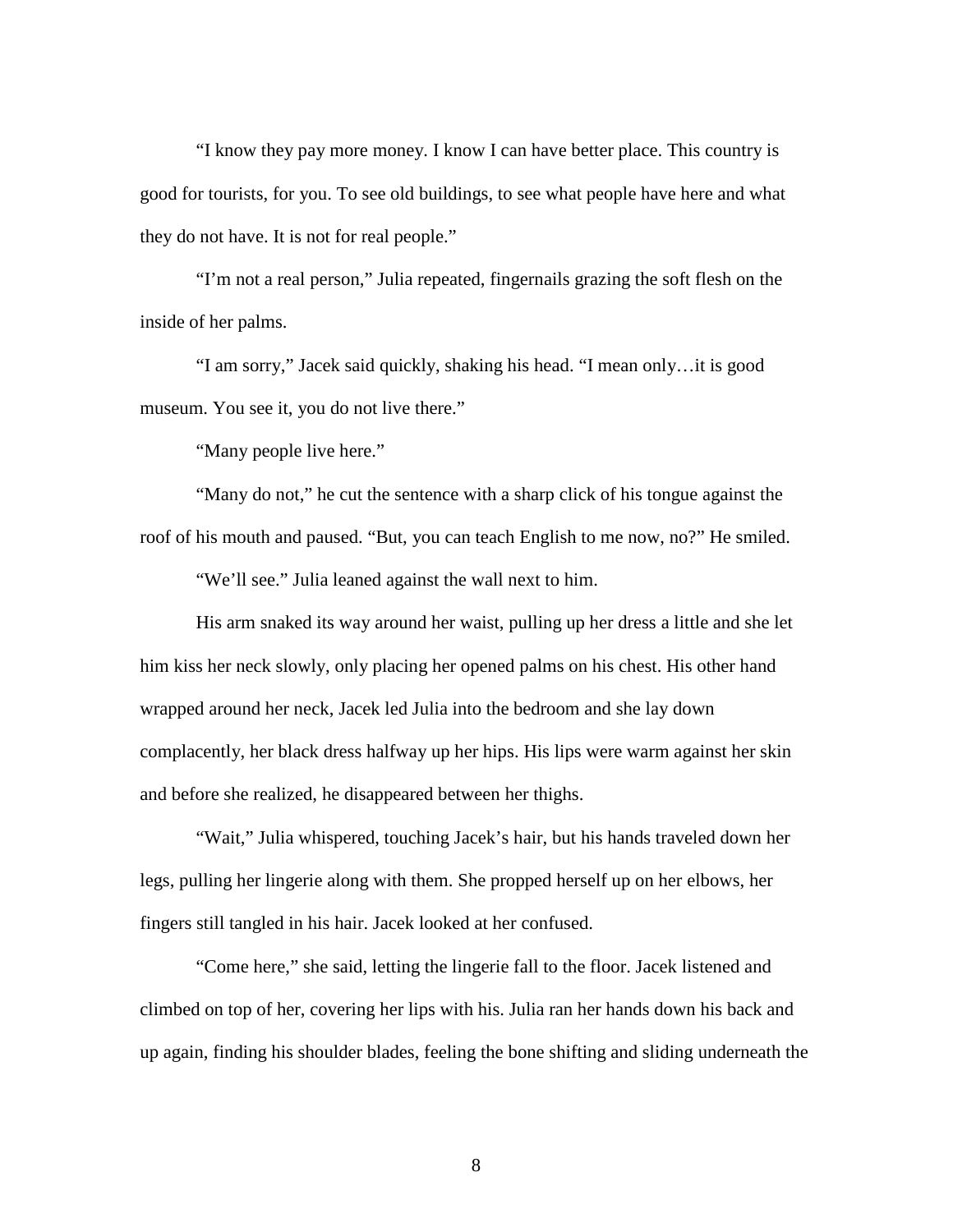skin. She dug her nails in until he gasped. She giggled and pushed him off, straddling him, her hands finding their way to his zipper.

At four thirty in the morning, Julia slowly got out of bed, careful not to wake Jacek. She slid on her dress and grabbed a cigarette out of her purse.

The kitchen was painted blue with white tiles and an old, wooden table covered with a wax-cloth of blue paisley. Outside, the sun was just waking, ready to make its way across the sky, tinting everything with gray. Julia sat down at the table and lit her cigarette. Smoke swirled around her head and hung in the air underneath the ceiling. She placed her hand on the corner of the table, feeling the sharp angle. She covered it with her fist and sat silently, exhaling the smoke, moving only to shake the cigarette into the rusted, old sink. When her knuckles were white and stiff, she let go of the table and laid her hand flat on the surface, keeping her gaze on it. Her red nails stood out against the wax-cloth and the blue floor. She began shaking her hand, slowly at first, the first tremors of love or disease, growing more violent with each second.

She broke away from the table and chair suddenly and walked up to the cabinet standing against the wall across from the table. It was white and old, full of small shelves, drawers, doors with even smaller keyholes. There was only one rusted key and Julia pulled it out, placing it in another door and opening it. She grabbed a large piece of cotton wool and a swath of gauze, closed the cabinet door and returned to the chair and table. Slowly lifting the wax-cloth, she slid first the cotton, then the folded gauze, underneath it, wrapping it around the corner of the table. Then, she laid her hand flat on the table again, the material softly giving way underneath her wrist.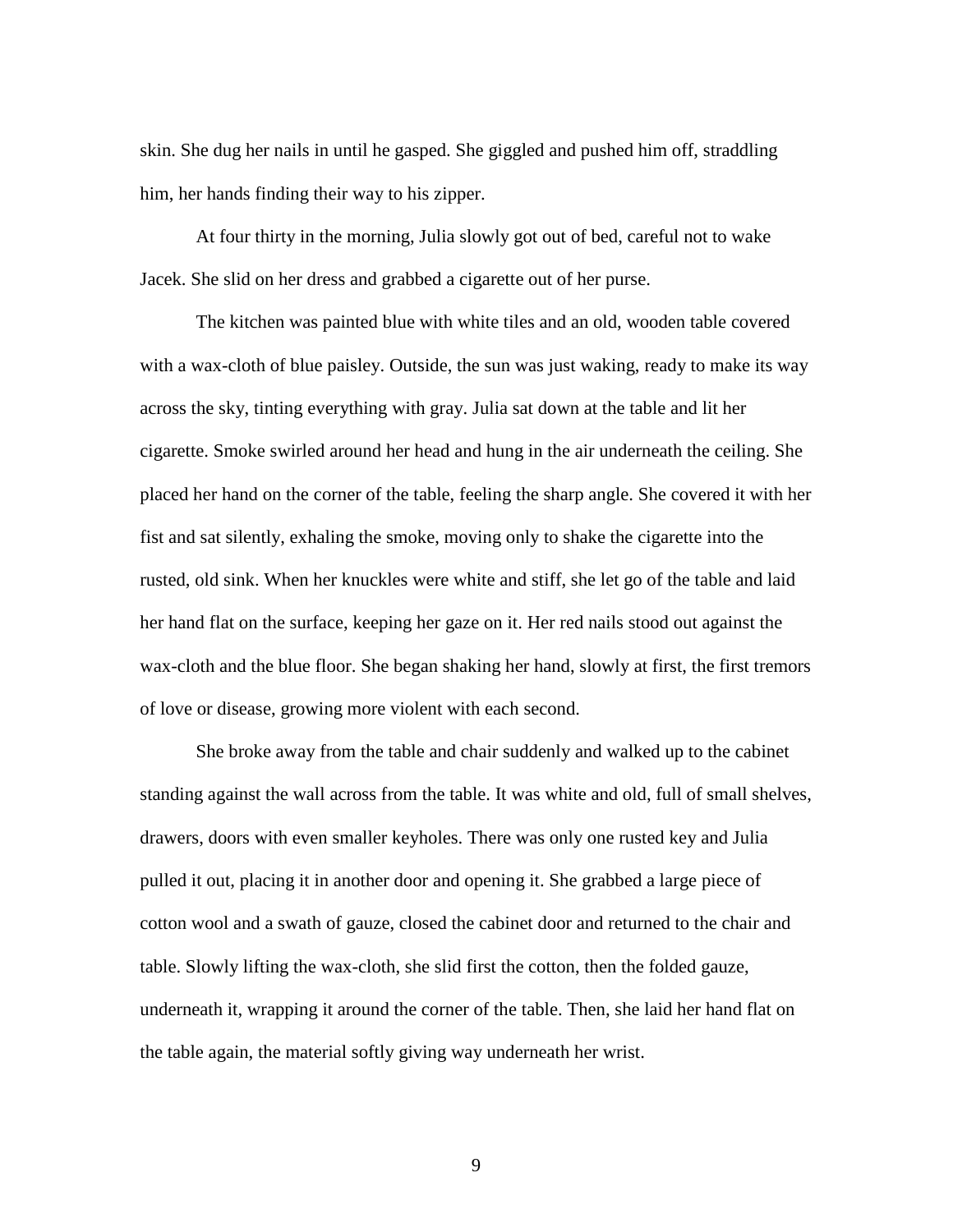Julia sat by the open window, smoking another cigarette when Jacek woke up. Her lips were still stained red with lipstick from the previous night, leaving faint traces on the white of the cigarette. She extended it to Jacek as he sat up. He took it and leaned back on his pillow, furrowing his brows as he inhaled. Julia slid down from the windowsill onto the bed and sat down next to him, her back against the wall. It was cold even through the thin fabric of her dress.

"You never tell me why you come to visit Poland," Jacek began, handing back the cigarette. "Good you didn't go to Warsaw, there isn't nothing there, except the Palace of Culture. You heard of this, yes? It is first and only thing people see. A shame, because it is ugly, like gray needle in our sky. Maybe I take you there one day. Kraków is beautiful."

Julia laughed.

"You said you don't like Nowa Huta."

"Anything build by Communists is ugly." His voice was deep and raspy with sleep.

"It's part of Kraków."

Jacek nodded. "Maybe."

"It is," she said, placing the cigarette between her lips, adding another faint cloud of red on white. The smoke lingered between them before being swept out into the morning air through the open window. Julia reached out and touched the orange drapes, holding the heavy and rough fabric between her fingers, scrunching it in her palm. It felt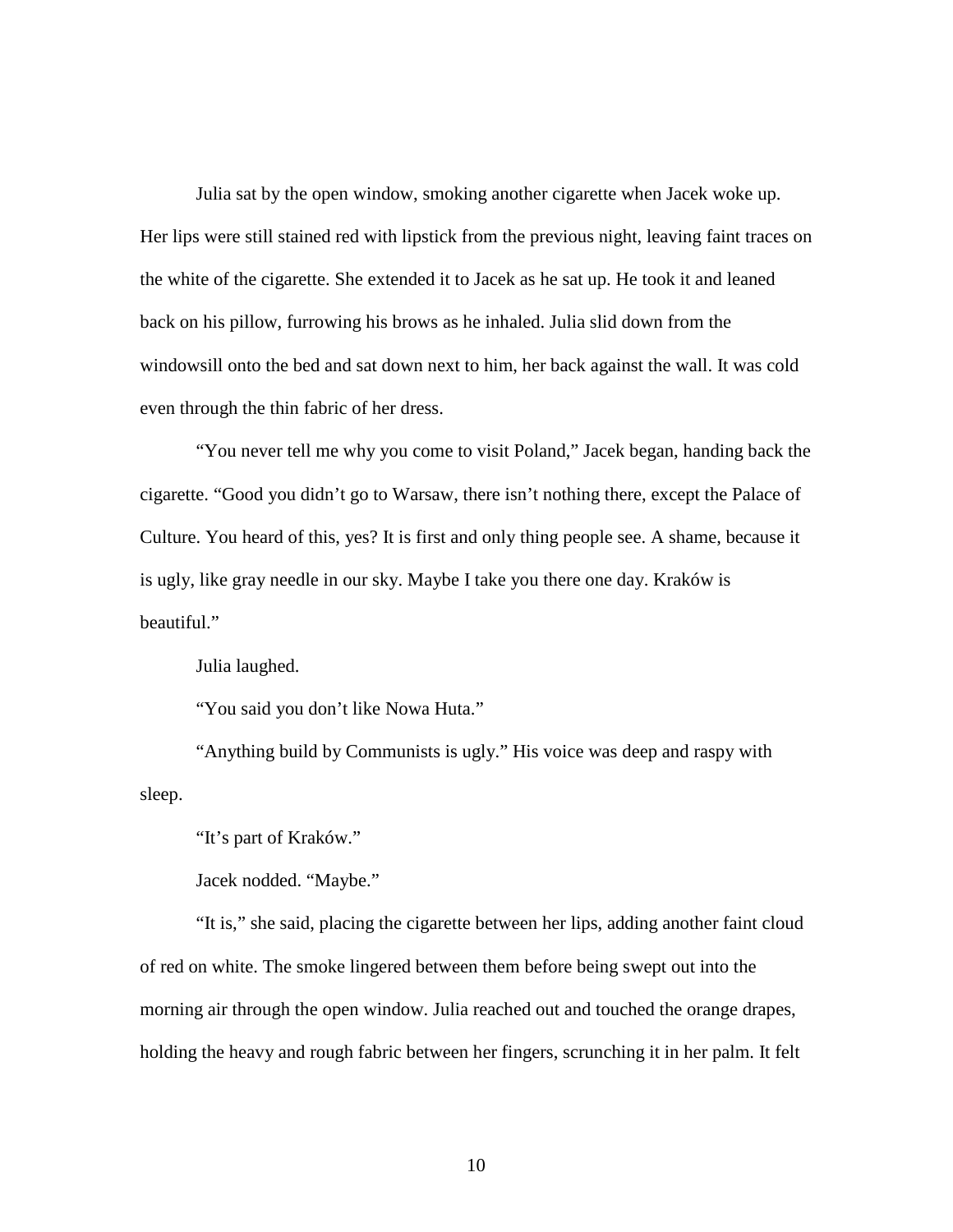like tiny grains of sand rolling in the creases of her skin. When she let it go, she felt the dust clinging to her hand.

"My family is from Poland," she said carefully, turning her gaze back to Jacek. He looked at her with an impenetrable half-smile, his dark curls spread out in all directions. Julia lowered her gaze to his throat, then to his bare chest, moving slowly up and down. She noted every barely noticeable flash of thin blue lines underneath his tan skin.

"You don't look like it," he said finally, motioning for her to pass the cigarette back. She held it in her hand for an extended moment, letting her gaze travel back down to his Adam's apple, before handing the cigarette to him and getting off the bed.

The hallway was dark despite the morning sun, save for the two pools of light pouring out from the kitchen and the bedroom. Julia picked up her shoes and held them in her left hand, feeling the dusty, orange rug underneath her feet. She walked up to the mirror hanging between the two rooms and looked at the surface more than at her own reflection, hidden somewhere underneath the frosted glass. There was a small lamp right above the mirror, but when Julia pulled the short string attached to it, the lamp clicked and the light did not come. In the mirror she saw the outline of her face, two dark dots for eyes, a light cloud of hair that could perhaps pass for a nicely tousled look. She pressed her hands against the glass. It was like a lake covered with ice.

When she leaned on the doorframe of the bedroom, Jacek had fallen back asleep, the cigarette butt most likely already lying in the grass below the window. One of his hands draped over the edge of the bed, almost touching the carpet, and his face drowned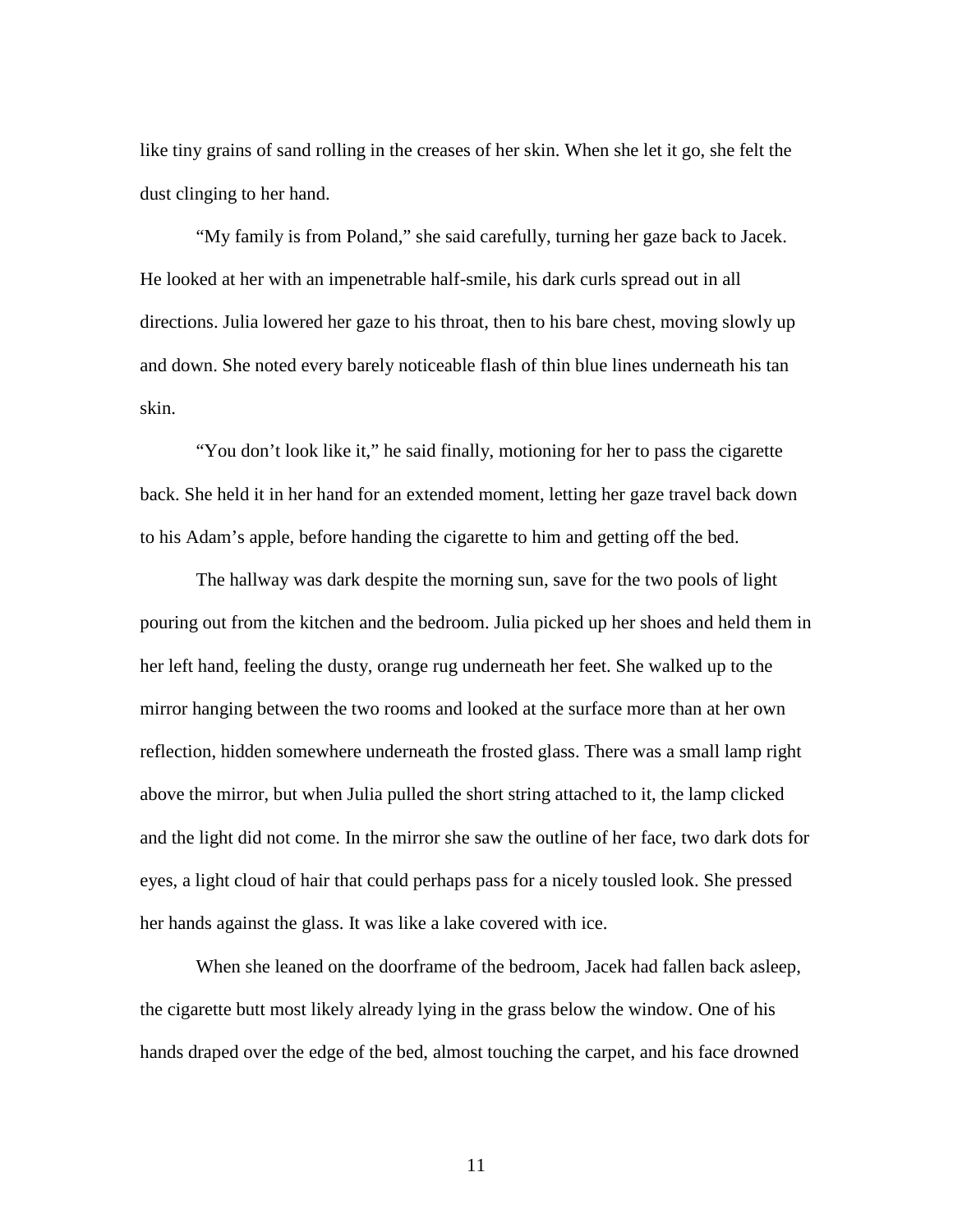in a black pillow. Julia felt her nails digging into her palms, but did not break away from the doorframe. As Jacek's back moved up and down rhythmically, the light from the window spilled onto his skin, highlighting the smooth curve of his spine.

She unlocked the door as quietly as possible, the heavy lock grinding against the wood with a hollow sound that echoed in the silence of the stairwell on the other side. The handle creaked in her hand and the door itself opened with a short scraping sound that returned when Julia closed it behind her. She reached into her purse and pulled out a bunch of keys. Two of them were larger than the rest, long and heavy, with only two teeth. She took one and slid it into the top lock carefully, slowly turning it until she heard the metal sliding into place inside the wooden door.

Julia smoothed the white bed sheet with her foot and gazed out the open window. The dusty lace curtains stood still, barely touching the old, wooden floor. There was no breeze, only hot and dry air, pasting her white undershirt to her skin. There were no sounds outside; it was a placid, hot Sunday, interrupted only with the ringing of church bells each hour. She heard Jacek shuffling around in the kitchen, plates scraping against each other. When he appeared in the doorframe, holding one large plate in both his hands, she smiled.

"Pierogi," he announced, lowering the plate in order to show Julia its contents. "With blueberries and sweet cream, like my grandmother makes. I buy this in store around corner here, but they are still good. For day like this, especially."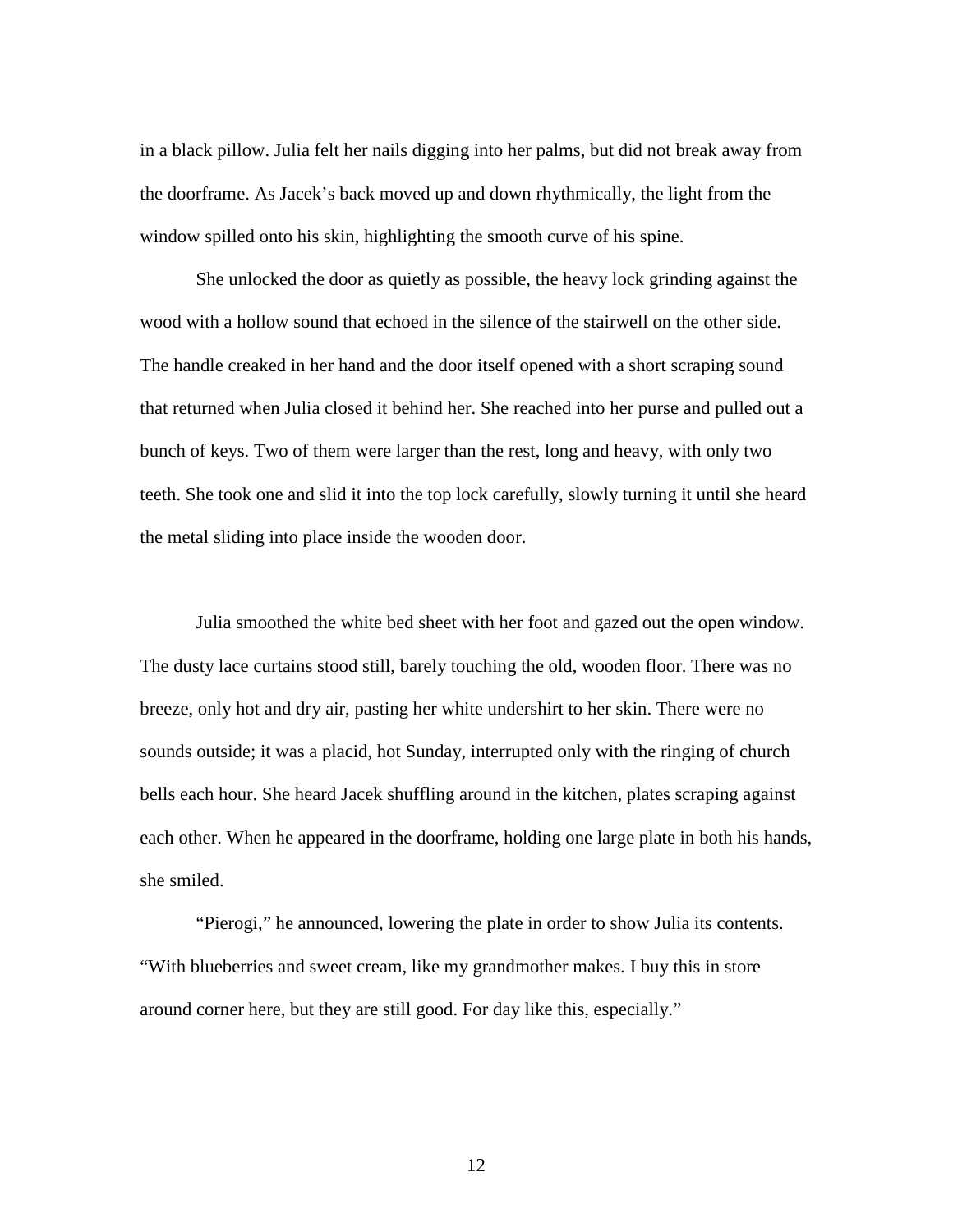He handed Julia a fork and placed the plate on the bed, then sat down across from her.

"Polish food is not popular outside here, no?"

"Pierogi are," Julia replied, pushing her fork down in the middle of one. A dark liquid seeped out into the white of the cream. Jacek placed a whole, pale dumpling in his mouth and chewed. Soon, his lips turned a darker, purple hue.

"What do you think?"

"I think they're delicious," Julia said with a full mouth. The dough was soft, almost sweet from the cream and the tart taste of blueberries coated her tongue. "Can I put some music on?"

Jacek nodded his head in the direction of a small television shelf that also housed an older tower stereo. "It is not mine, but landlady say I can use it."

Julia pressed play and watched Jacek's face. He sunk his fork into another dumpling, as the song opened and flooded the room with a woman's soft voice.

"Who is it?" he asked. "Sound cold—like doctor's clinic. Like sleep."

"St. Vincent. It's a love song." Julia placed the second half of her dumpling in her mouth. The plate was now covered in a deep, dark liquid, swirling and bleeding into the cream. She touched one dark stream with her fork and spread it out.

"Love song singing, 'cut me open'?"

"'Come, cut me open.' It's about cleansing," Julia replied, cutting another dumpling with her fork. "Wounds."

"Wounds?"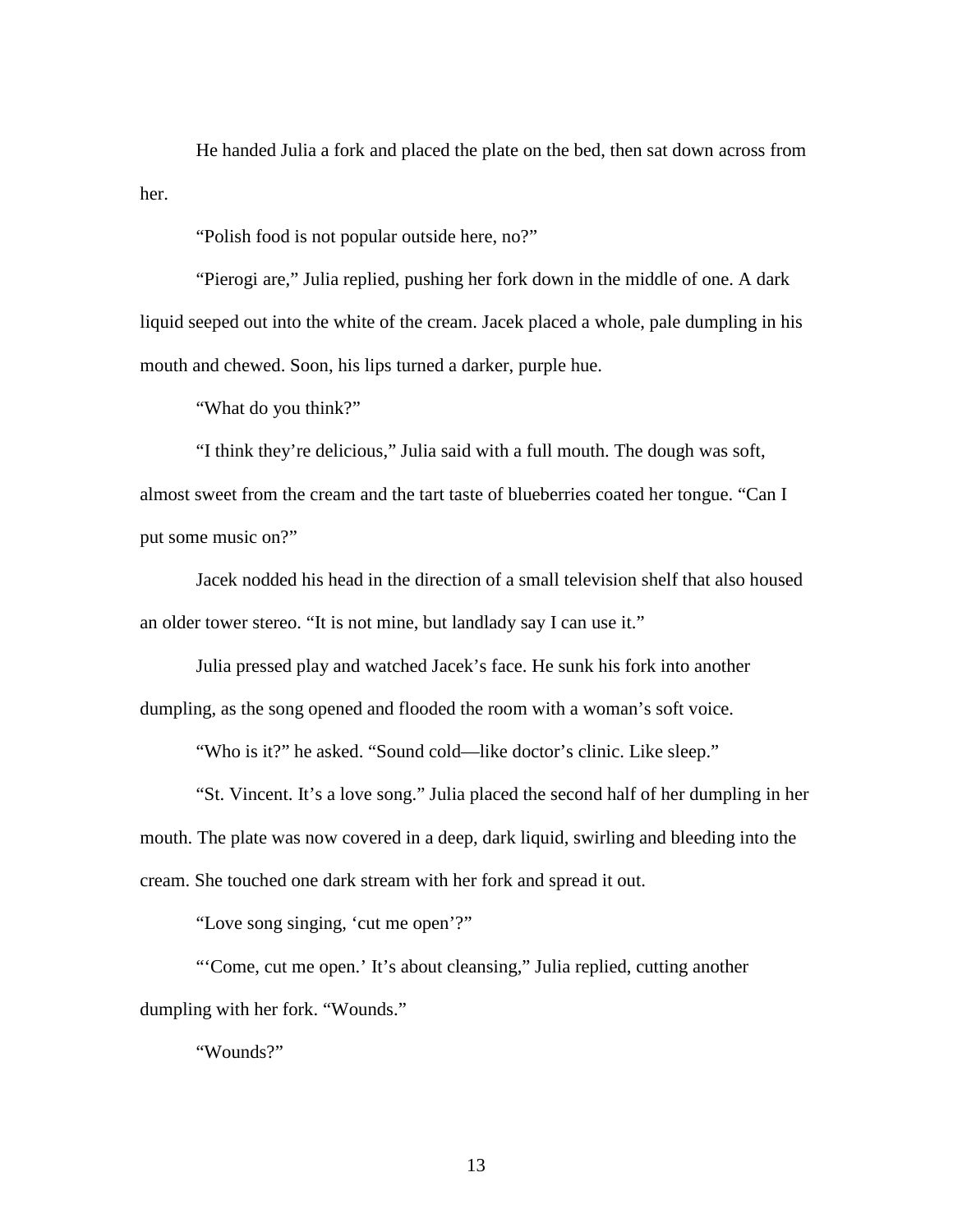"Holes. Scars. Things that once hurt."

"Like this?" Jacek pointed to the top of his left arm, where two circular scars left behind by tuberculosis vaccines were visible.

"Like that."

"You have any?"

"I have the same ones as you do," Julia said, turning her left shoulder towards him. Hers were smaller, paler, less noticeable. "I also have one above my lip. If you look in the right light you might be able to see it."

Jacek furrowed his brow, as she turned her head towards the open window. The song began playing once more.

"I got this scar from running around as a little kid and tripping on the carpet right here in the hallway," Julia said after a small pause and turned back to look at Jacek.

"Here," he repeated slowly. His fork lay on the plate with one of the pierogi attached, the dark blueberry preserve dripping out of it slowly. "You locked my door when I bring you here first time."

Julia nodded.

With her hands on his shoulder blades, his face hidden between her thighs, she was pulling him apart, opening him, like an orange. The skin felt similar, soft and spongy, but smooth, velvet-like. As she dug deeper, Julia felt fat droplets sliding down her arms until her hands were warm up to her elbows.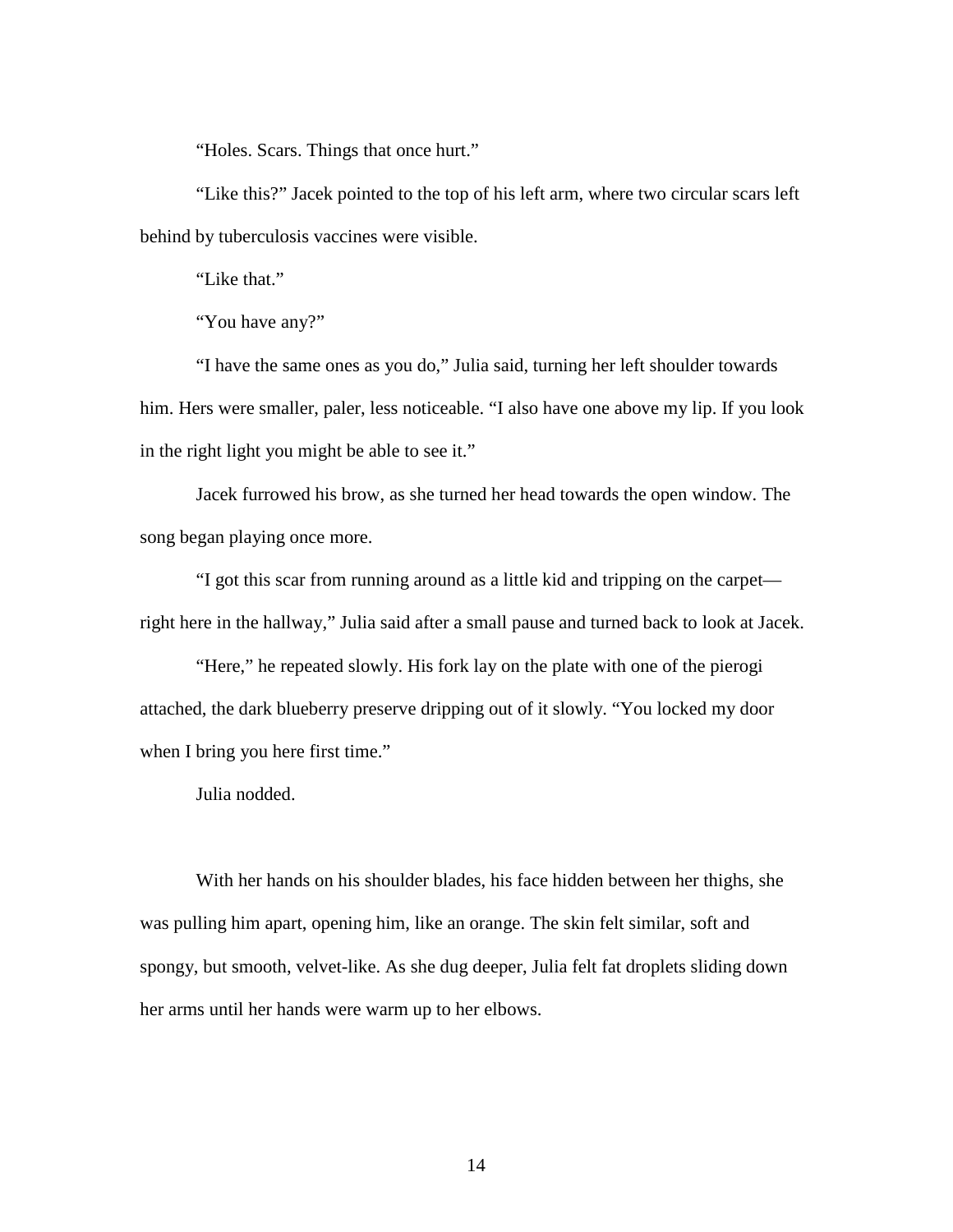"You okay?" Jacek's voice and a gulp of water brought Julia back to the tiny pink bathroom now swallowed up by steam from her bath. It was an old room filled with old things: the bathtub, a shelf with toiletries whose names were written in Cyrillic, even the baby powder, smell of which she recalled simply by looking at it, and an old wire for hanging clothes near the ceiling.

It took Julia a second to recognize the two pale, flesh-colored mounds growing out of the pale white water as her own knees and she slowly awoke to the rough stone of the bathtub underneath her feet. She lifted her hands out of the water and ran them over her face and hair, a faint scent of lavender lingering behind them. She could hear the quiet fizzing of the bath bomb somewhere behind her knees.

The door of the bathroom opened, letting in some outside air, not much cooler than the steam already clinging to her skin.

"You are in here for long time," Jacek said as he stepped in, dressed only in his boxers, his skin glistening in the fluorescent light.

"I think I fell asleep," Julia said quietly, her voice raspy and faint.

Jacek left the door open and walked over to the sink without saying anything. He picked up his electric trimmer from one of the shelves by the square mirror stretching the width of the bathroom. Julia couldn't hear the dissolving bath bomb over the low buzzing. She parted her knees to see where it was and saw the small spinning white ball dancing somewhere underneath the faucet. When she switched her gaze to Jacek, she saw he was looking at her in the mirror.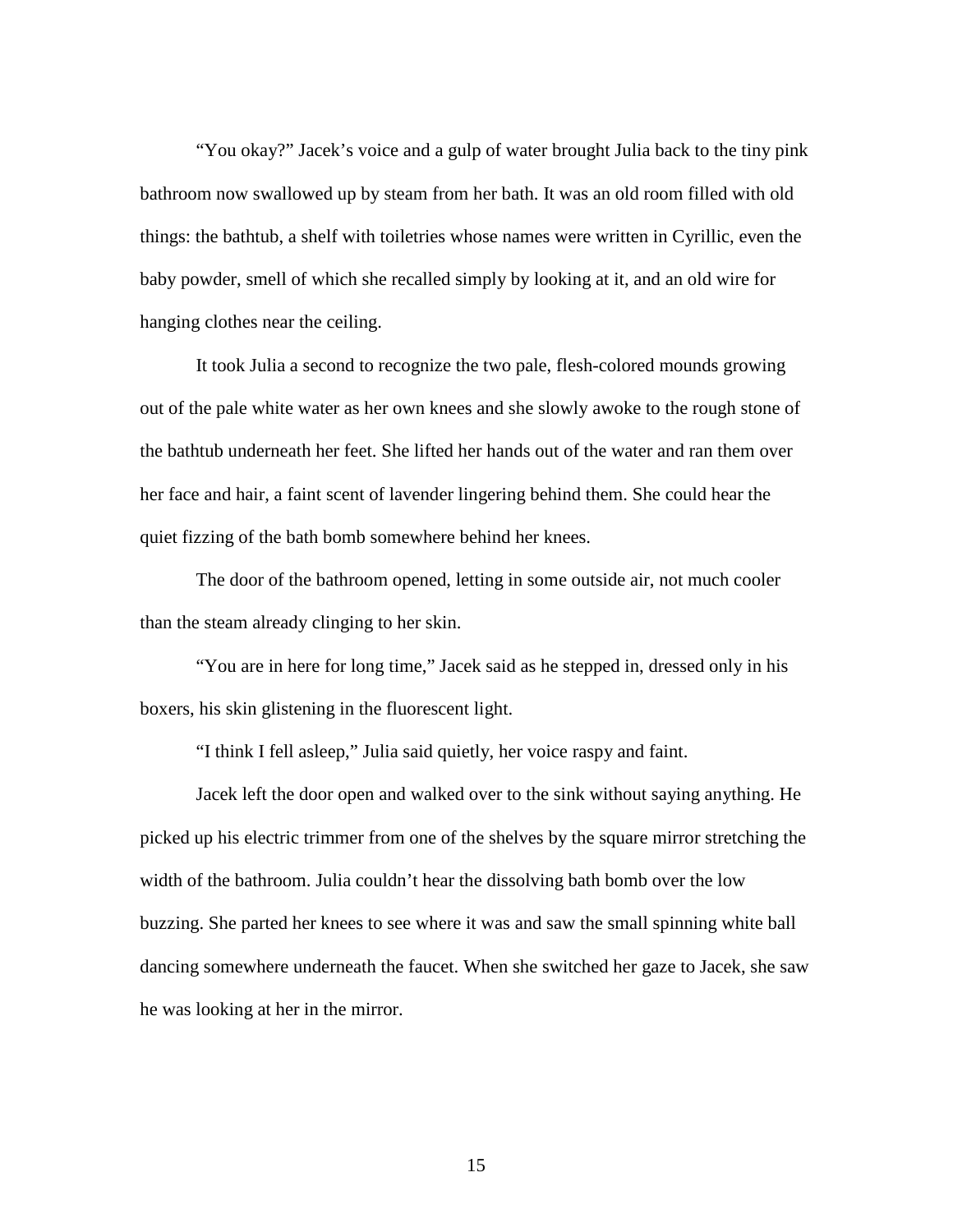"I was imagining my grandmother," Julia said, moving her hands right underneath the surface of the water, following them with her eyes. "In this bathroom. She would take care of my grandfather. He had Parkinson's. She would carry him here, bathe him. She would never let me in while she was doing it. Then he would sit at the table and his hand would tremble right there on the edge. She would place pieces of cotton or gauze underneath the tablecloth, so he wouldn't bruise himself. I would stand in the hallway right there and look at him, watch his hand."

Julia raised her palms right to the surface of the water and looked at them, silent. Deep wrinkles had already formed on her fingertips and the color of her skin seemed even more washed out than usual. She placed her hands on her ankles and moved them slowly along her legs, feeling a shudder budding somewhere in her lower back.

"I like to think that when you're like me, memory is a collective thing," she said finally. "My mother's, her mother's and so on. I'm at the end of the line. Things can be borrowed, taken, kept. When you're like me, you assemble your self."

"What are you like?"

Julia shrugged, making small ripples in the water. She slid further down into the water, the old and rough surface of the tub rubbing against her skin.

"Not real."

Jacek kept his gaze on her in the mirror.

"Sometimes I wonder what I would be like if I never left," Julia said, holding his gaze.

He smiled and turned to look at his stubble in the mirror.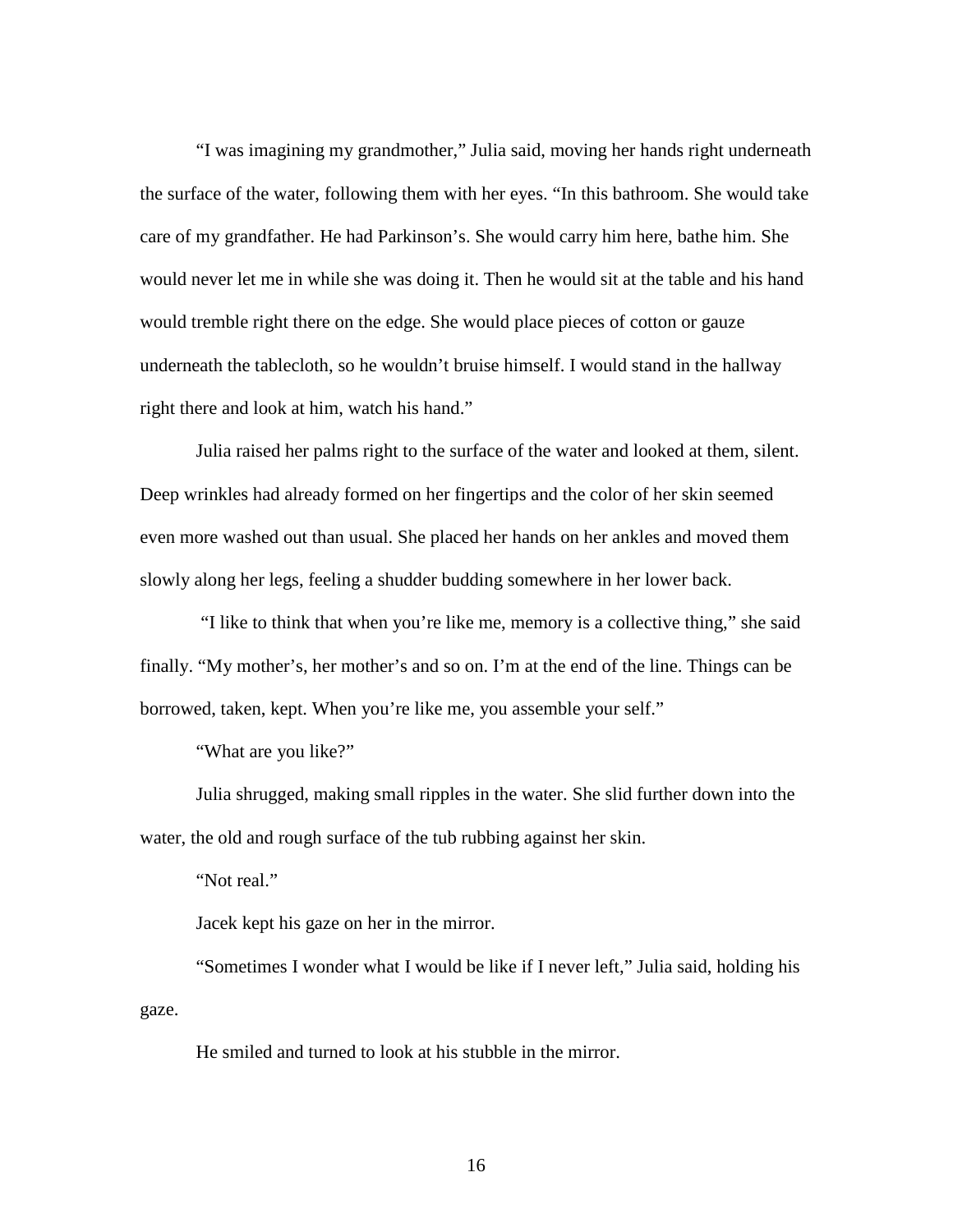"I tell you—very blond hair, bald boyfriend in cheap sweatpants," Jacek said and ran his hand along his jawline. "Pregnant."

"You're oversimplifying things."

He looked back at her, brows furrowed together, confused.

"You are making it too simple. Those are stereotypes," she explained.

"How do you know?—you leave, you give away right to talk about it."

"Why is that? I didn't make the choice to leave—my parents did."

"No matter—you are not here."

"The same will happen to you when you leave."

"I do not want to talk, I cannot do anything here—I want more. No shit apartment. Good job, good money. Life."

Julia remained silent for a while. She lay her palms on the bottom of the tub, the old, gritty texture of the stone rubbing against her fingertips.

"You don't understand," she said finally. "This choice you've made—the choice my mother made—and every choice after that, it leads to this. Right now. This is what you get. One day, you won't have anything to return to. You don't know what you'll have to live with."

"*You* do not understand—I do not need to return. You like to be here, to play pretend. You are on vacation. It is easy for you but nobody else."

"Leaving is easy," Julia shot back. The water in the tub had slowly turned cold, but she did not move. "And that isn't what I'm doing. I want to stay here."

"And do what?" Jacek said and exhaled, frustrated.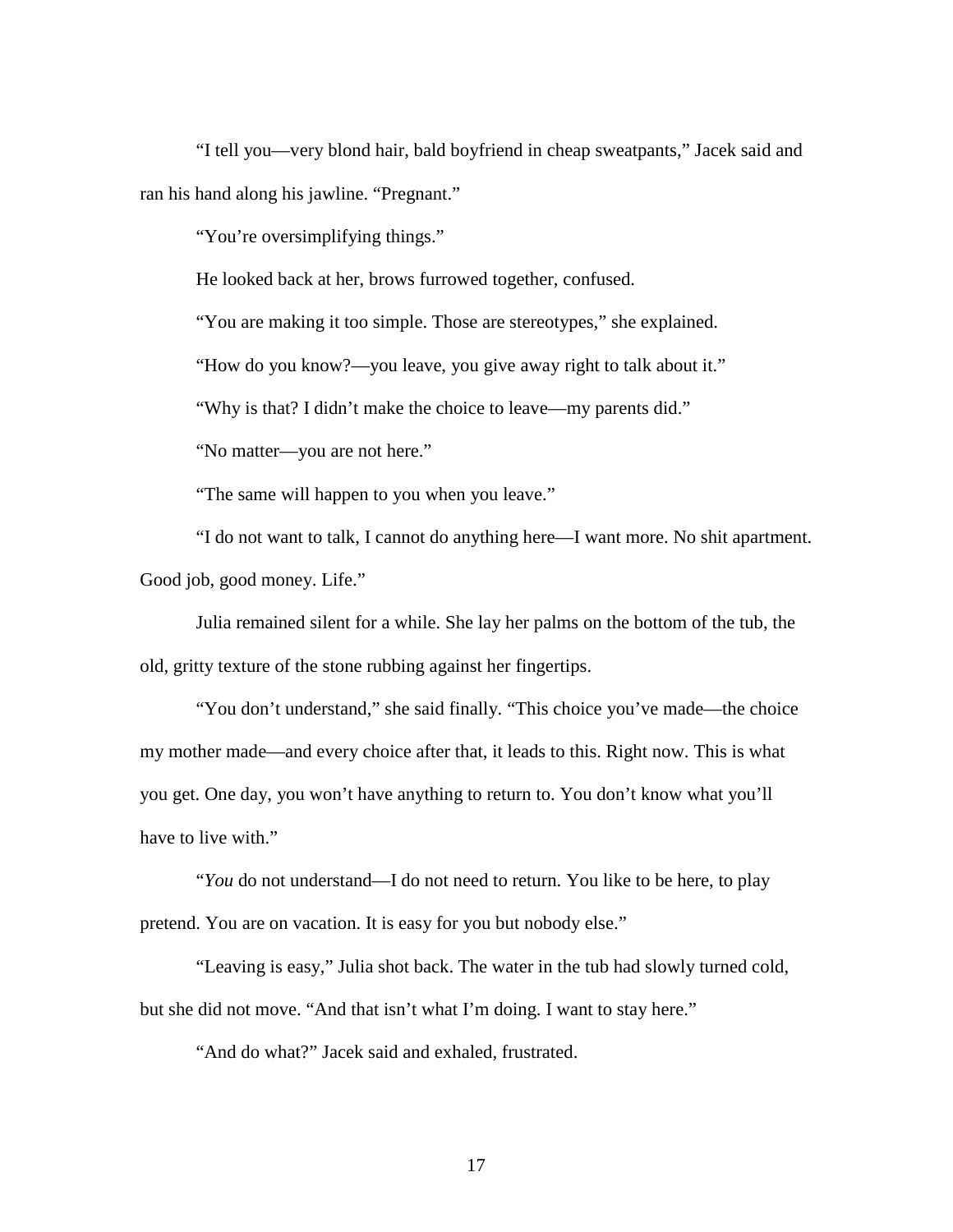Julia had no answer to his question. Jacek's expression now carried a certain sharpness to it she had not seen before. The straight cut of his jaw cast a shadow on his neck, his Adam's apple jutted out underneath his skin, his cheekbones seemed protruding, rigid.

He sighed.

"Your mother knows about me and you?" he asked finally. "I need this apartment."

Julia remained silent, simply looking at Jacek from the tub. She knew the question had been simmering, rattling somewhere deep inside him for days. With a splash, grabbing the edges of the bath, she then rose, keeping her gaze on him, conscious of every droplet traveling down her skin. She placed one foot on the floor and then the other, leaving puddles of milky water behind. Jacek's stubble felt like needles against her soft palm, but she ran her fingers along his jaw and touched her lips to his, lightly, only brushing against them.

"No," Julia said and sat down on the edge of the bathtub, stretching out her legs before her, towards him. The buzzing of the trimmer filled the small room again and Julia, gripping the edge of the tub with her hands, raised her head and fixed her gaze on the ceiling reflected in the mirror.

"Do you want me to leave?" She asked once the buzzing ceased. Jacek grabbed his toothbrush and turned on the water, silent. They stared at each other through the mirror, Jacek with the toothbrush in his mouth, white foam nestled in the corners of his lips, Julia's fingers wound tight around the edge of the tub.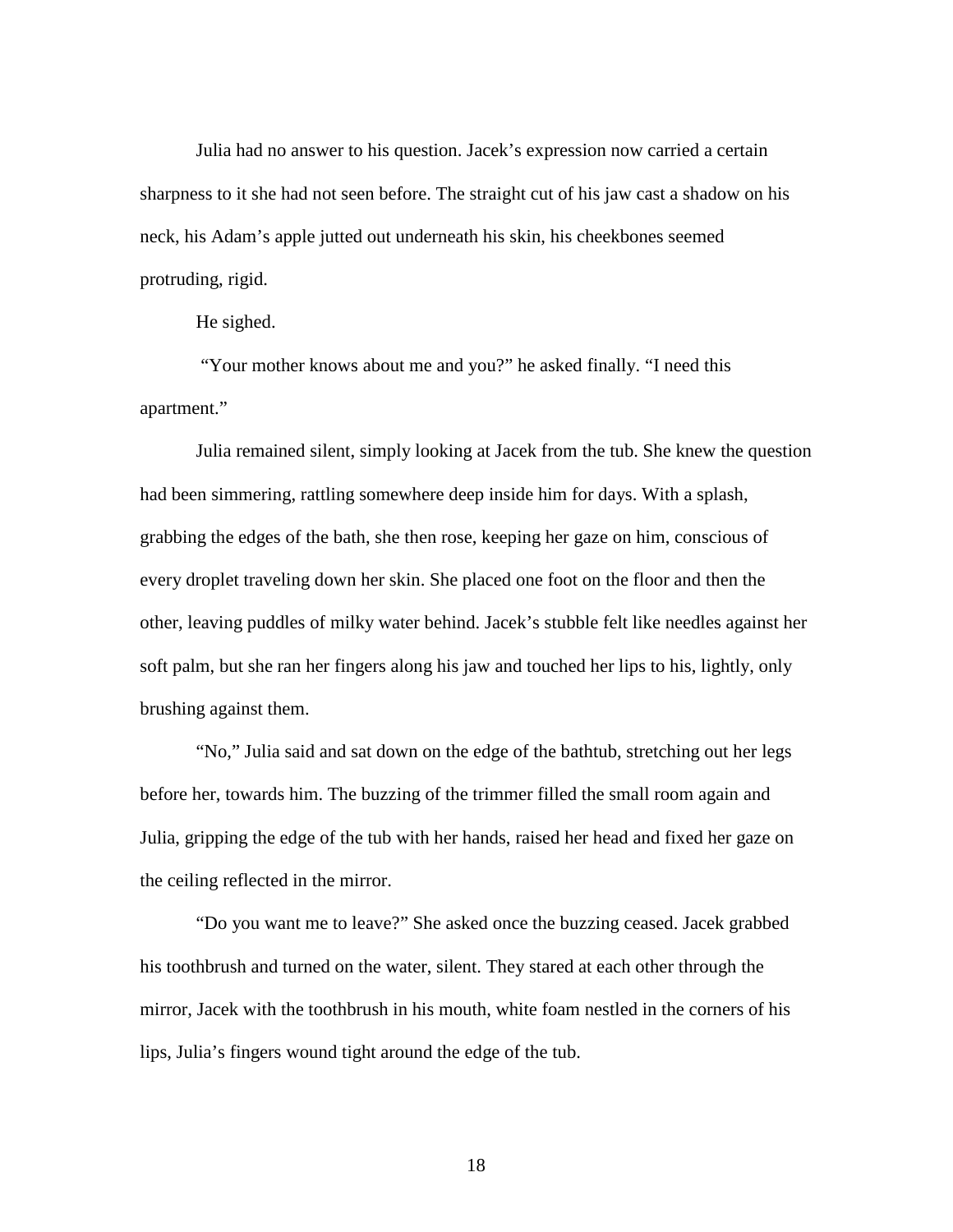She smiled and slowly nodded her head.

"You don't know," she said. "But you will."

The sky outside was turning a pale blue-gray behind a crop of gray apartment buildings visible through the window from Jacek's bed. Julia lay stretched out on the edge, with Jacek's arm draped over her stomach, his face buried somewhere near her bare shoulder. She could feel his hot breath against her skin, where droplets of sweat were already formed by the night air. There was barely any to breathe, despite the window being wide open, the orange drapes pushed out to the sides, moving only occasionally with small gusts coming into the apartment.

Julia slowly picked up Jacek's arm and placed it by his side softly. She scooped up her white one-piece bodysuit from the floor and slid into it, straightening out the thin spaghetti straps across her shoulders. Out of her purse she grabbed a cigarette and lighter and went to the kitchen, to her usual place at the table. She touched the corner with her hand and felt the cotton wool and gauze sliding underneath the wax-cloth. The white, thin fabric of the one-piece was already clinging to her skin and even the wall she leaned against in the chair was warm to the touch of her back. She felt her shoulder blades moving within her as she raised and lowered her hand holding the cigarette. Her fingers were long and slender and the gray smoke trailed above them as gracefully as the way Julia held the cigarette between them. Her hands were too small to open anyone.

When she finished the cigarette, Julia dropped it into the rusted sink and opened one of the drawers in the kitchen cabinet. With a pair of old, heavy scissors in her hand,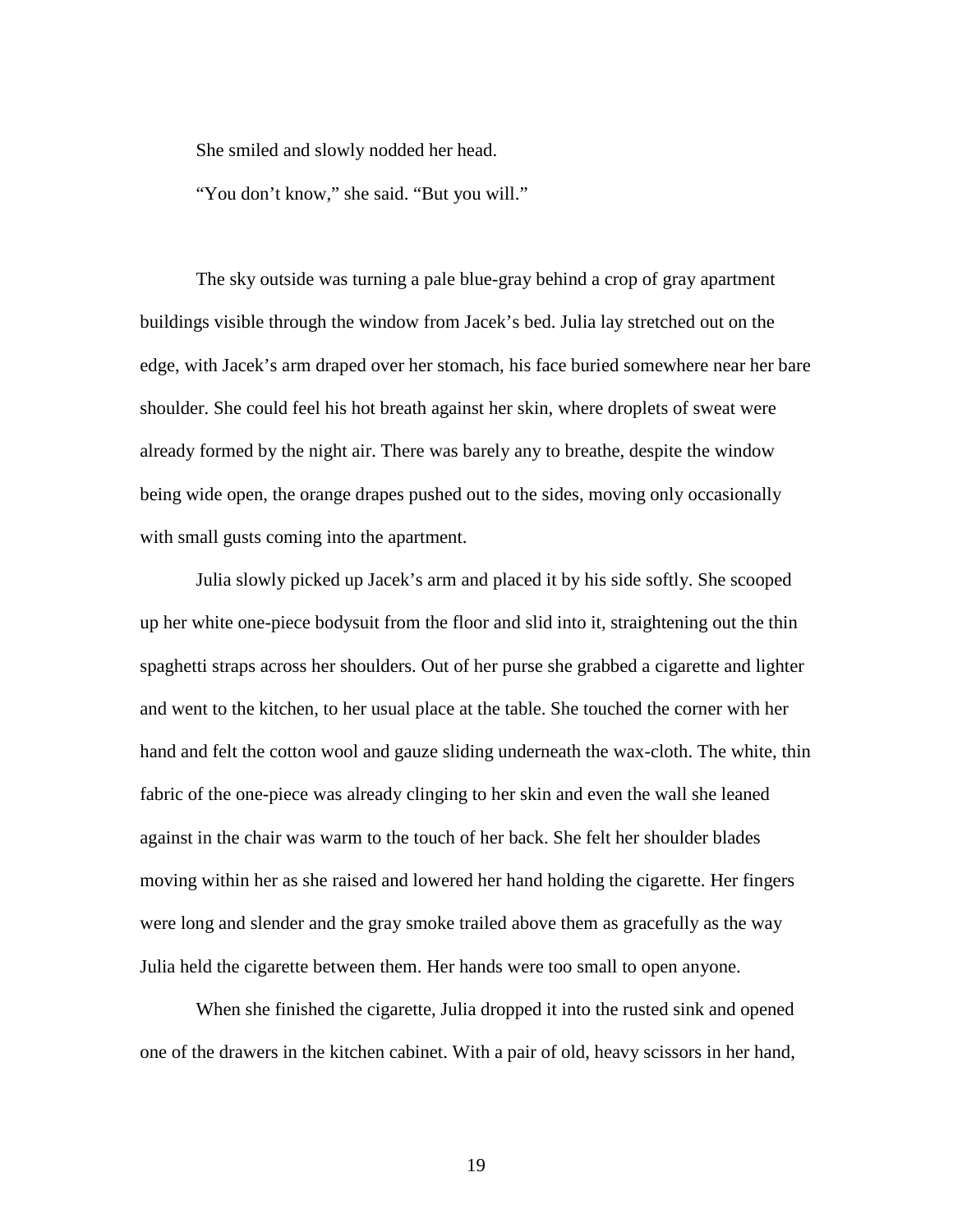she stepped into the bathroom and climbed onto the toilet without turning on the light. It was only a second before she found the wire.

The orange carpet softened the sound of her steps as Julia slowly moved towards the bedroom, her heart swelling again like the first night she had come here with Jacek, the first time she had come in years. His name was Jacek Kłos, her mother had said and she loved the sound of it, the sound of stalks moved by the wind, laid down by the wind. She could have loved him.

When Julia reached the bed, Jacek had turned on his back, his face, with lips slightly parted, towards the wall. She climbed on top of him slowly, as lightly as she could manage, supporting herself on her knees. Jacek turned his face towards hers but did not open his eyes. She slid the wire behind his head. Julia leaned down and touched his lips, first with her finger, then with her own lips. When she pulled the wire, his eyes shot open and his body jerked with such force that she almost lost her grip. But she pulled even harder, feeling the wire in the folds of her skin, feeling it cutting into her hands until there were warm streaks all over her fingers. Sweat built on her forehead, droplets rolled down into her eyes and dripped on her bare shoulders. She felt it sliding down the groove of her spine, its path disturbed by the touch of somebody's hands clutching at the bone underneath her skin.

She stopped when she couldn't feel her hands anymore, letting go of the wire and drawing a long, deep breath then letting it out. The skin on her hands was red and opened where the wire had cut into it between her thumb and index finger. It burned from sweat. Julia gathered her hair, strands of which were clinging to her face like pale lashes, and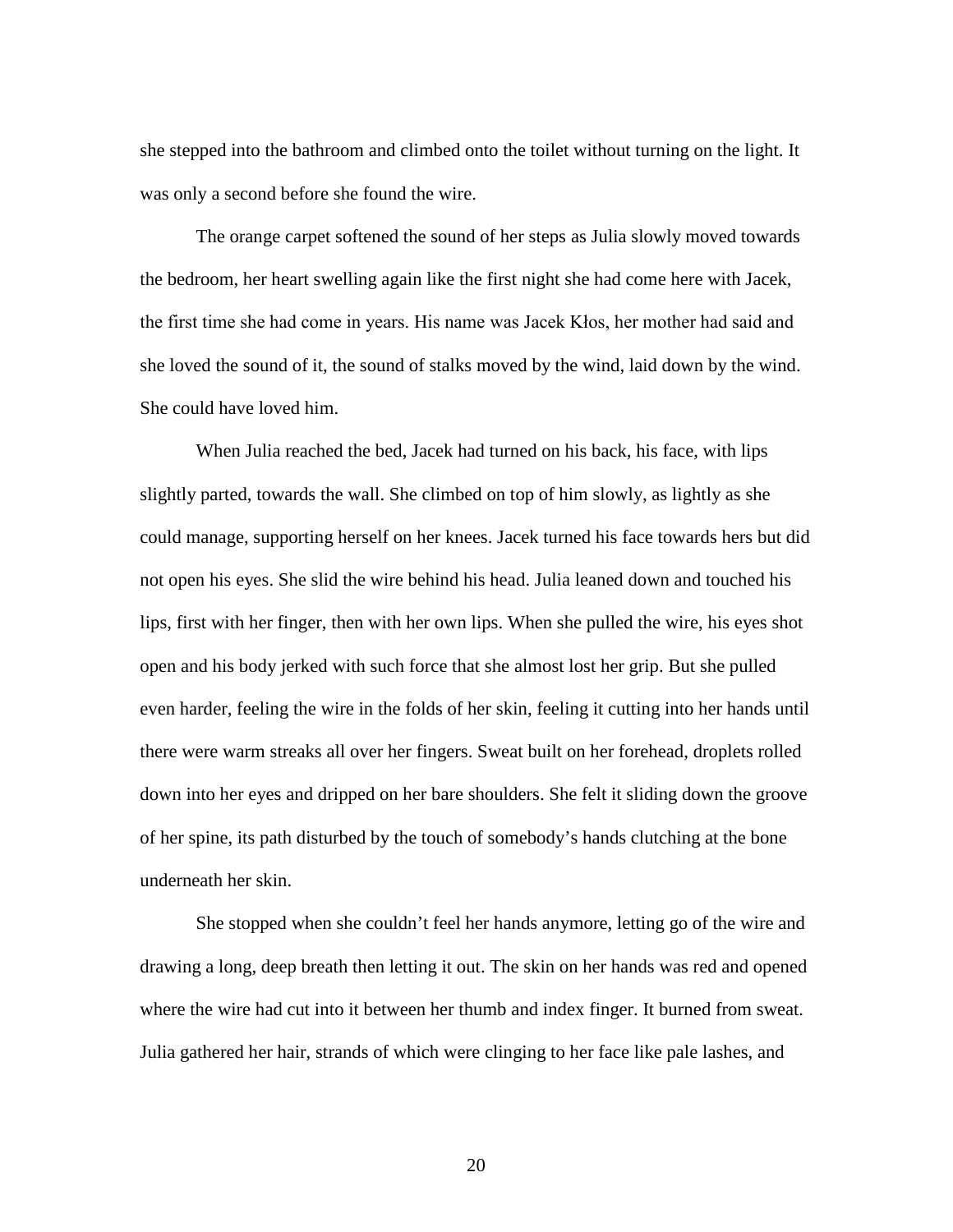stumbled off the bed, her knees almost buckling underneath her. With a trembling hand she reached into her purse, pulled out a cigarette and placed it between her lips. The lighter felt slick in her hands. She stumbled toward the open window, throwing the lace curtains to the sides, and leaned on the white windowsill. The smoke of her cigarette blended into the gray of the dawn sky and when she lifted her hand to shake the cigarette off, she saw the faint, rust-red stains on the wood of the sill. Let the world see, she thought, tapping the cigarette with her index finger and watching the ash scatter. A few specks landed on the windowsill but Julia disregarded them and pressed her broken palm down against the painted wood once again, harder this time.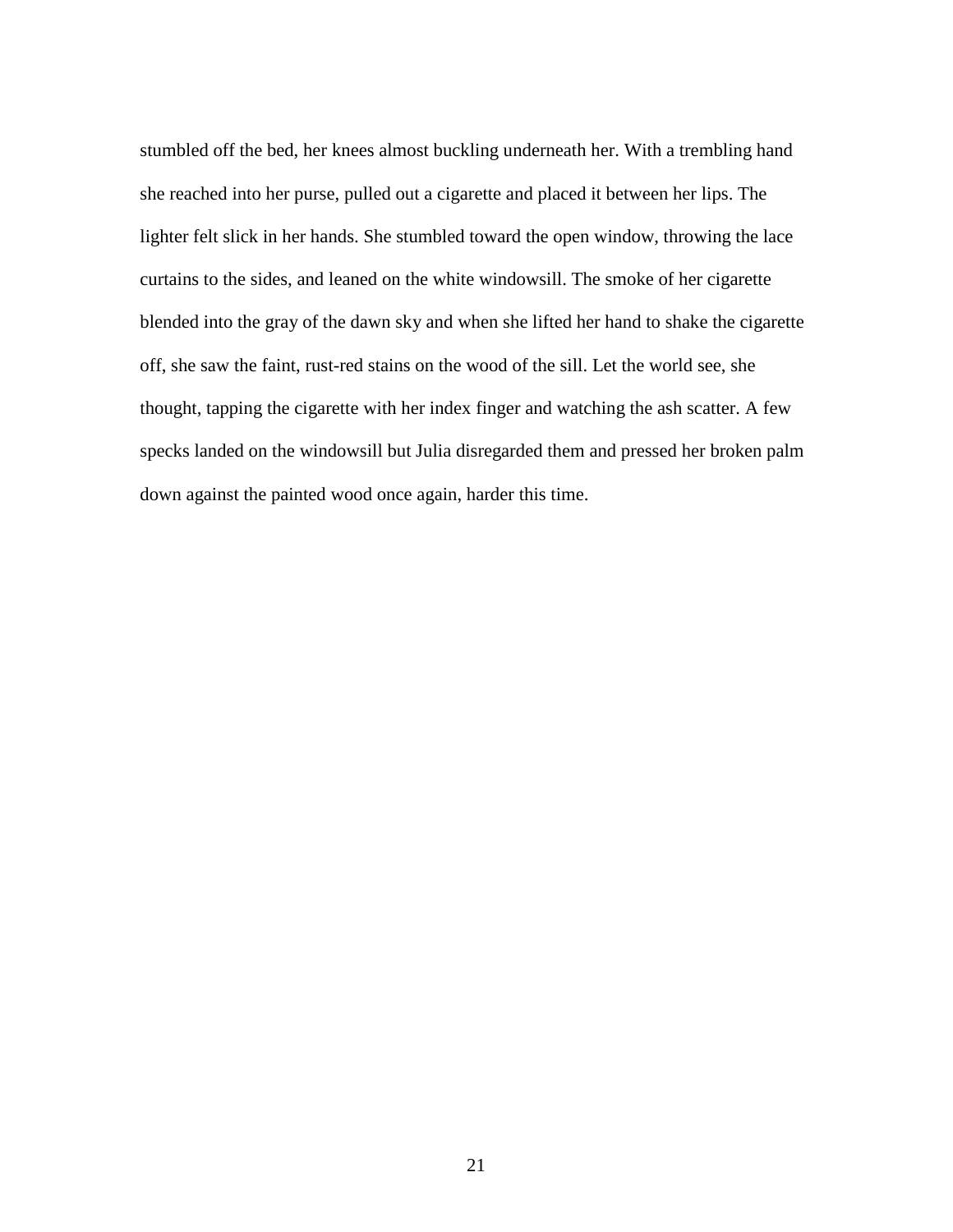#### **Mac Smith's Grill**

At 6:55 in the morning, Jeanette Uminski opened the door of her mobile home, wrapping herself tightly in a thick, white cardigan against the cool October air. Barry the horse and King, a donkey, stood together behind their flimsy wire fence across the road, their heads close and unmoving. Jeanette didn't know their real names, if they had any, but had taken to calling them as such in her head. Sometimes, she would even sneak two apples from work and creep towards the fence with her arms outstretched, slowly and lightly, as if that would prevent her from being seen. Barry, a horse the color of curdled milk, would come first, graceful on his thin legs, and lift the apple from her open palm. King would follow reluctantly, as if begrudgingly, after a minute, unable to be away from Barry for long. He would bare his teeth as he grabbed the apple greedily, always leaving a small pool of saliva in her hand. There were times the two stood in opposite corners of their small enclosure, facing different directions, and those days always carried some small misfortune for Jeanette—one of her pies tasting different despite having been made in a way identical to the hundreds of other pies that had come before; a glass shattering, sending her on her knees to pick up the larger pieces; an empty mailbox. Jeanette didn't blame them. Rather, she made these small pilgrimages across the road, offering up ripe, red apples. She approached cautiously, sideways, never looking at the animals directly, almost afraid of the unassuming allocators of the littlest everyday deaths.

The land around Jeanette's home was an open plain, now yellowed by the season, faded by long months of the summer Carolina sun, speckled with cows of mainly dark suit, stretched out in the last rays of warmth. The house across from Jeanette's mobile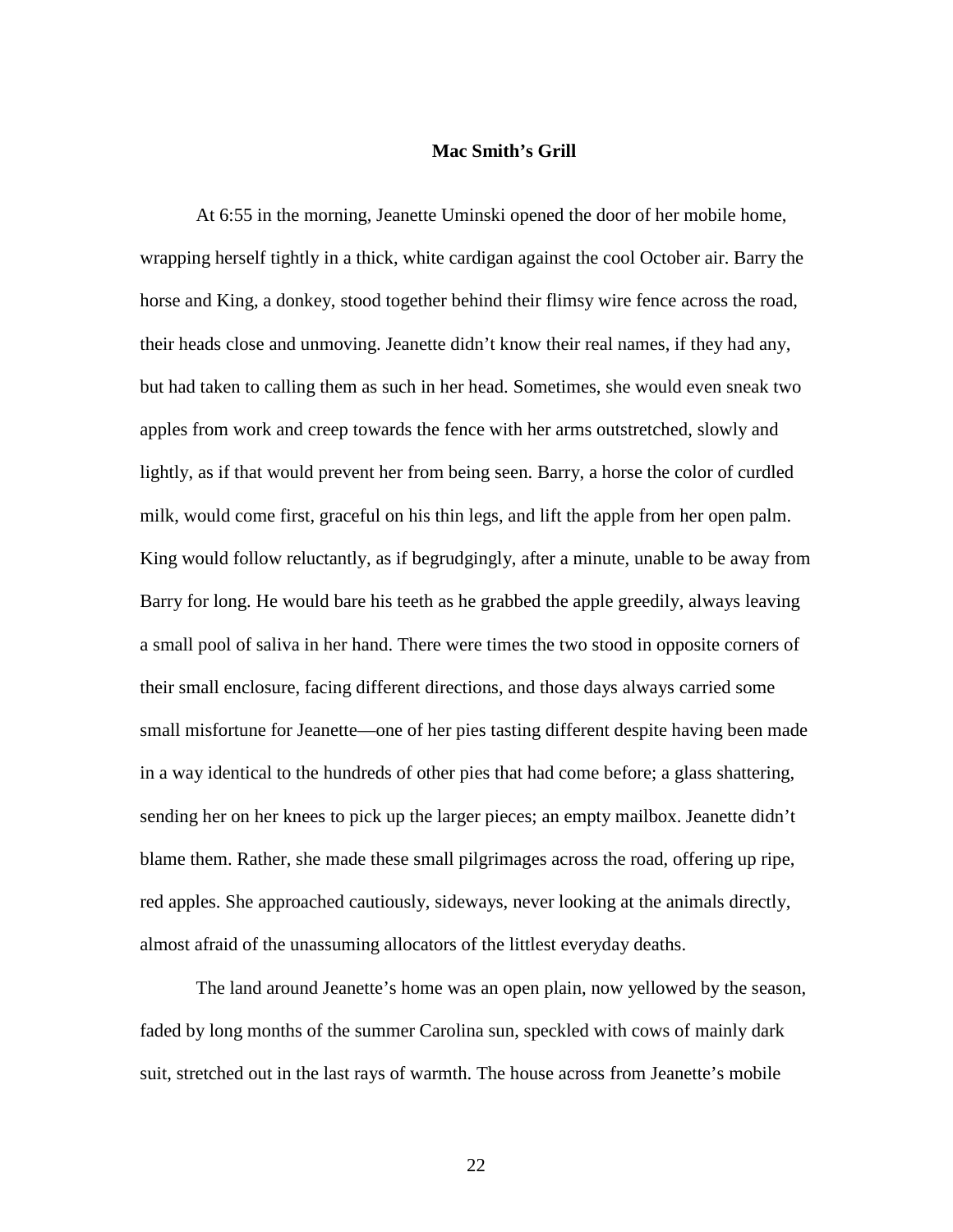home, which she believed belonged to Barry and King's owner, though she was not certain never actually having seen anyone, was similarly small—a white square with a lightly green roof and placed on dark, dark grass she imagined as soft and wet, leaving stains on bare skin.

She gave Barry and King one last look and made her way up the road. At a fourway stop about two minutes from her home was Mac Smith's Grill, a small diner painted all in white, boasting a sign of *Cheesebrgr plate w/ drink \$6 thanks est. 1947* on the side facing her home and *Pie of the week: apple* facing the four-way stop. The diner sat on a triangular scrap of land, forced by the angle at which one of the crossing roads was built, which, in turn, contributed to its tiny size, so that inside there was room enough for four tables, while on the asphalt outside stood a lonely metal picnic table. This wasn't entirely by chance; Mac Smith had owned the land before the roads and even the diner were built, parts of which he later sold to the nearby university to conduct its agricultural research, while he enjoyed a full house for lunch every day. Across from Mac Smith's Grill was the owner's small, white house with another wooden sign announcing the diner's name and homemade hotdogs. Behind the diner stood mobile homes, all white; one served as storage, the other as home to Cecil, the bald-headed cook who, despite his profession and passion for hamburgers, retained a slim, wiry figure. He would say it was to keep his tattoos in form, to extend their art beneath the skin of that small body of his, a small temple, a small, compact coffin.

With one hand tucked in underneath the large and soft braids of her cardigan, Jeanette knocked on the door of the diner. The front was dark. The only light flooded in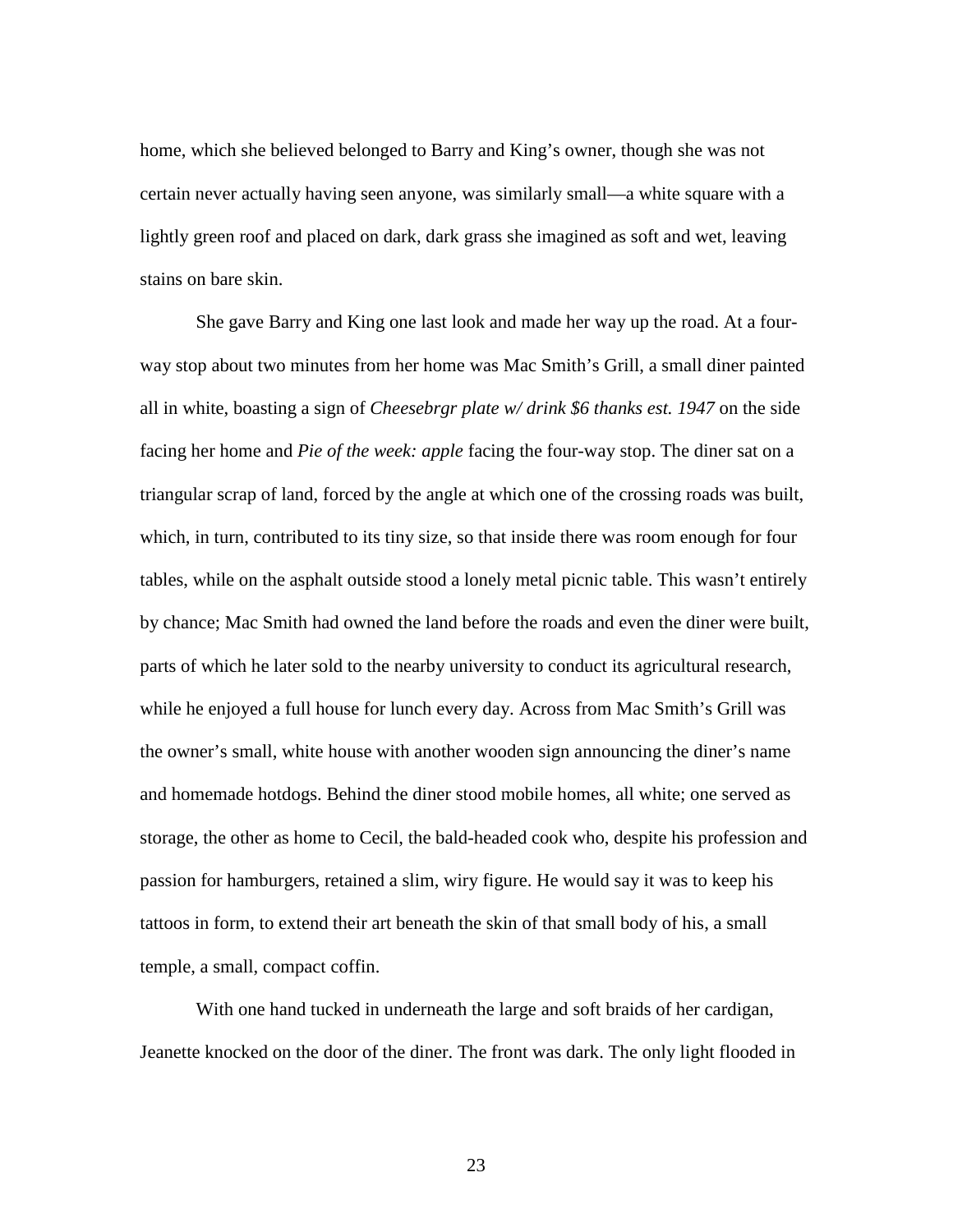from underneath the double kitchen doors at the back of the building. Within a minute, Cecil emerged in an all-white chef ensemble he took pride in wearing, despite the fabric hanging on him like a loose sail perpetually waiting to catch the faintest breath. This appearance was misleading, however; Cecil was content to spend his days on the black and white checkered linoleum floor, content with ordering his bottles of spices alphabetically, content with the cool and moist touch of ground red meat that gave way under his hands when he mixed it with chopped onions, breadcrumbs, garlic. He took care of his hands, never putting them in his mouth or running them along his scalp, not that there was anything wrong with doing such things—only hands were the altar, as he would say, they needed to be clean.

"I'll ask Mae to return your key. I can't leave the meat by itself back there every morning," Cecil said, letting Jeanette in and locking the door behind her once more.

"Best you don't. Just remember to keep the door unlocked for me and pray she doesn't see you from the house." Jeanette took off her cardigan and laid it on top of one of the tables.

"Look at you, million dollar girl."

Jeanette smiled.

"If I had a million dollars I wouldn't wear a uniform like this, Cecil."

She had slept in curlers and her thin blond locks curled about her small face and brushed her shoulders. Years ago, she had found a pink retro server dress in a thrift shop—just the right kind of pink, bubblegum but lighter, to highlight the light blond of her hair. Her mother said she was certainly a sight.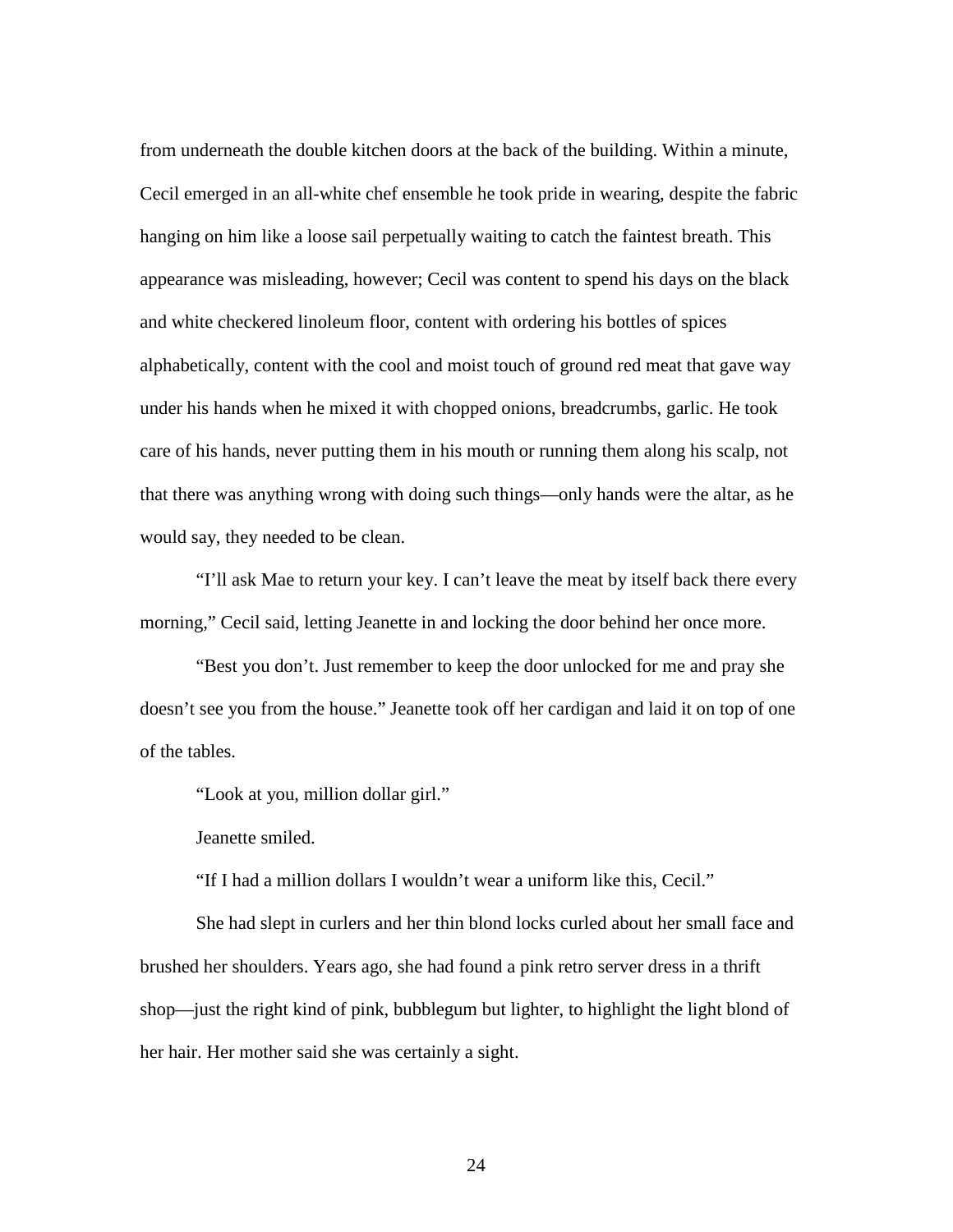The kitchen was small, the black and white linoleum stretched throughout the whole building. The fluorescent light stained the white tiles a shade of blue. Jeanette grabbed a bag of apples and set to work—peeling, cutting, shredding them. All the recipes had been her mother's, perhaps her mother's before her still, Jeanette was not sure. She didn't remember much of her grandmother other than the strong scent of perfume filling her mouth with sweetness. She enjoyed the soft touch of the dough, the way it enveloped her hand, the way it glued itself back together, without lines. This wasn't really a pie, not in the conventional sense here, on the land of which Jeanette occupied only a fragment, a sliver. It was a pie somewhere else—the pies made in Kraków, not round but square, doughy and golden brown. Jeanette made them all, different each week—rhubarb, plums, she sometimes even ventured into walnuts. Men had gone crazy for her mother's pies, for her mother. Mainly for her mother. She had died telling Jeanette in Polish, "Żanetko. I wish I should not have gone and changed my name, Żanetko." Then she was gone.

At ten o'clock, when the pie was ready and on the counter, Jeanette went to unlock the front door of the diner. She flipped the sign to "open" and turned on a small neon indicating the same in red letters framed by yellow lines. She barely made it to the front counter when the door opened with the chime of a small bell. In walked a tall man with curly gray hair reaching his shoulders, clad head to toe in what looked like old and faded denim, frayed at the edges and in some places dangerously close to tearing.

"Mornin'," he said, walking up to the counter, the heels of his shoes clicking dully against the floor, a slow and deliberate knocking.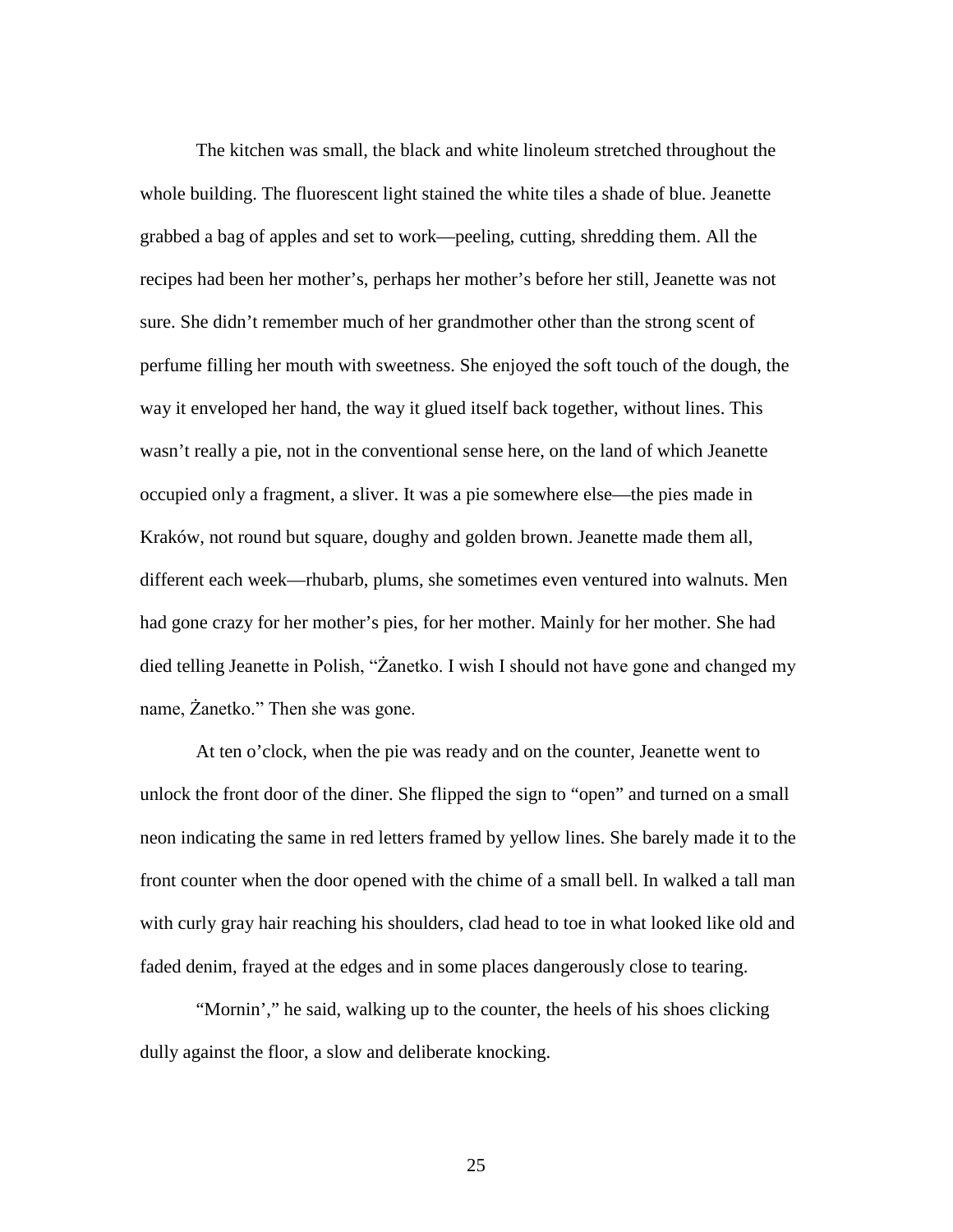"Good morning," Jeanette replied. "If you know what you'd like I can get your order to Cecil—if you don't mind, I need to use the restroom."

The man sat down and looked around, silent.

"Cecil here makes the best hamburgers in town," Jeanette said warily.

"Burgers? Too heavy. I'm on business."

"What kind of business?"

The man looked at her for the first time and chuckled. His face was like leather,

sun-worn with deep wrinkles surrounding his eyes and chiseled in his cheeks, eventually

disappearing into a thick, white beard.

"Other people's business," he said.

"Don't you got your own to take care of?"

"Other people's business is my business—none of yours. Where is this Mac

Smith?"

"He died just last week."

The man pursed his lips and narrowed his eyes.

"Who's the new Mac Smith?"

"His wife, Mae. His son," Jeanette paused. "Hunter."

He nodded.

"Why's there two names on your nametag, Jeanette—what's the other one there?"

"Żaneta. In case someone from the place I was born stumbles by."

"And what is this place you been born?"

"Somewhere you don't know."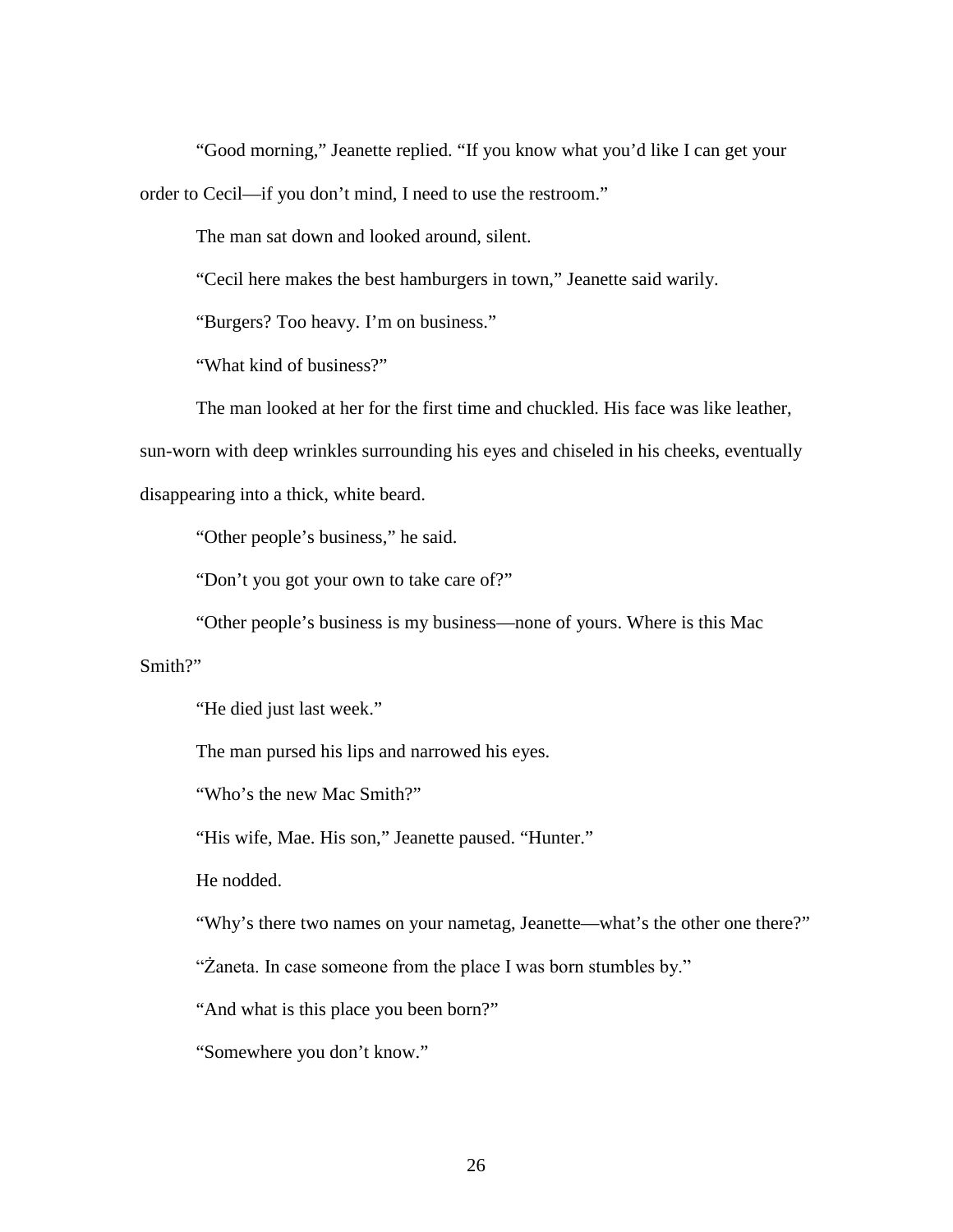He laughed.

"You got a pretty face. Shoulda been a model with the cheekbones."

"From my mama."

"Your momma?"

"*Mama*."

"That how you say it in this place I don't think about?"

She shrugged.

"Mamuś. Mamo."

He attempted repeating the words. Jeanette shook her head.

"What're you doing in this back-road hole with hamburger grease, girl?"

"I make the best pie you'll have in your life."

"That so? Better get me a piece, then."

"Ain't that too heavy for a man on business? Six dollars."

"Six dollars?"

"Six dollars," Jeanette repeated and went into the kitchen.

When she placed a large, square piece on a white plate in front of him, the man looked up at her with his eyebrow cocked. Jeanette raised both of hers and headed to the restroom without another word.

She locked the door behind her and stood facing the toilet. Nausea came at about the same time every day and so Jeanette waited, one hand on the sink. She could feel it a plum-sized thing, like a coal embedded deep within her, hot and intangible, so that when Jeanette pressed down on her stomach, it almost wasn't there. If her mother was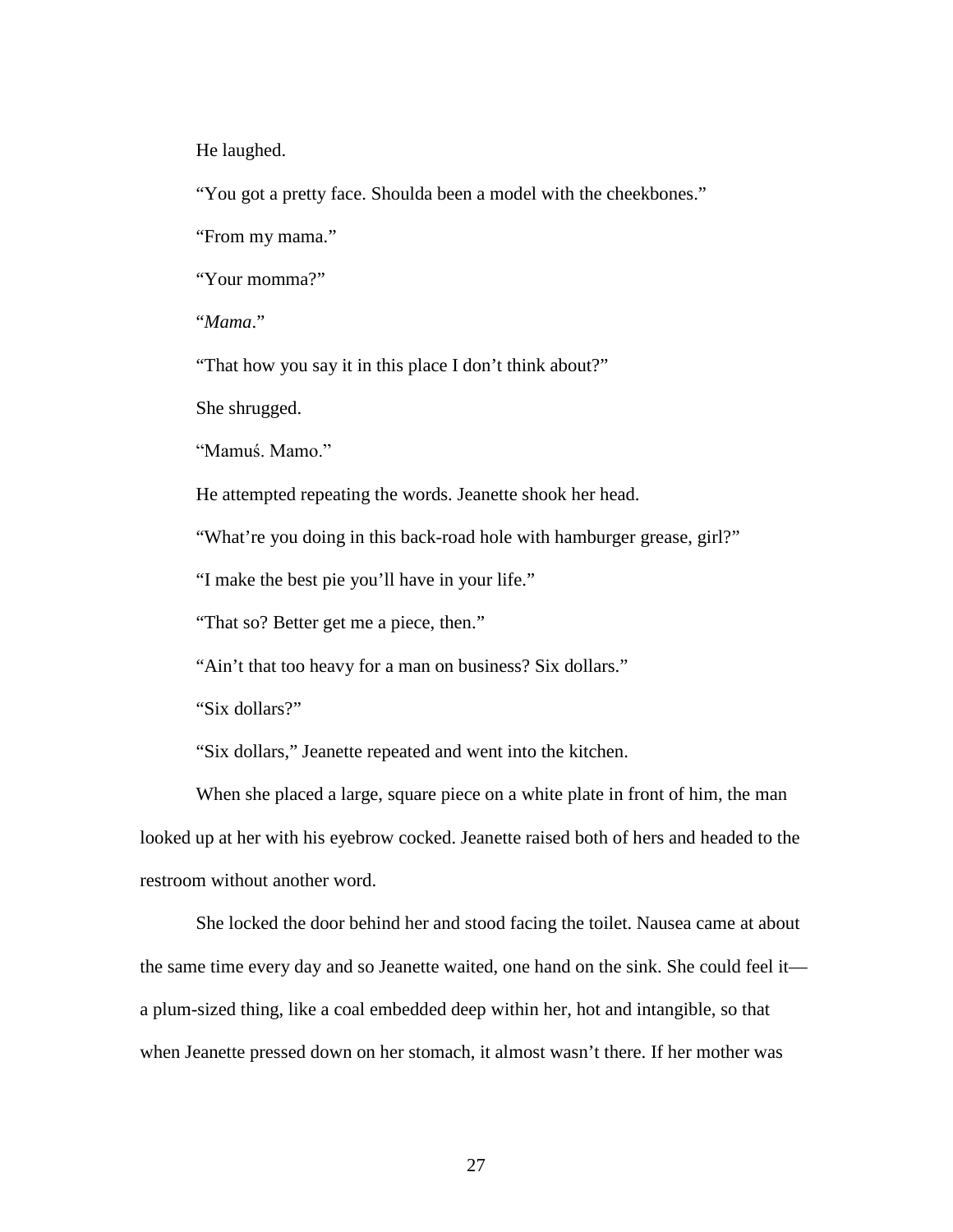alive she would have told her what to do. At the least, she would have warned her about Hunter and his large, often moist hands and Jeanette wouldn't have listened.

Her mother had made her own bad decisions, the change of her name being perhaps the least of them. She was born Elżbieta Grabowska and became Elżbieta Umińska upon marrying Jeanette's father. He would call her *Elu*, *Eluś* because he loved her. Entering the Green Card Lottery at the US Embassy was also her mother's idea and, because she was beautiful and thus often handled gently by life, they received the letter in the mail and were soon on their way across the Atlantic. Żanetka Umińska, now Jeanette at her mother's advice on pronunciation, was thirteen years old at the time and forced to leave her first boyfriend behind. He had bright, blue eyes and dark hair; Jeanette often fell asleep chanting his name, "Łukasz, Łukasz, Łukasz…" and crying.

Her father also cried as it turned out, because after a year he simply packed his things and returned to Poland. Her mother went back to being Elżbieta Grabowska. Jeanette remained Jeanette Uminski, her father's last name literally, though Anglicized, due to linguistic incongruencies in terms of masculine and feminine conjugation, and gradually began falling asleep reciting her own last name, "Umińska, Umińska, Umińska…" with the soft, middle sound of her tongue against the roof of her mouth, a word similar to *umyć*, *umilknąć*, *umiłować*, *umrzeć*.

A year later her mother met a man named Douglas somewhat mysteriously. Jeanette believed it must have happened on the Internet and dismissed it, but one day Douglas showed up on the doorstep of their apartment and whisked them both away in his white pick-up truck, into the South. Chicago at first had seemed immensely distant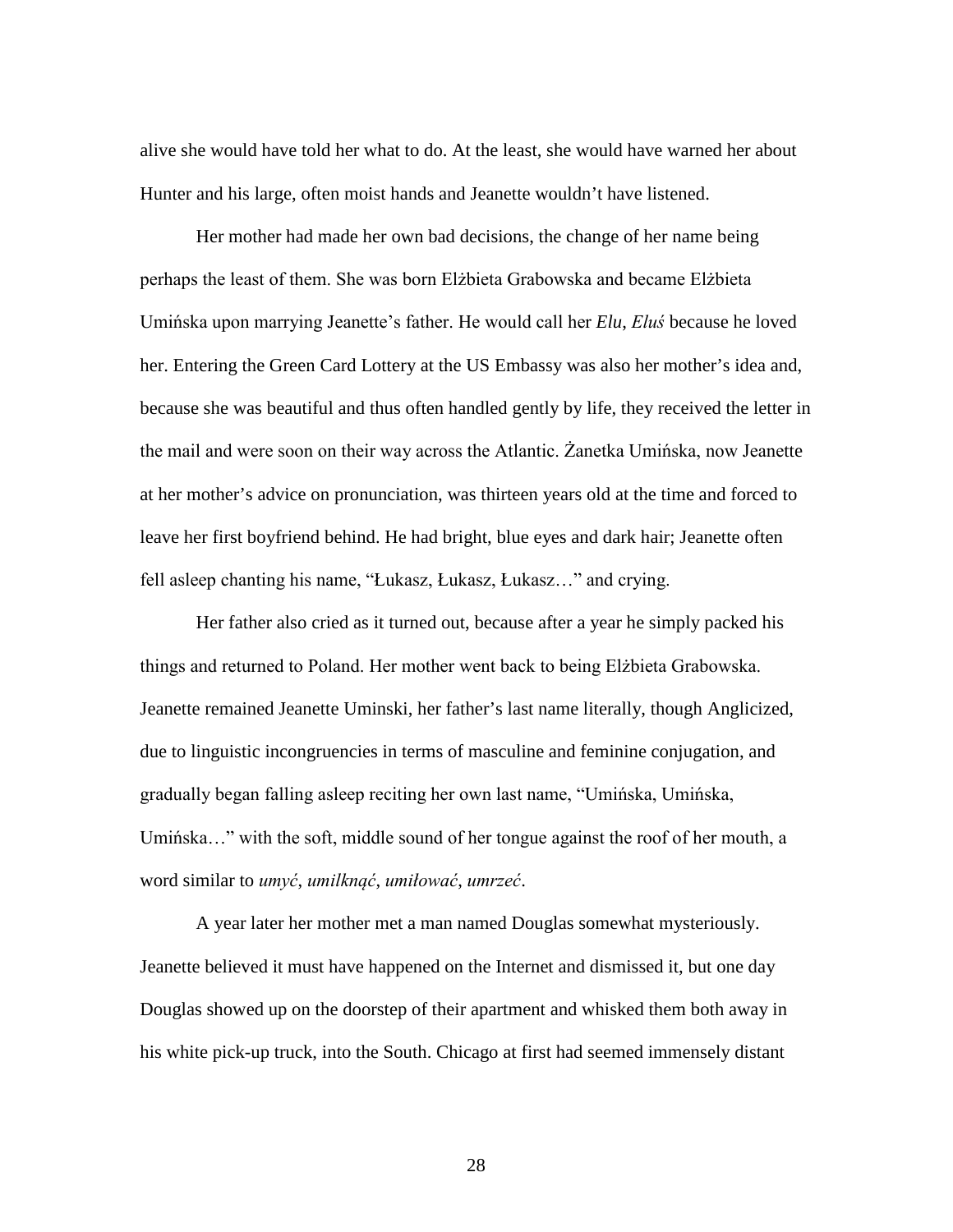from Kraków—louder, expansive in a true sense of the word, whereas Kraków sounded larger than it really was when Jeanette stood waiting to cross the road at its intersections, thick and loud like veins. South Carolina was, most of all, quiet.

Douglas lived in a small house, worked at a nearby farm and frequented Mac Smith's Grill during lunch hours. He was a cold man; Elżbieta, now officially called Elly McCall, spent her days locked in the house, cooking. As long as there was a fat steak accompanied by mashed potatoes and fried okra on his plate on Sundays, Douglas allowed Elly to cook and bake what she would. Poland being a country where potatoes and bodies lay hidden in the dark and stained earth in multitudes, Elly had no trouble in making them for Douglas; the okra, on the other hand, proved more challenging and went untouched by him the first time Elly made it. Jeanette, then, spent her time after school watching her mother cook—*gołąbki*, *flaki* (the only thing Jeanette refused to eat), *bigos* and pretended it tasted the same way as in Kraków. Douglas would often eye his plate suspiciously, but empty it without a word nonetheless.

This was how Elly's pies had made it into Mac's diner the first time, despite Elly herself not having set foot in the restaurant in her lifetime—Jeanette, being another man's daughter, was hired as a waitress and heiress to her mother's recipes. By the time she was diagnosed with Parkinson's and unable to handle the kitchen, Elly was known by all local men as the beautiful foreign woman Douglas McCall kept locked in his house. Mac Smith was the only one granted a visit, two even, on account of his business. He was also the one who spread the word of Elly's high but wide cheekbones, defined lips and blue eyes, much to his wife's and Douglas's dismay, which was then transferred onto Jeanette.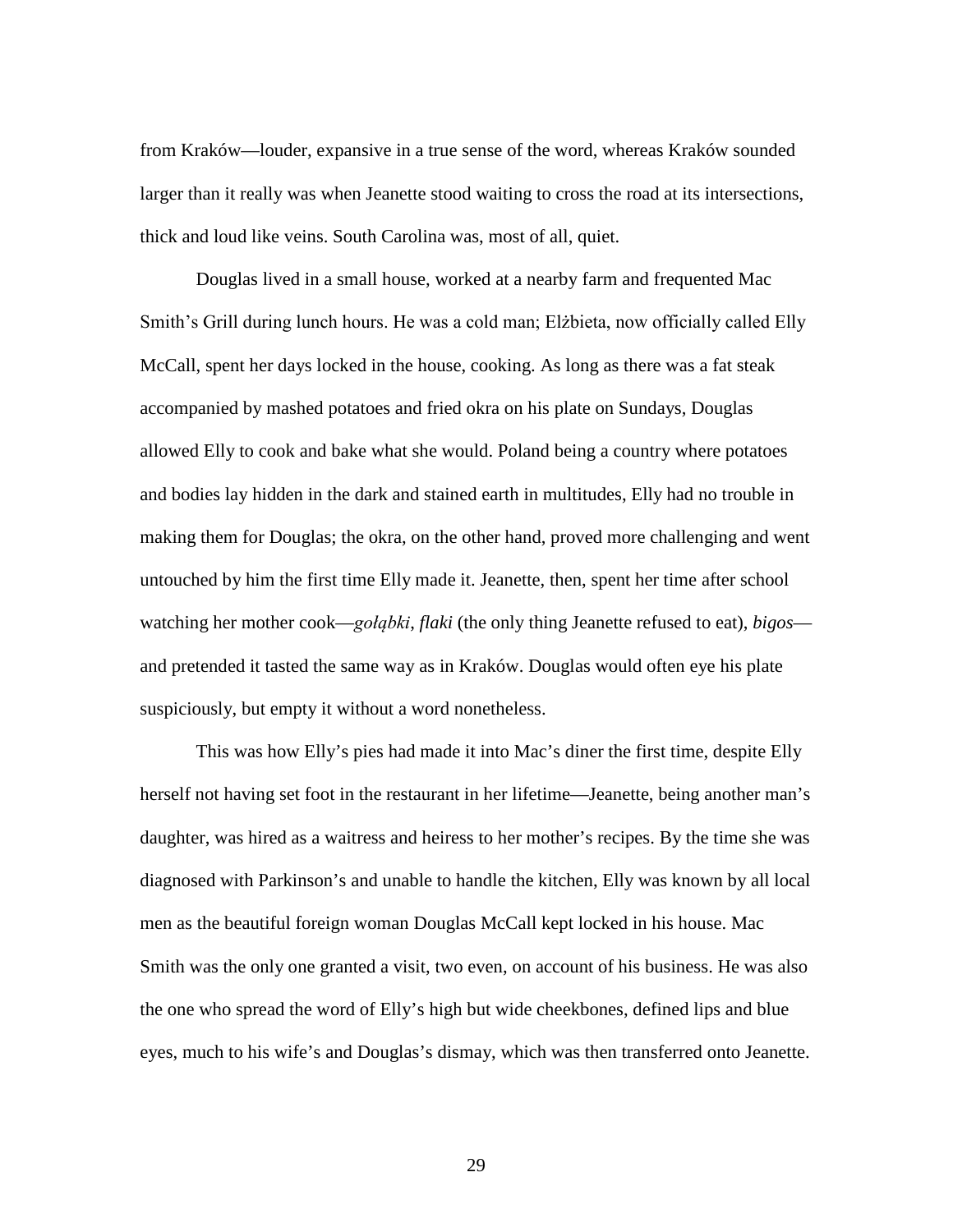As an act of contrition or because of her mother's inaccessibility, Mac Smith took a liking to Jeanette and even provided her with some extra money for part-time college classes. Later, under the silent but resentful eye of his wife, he also gave Jeanette her mobile home into which the slowly dying and shivering Elly moved once Douglas decided she was becoming a liability and he would have to be the caretaker, the undertaker, and not the other way around as he had imagined years prior. Taking care of her mother forced Jeanette to abandon classes, to which she never returned even after Elly died, a miniature of the woman she once was or was perceived to be. Mac Smith arranged and paid for Elly's ashes to be sent back to Poland, on Jeanette's request, but his gifts proved to be a double-edged sword; Mac Smith, in the moment of giving convinced of whatever time he had left, died quite unexpectedly and inadvertently left both the diner and thus also Jeanette in his wife's soft hands.

Jeanette took a deep breath and swallowed. Her body seemed and felt calm. When she came back to the counter, the man was gone and underneath his plate were three bills: a five, a one, and a fifty.

At 6:30 pm, when she left Cecil to close the diner by himself, Barry and King were still out in their enclosure, together in a corner nearest the road. Jeanette reached into the pockets of her cardigan and pulled out the usual two apples. Slowly, with eyes on her feet, she made her way towards the pair, gradually stretching out her hands. Once she found herself by the fence, she raised her gaze and looked at the animals up close. Barry's eyes were round and black like coals floating in a sea of milk. King's were smaller, but just as dark. Jeanette didn't know whether they were looking at her—their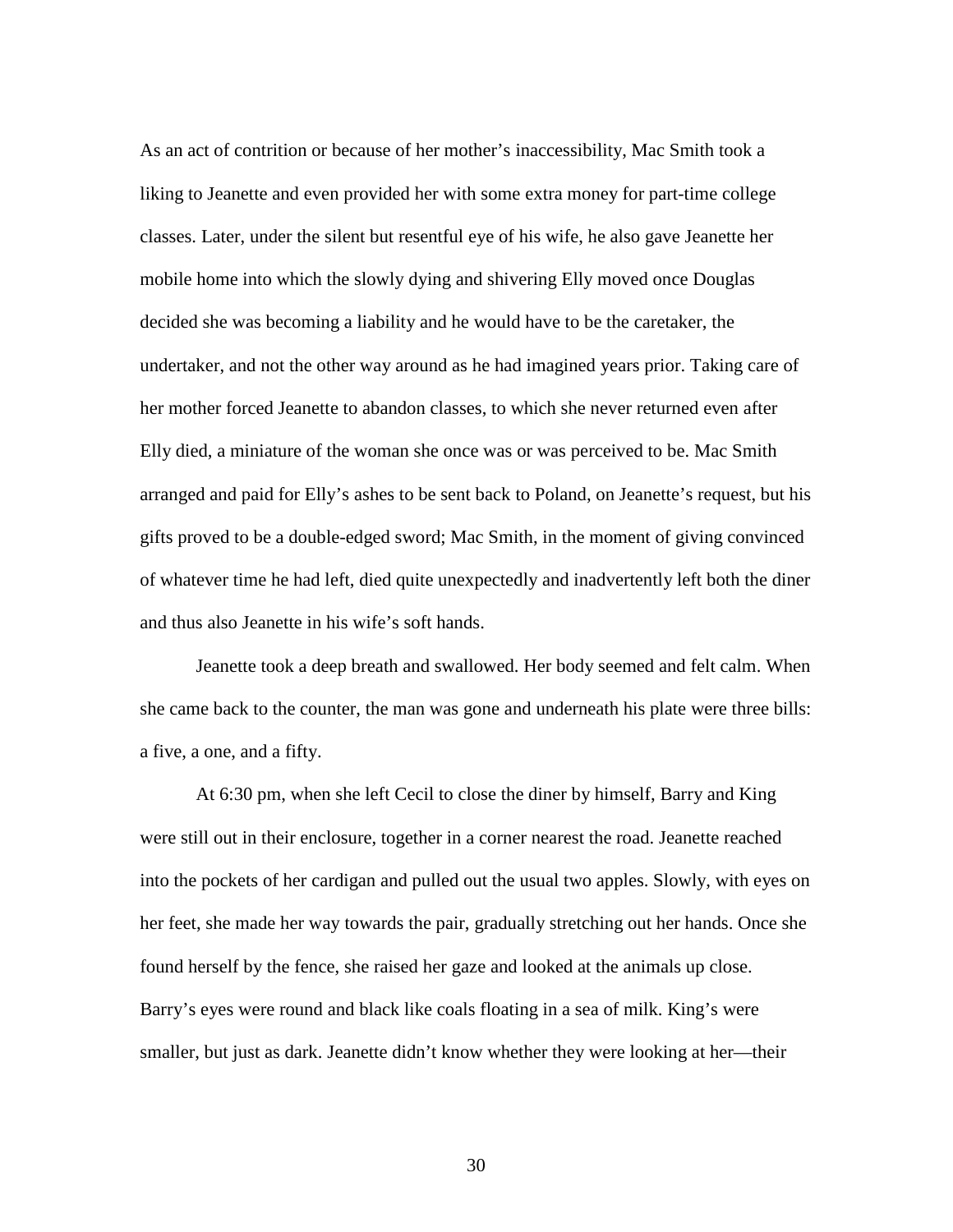eyes seemed unmoving and fixed upon something, somewhere. When the animals took the apples from her hands, leaving her palms empty, she raised her hands and laid them flat against both Barry and King's heads. Neither of them moved.

"Thank you," she said quietly and, breaking away, retreated across the road and into her home.

The next morning when Jeanette came out of the restroom, the man was already there, sitting in the far corner of the diner, with his back to the wall.

"You're back," Jeanette said, making her way to his table.

"Still on business," he replied. "Think I could get me some more of the pie?"

"Apple or plum?"

"Both," he said. Jeanette smiled.

In the kitchen, Cecil was tending to his ground hamburger meat silently, mainly due to the presence of Hunter Smith, who was circling the counter on which the two freshly-made pies rested.

"Baby," Hunter said with a wide and open grin. His teeth were small and too white for the kind of person he was. Jeanette thought this when she first met Hunter, in the very same spot he was standing now—loitering around, hands in the pockets of his jeans. He had told her that he had never been with a Polish girl and she laughed reluctantly and gave in after the third time he insisted on taking her out to dance. "You look pretty today. Bright as hell."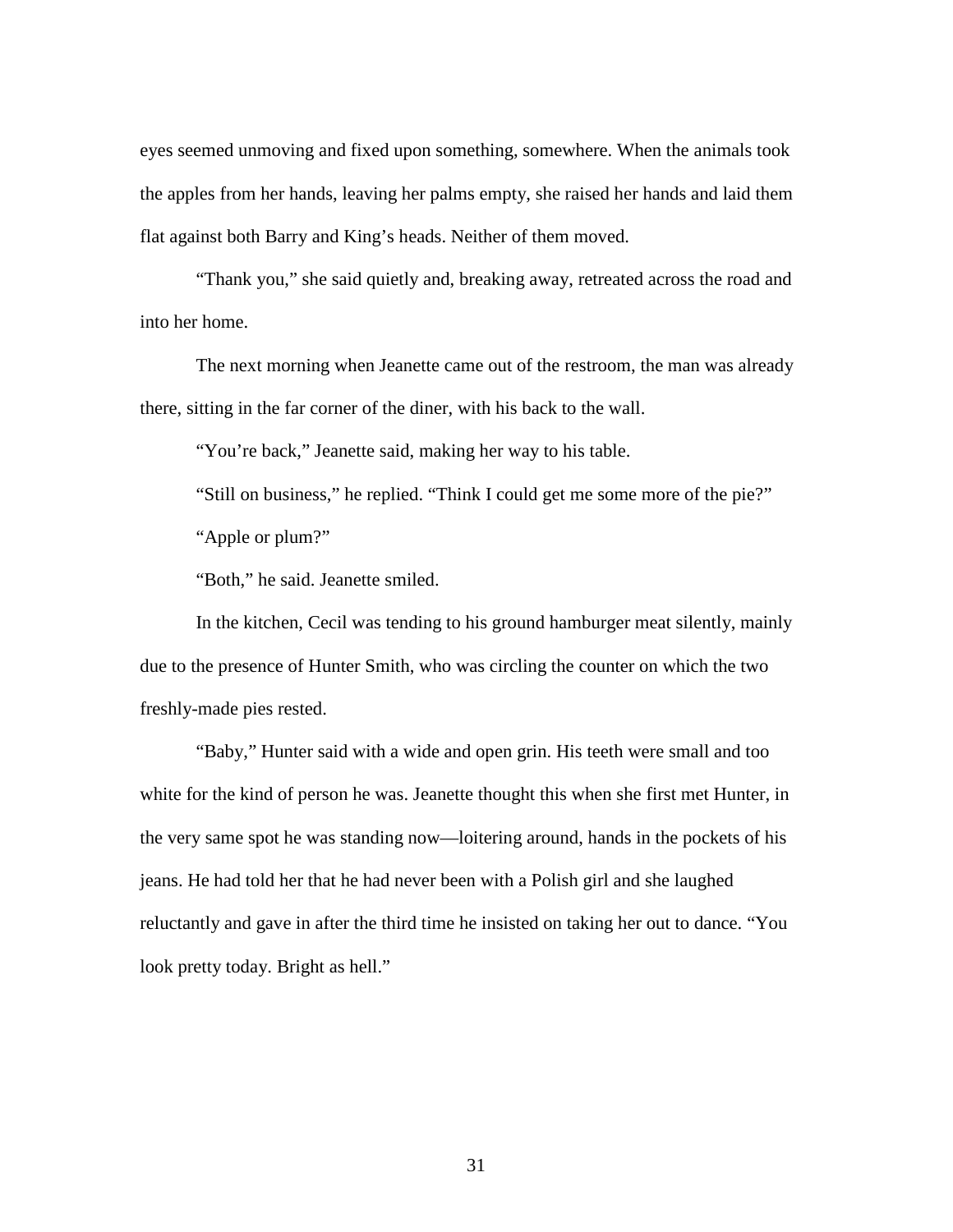"I don't know what that means," Jeanette said without looking at him. She reached for a small plate and felt his hand on her hip. "What do you want, Hunter? Your mother send you to keep things in order? She's got a view from the porch."

"I came to see you, baby."

Jeanette cut a large piece from both pies and then slid them both into a large refrigerator. She returned to the plate and looked at Hunter, propping her long and pale arms against the counter. The plate sat between them. At another counter, Cecil began to chop onions.

"I'm pregnant."

"How?"

"You tell me."

Hunter remained silent for a minute, rubbing his lips with his right hand.

"Ain't there something, you know, to do to nip it?"

"I want this just as much as you, Hunter, which is not at all. I need you to take me to a doctor."

"Baby, no. If Ma finds out I been with you she gonna turn me out."

"This is all I will ever need of you. It's yours."

Hunter paused. Cecil continued tending to his hamburgers, slightly bent over a wooden chopping board.

"How do I know? Maybe you're just trying to get into the family through the backdoor. You and Cecil are in here together all by your lonesomes all the time, ain't nobody to check on what you do in here." Jeanette heard the knife strike the chopping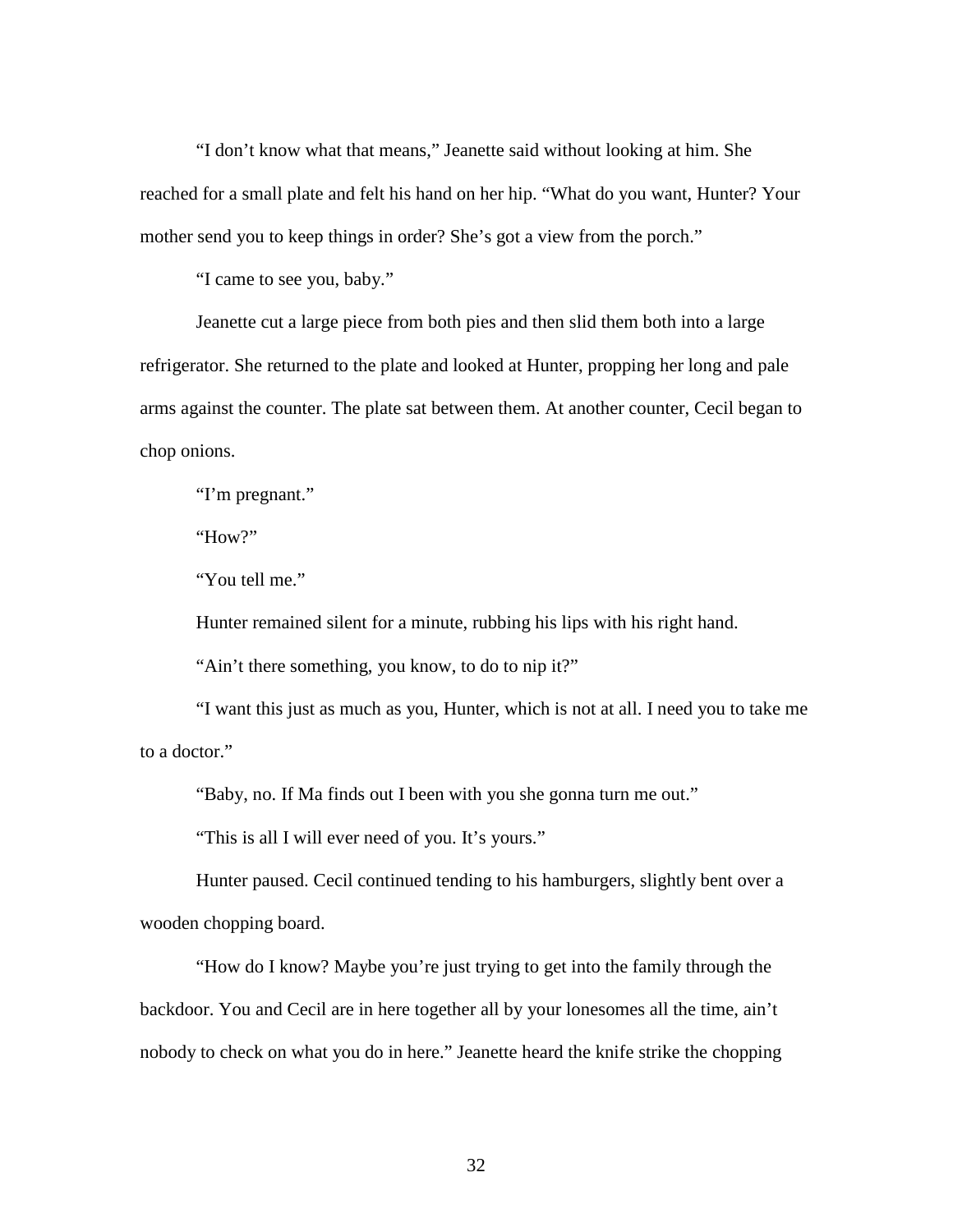board and out of the corner of her eye saw a few small, white onion pieces fall to the floor. Cecil didn't move to pick them up. She looked at the pie in front of her silently for a minute before picking up the plate and walking out of the kitchen.

"I apologize. I was held up in the back," she said, laying the plate on the table before the man.

"Sit down with me here, Jeanette, I got a question for you," he said, gesturing to the seat opposite him. She looked around. "Ain't nobody else here, you can take a minute."

"Shouldn't I know your name first?"

"Miller."

Jeanette sat down.

"Miller, my name's not Jeanette. It's *Jeanette*, like the French. That's still not my name, but close."

"You from France, then?"

"No. I want it to sound more like my name, is all."

Miller chuckled and sunk his fork into the plum pie. It clinked against the plate.

"Well, *Jeanette*, what can you tell me about the Smith family?"

"I don't know that I can tell you anything," Jeanette said and paused. "Do you want to buy this place?"

This time he laughed.

"No. No, I sure don't. What about Hunter, then?"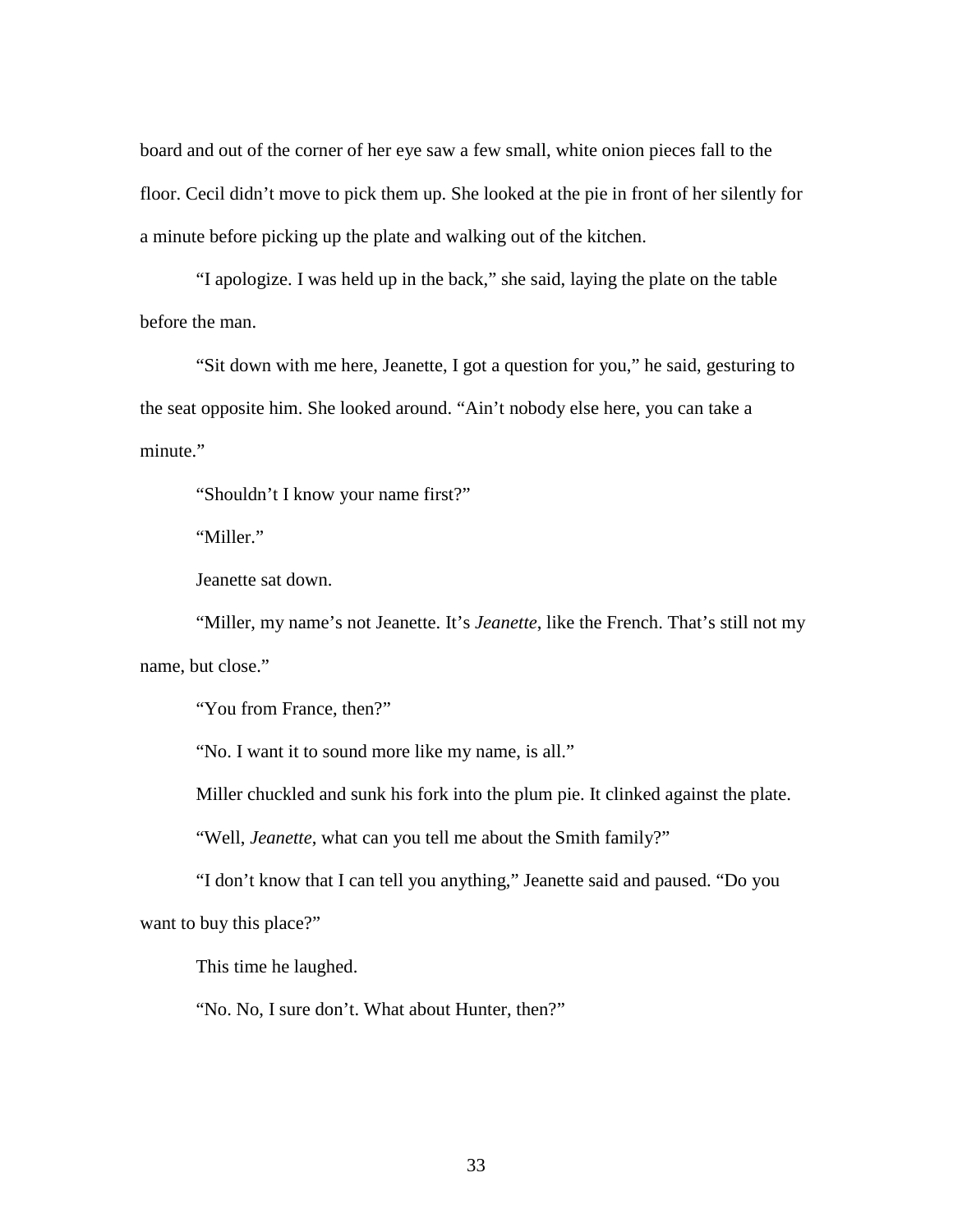Jeanette looked at his plate and watched him take another piece, revealing a glistening, red piece of plum.

"What about him?"

"Do you know him?"

"Barely," she replied.

"You're a pretty girl, didn't I tell you? Bet he's done as much to tell you the same."

Jeanette squeezed her hands in her lap.

"Hunter's the big prodigal son around here," she began slowly, mincing the words. "Ran like a dog back into his mother's arms some weeks ago. Something about gambling charges in Florida, I wouldn't know."

She fell silent. Miller leaned in over his half-finished pie, his elbows peeking through the worn out denim, and Jeanette noticed a worn out, leather gun holster the color of a dried orange resting on his belt.

"Is that all?"

Jeanette looked in his eyes, the same dishwasher gray as his hair. She nodded.

"I have to get back to work."

When she walked through the double swing doors leading to the back, Hunter stood in the hallway, his back against the wall. She heard Cecil still chopping onions in the kitchen to the left.

"There's a man out there asking about you," she told Hunter.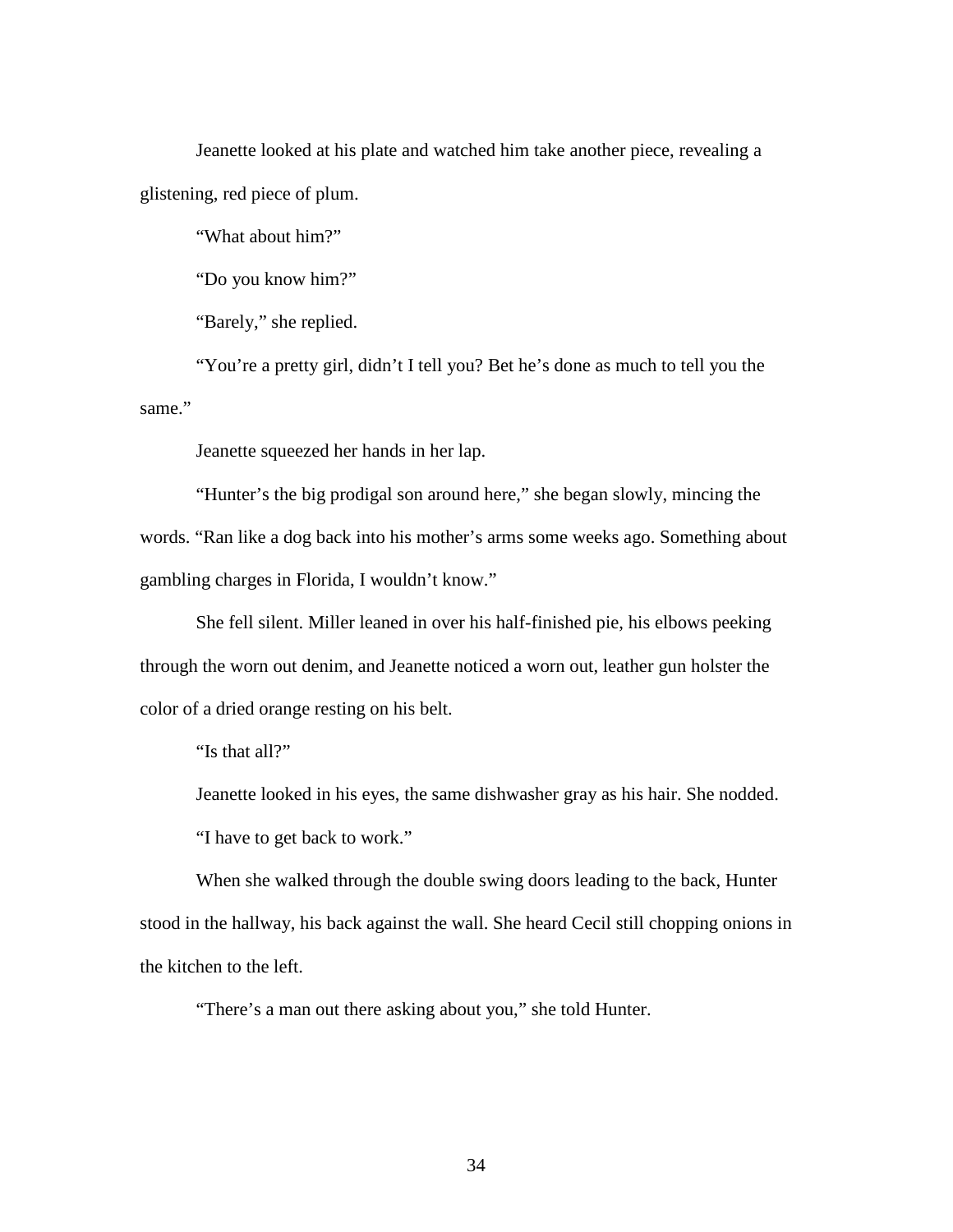His face seemed to sharpen and he approached the small, rectangular windows of the double doors with caution, one hand against the white-tiled wall. Jeanette watched him.

"Shit," he whispered and jumped back with eyes open so wide Jeanette had to look away. "You didn't tell him nothin' about me, baby, right? I'll take you to the doc tomorrow in the truck. Just don't tell him nothin'."

"What is this? Who is he?"

"Go out there and talk to him. I'm gonna leave out the back door here. You don't tell him nothin' of me, you hear?"

"Is this about Florida? What did you get yourself into down there?"

"If you ain't gonna help me here, he'll kill me, all right? Who'll take you to the doc then, baby, huh? It definitely ain't gonna be Ma. You go do what I say and we both get out of this well and alive, you understand?"

Hesitantly, Jeanette walked back out into the diner hall and slowly made her way towards the man who called himself Miller.

"I should thank you—" she began.

"How do they treat you here, Jeanette?" he interrupted her. Through numerous fliers of the local university pasted onto one of the diner windows, she saw Hunter's shadow move across the road.

"Cecil and I are the reason anyone stops by."

Miller smiled.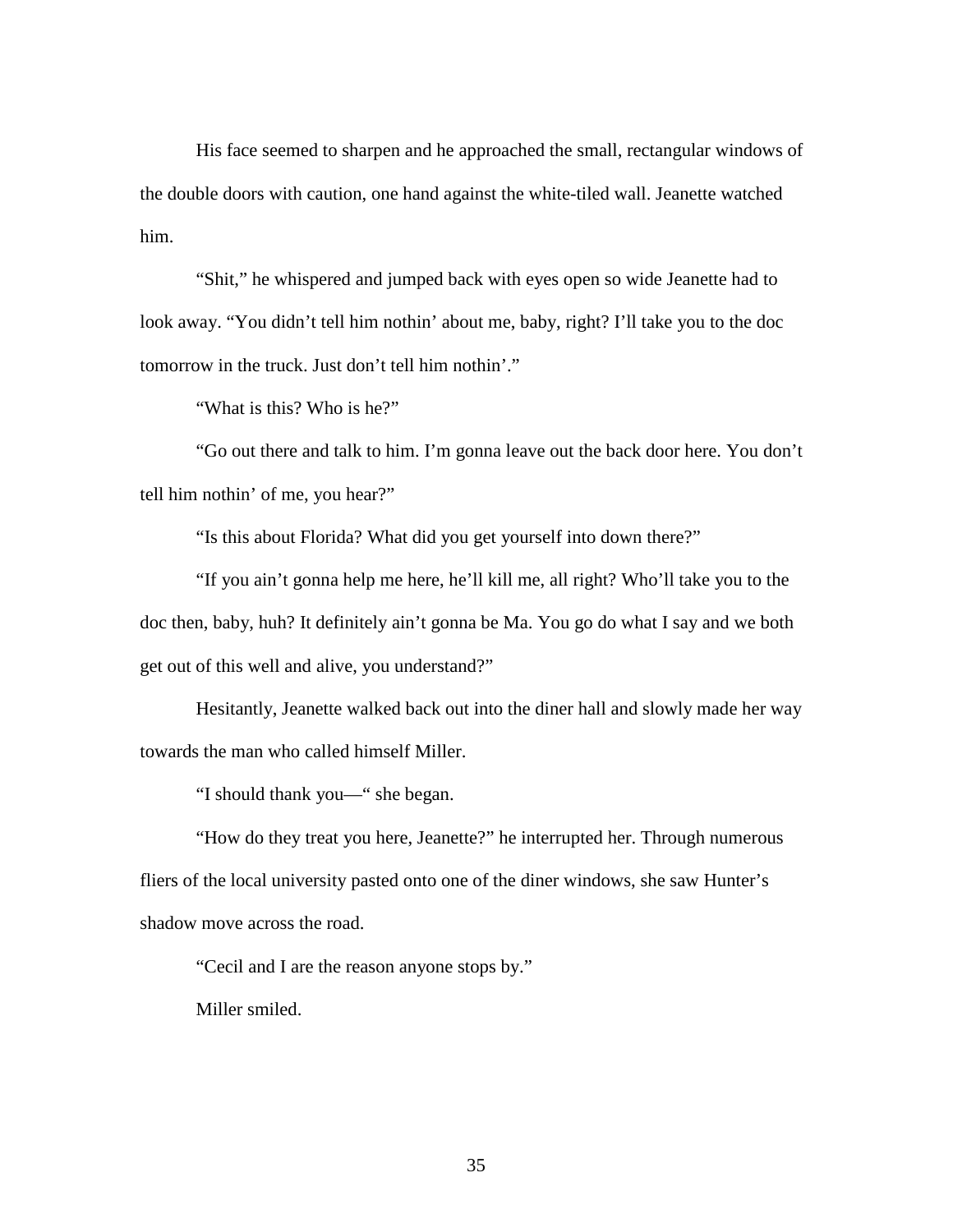"I ain't what you'd call a patient man. That there by the road is the Smith house, correct?" he asked, motioning with his head in the direction where Hunter disappeared. Jeanette remained silent. "And about a minute from here on down is a mobile home belonging to you, Jeanette."

She felt her hands clutching at the back of her skirt and forced herself to let go.

"You, I like. Hunter, I need for something he knows is coming. Coming quick. That's all there is to it. These are not your people, Jeanette. You ain't got nothing to protect here but your own skin."

He looked down and took the last piece of pie. Chewing it, he began gathering leftover crumbles with his fork. When they formed a small pile in the middle of the plate, he placed the fork on the table, pressed his right thumb against them and raised it to his mouth. On the clean plate he laid a pristine hundred dollar bill. With only one extended look, he pushed the plate and fork in Jeanette's direction and leaned back in his chair.

"Coffee, please."

When Jeanette was leaving the diner later that evening, he still sat in the corner, but did not look at her as she walked to the door. Barry and King stood together, grazing, facing Jeanette's home. She had forgotten to bring any apples, so instead, she sat on the steps and watched them silently. Barry stood with one leg curled under and raised his head occasionally. She remembered the coarse touch of his hair against her palm. King was much less graceful, his back not straight as Barry's was, but curved inside, as if under a great weight. Which one dealt out the misfortunes Jeanette did not know. Maybe it had been coincidence after coincidence, unrelated, chosen and given by no one and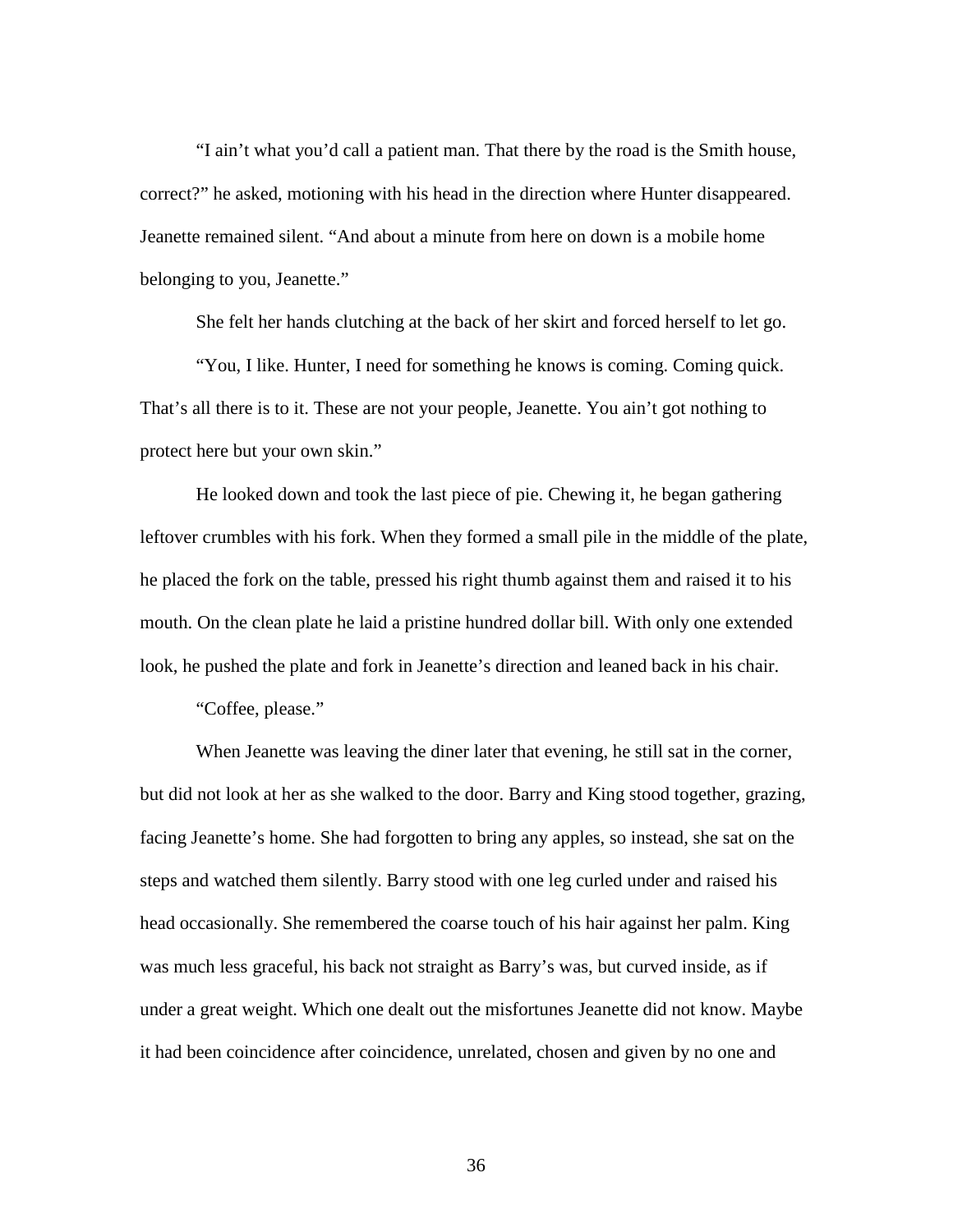nothing. The thought that Hunter would never take her to the doctor glued itself to the back of her mind and grew until it filled all of her—each hair strand, eyelash, limb. He had run to his mother's house like a dog the second time around, tail slung between his bony legs, and now he would lie in her lap with her hands on his head. Mae was a smart woman, she had to have been, surrounded by these kinds of men, to do their thinking for them and let them claim it as their own. Until Mac had laid his eyes on Elly, a kind of epiphany, he had been that kind of man too.

Jeanette imagined Mae searching her son's face silently. She wouldn't even have to say a word; Hunter's knees would buckle, he would fall before her and tell her everything. She would be merciful again, she would spare him again, if only he would tell her the whole truth and that whole truth had to do with Jeanette too.

She stood up and went into the house, only to reemerge with a pack of cigarettes and a lighter. Elly had been a smoker, until her hand began to tremble too much, enough to have almost burned her cheek, her hair. Jeanette remembered taking the cigarette from her mother's hand. This was the same, crumpled pack of Marlboro Silver Lights Elly left behind and out of which Jeanette smoked one cigarette a year, on the anniversary of her death. It was not this day. Elly managed to empty half of the pack before she went; now, Jeanette took the fifth last cigarette and placed it between her lips. The lighter clicked and she drew in the bitter smoke, swallowing it down with some difficulty. Her eyes watered for a moment. Barry and King still grazed together, their necks extended downward. King's tail swung sideways occasionally, a broken clock. The house of their probable owner was dark. Jeanette counted the swings.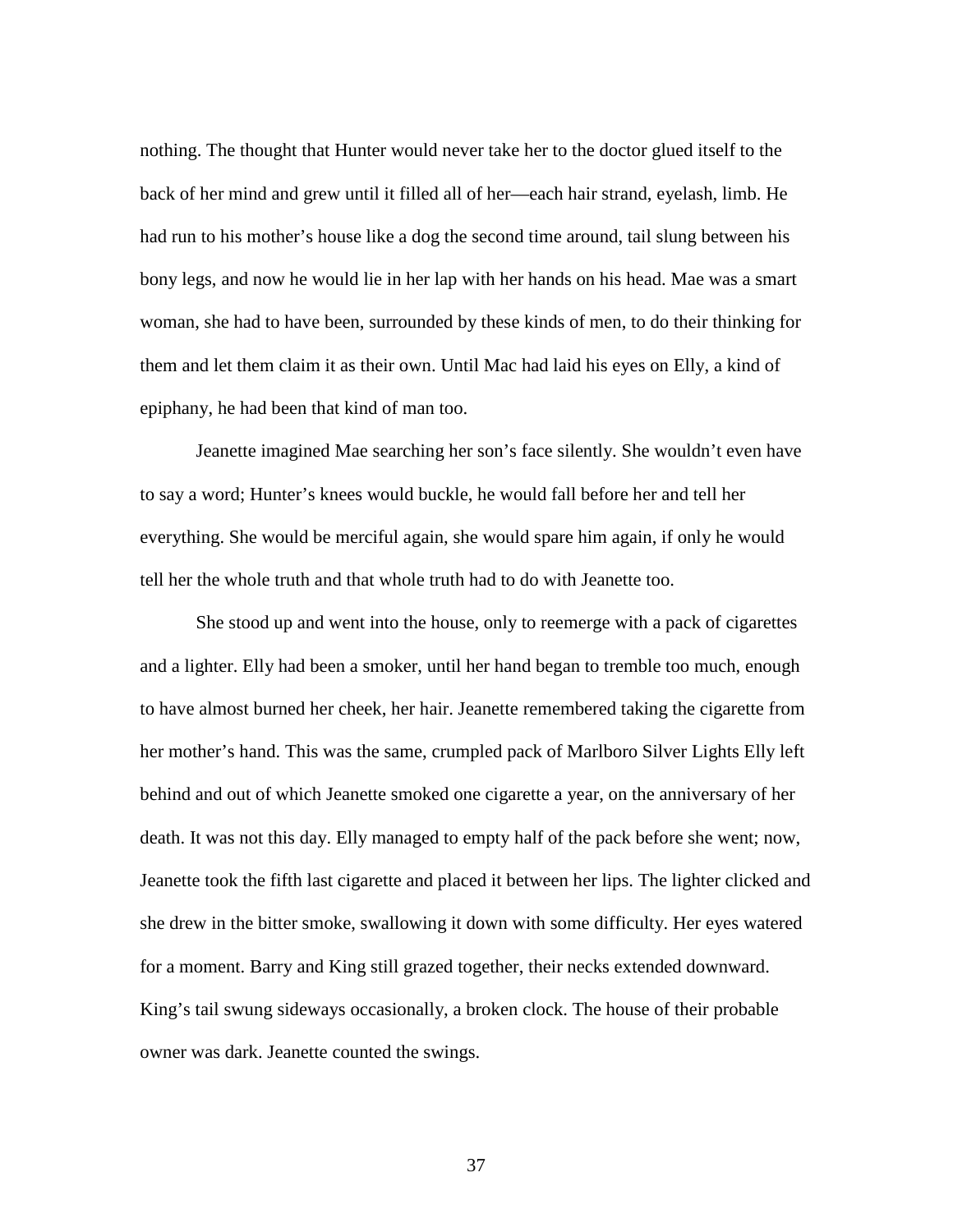Around midnight, there was a knock on the door. The pack of cigarettes lay on a kitchen counter with its top opened. Jeanette slowly poured herself a glass of milk and returned the bottle to the fridge. Leaving it on the kitchen table, she went to open the door.

"May I come in?" Miller asked.

"Do I have a choice?" Jeanette replied.

"No," he said as she stepped back to allow him in.

She closed the door and returned to the table, taking the glass in her hand.

"I have pie in the fridge," she said, looking at him.

He nodded slowly, looking around the narrow home. His knuckles were red and raw.

"You see, tends to be situations like this come to be unfortunate for the smallest of people. Hunter's made a hideout out of his mother's home. I went in civilly. Now, I beat him good, almost popped an eye out. That mother of his ain't even flinch once as I did, like she agreed he deserved it. See, Mae is a businesswoman. She deals with people—in people," he looked at Jeanette. "You shouldn't have told him. I'd only have him to deal with then and he ain't smart enough to deal with me. You'd be all out of this and I'd have the money and him to hand over. What did he promise you for protecting him, Jeanette? A good man that keeps his word is hard to find, ain't he?"

He kept his distance, only looking at Jeanette, who stood with the full glass of milk still in her hands.

\*\*\*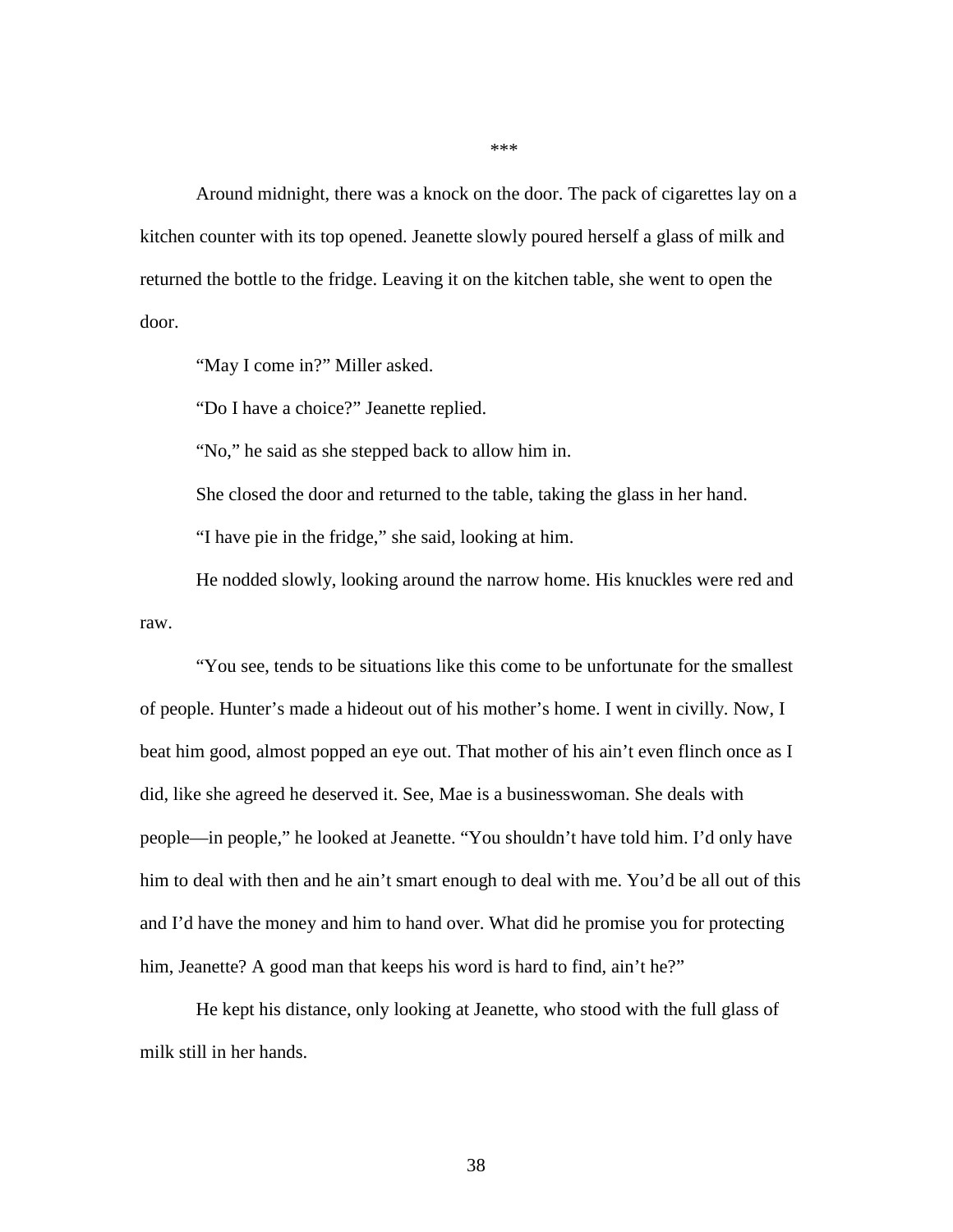"Well, whatever it is you done to these people or whatever they think you may be about to do, that is what all this hinges on," he continued, folding his hands behind his back. "Mae is a woman of opportunity with a coward for a son who, frankly, will die one day or other and deserve it. Not by me—I'm here to collect. The next man, might be, he won't care to make a splash. There'll be a next man. There'll be nothing left to barter with then. That should give you peace. He likes that skin of his. He likes it more than you."

"I won't make a splash?"

"The smallest of people," he repeated. "Is that all right by you?"

She didn't answer.

"Now, there's two ways this goes down. The first one I'm offering you is much more favorable for your person. Now, I normally don't support this kind of thing, but a man's got do his job. I ain't got a choice in that," Miller said. Jeanette imagined a rusted nail caught at the base of his throat, vibrating with each word. "Mae suggests I take you in place of Hunter."

"What do you need me for?"

"There's always use for a woman, Jeanette. More use than someone like Hunter anyway."

"And the other way?" she asked, gripping the glass tightly in both hands.

"Well, you either come willingly…look, your life ain't nothing to me, but I like you. I can make sure you ain't treated too bad. So, you come with me or we do this the old-fashioned way."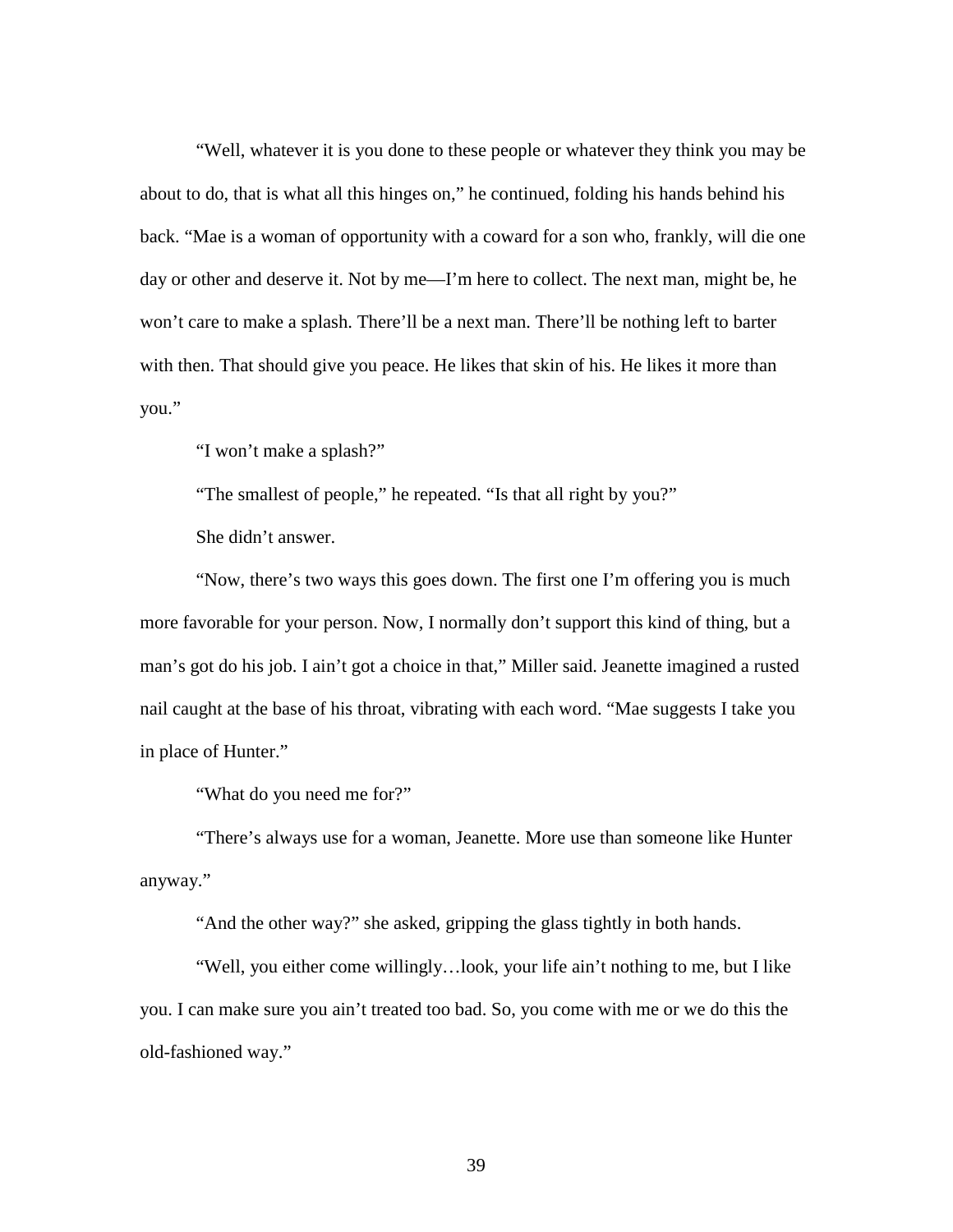"I have no choice," Jeanette said.

"It ain't much of a choice, but it's the best you got. Only make sure you can live with it."

They were silent for a while. Jeanette set the glass back down on the table.

"On my terms," she said, looking him in the eyes.

"You people all have your terms here."

"I want to say goodbye."

"To what? None of this is yours, the way I know it."

Jeanette ignored him. She turned to the refrigerator and pulled out a plate covered by aluminum foil. She uncovered it and cut a small piece of the pie, sliding the thin knife underneath and lifting it to place on another, empty plate. She pulled the foil back over first, carefully pressing it against the round edge, and placed it back in the refrigerator. Under Miller's careful gaze, Jeanette placed the knife in the sink. A few crumbs were stuck to its blade. She laid the piece of pie on the kitchen table, next to her glass of milk. Out of a small, wooden bowl, she grabbed two large apples and headed for the door. It was a cold and clear night. Half a moon shone down on the silent plains. Barry and King's enclosure was now empty. Walking down the steps, Jeanette slowly took off her shoes and tossed them into the dark. A few dry leaves cracked under her step, surprisingly quiet and distant. She made her way across the road, stones cutting into her bare feet. On the other side, near the wooden fence, she felt the dark, green grass; it was cool and dry. She heard Miller's dulled, deliberate footsteps behind her. As she leaned over the fence with the apples in her hands, she felt the wood give way underneath her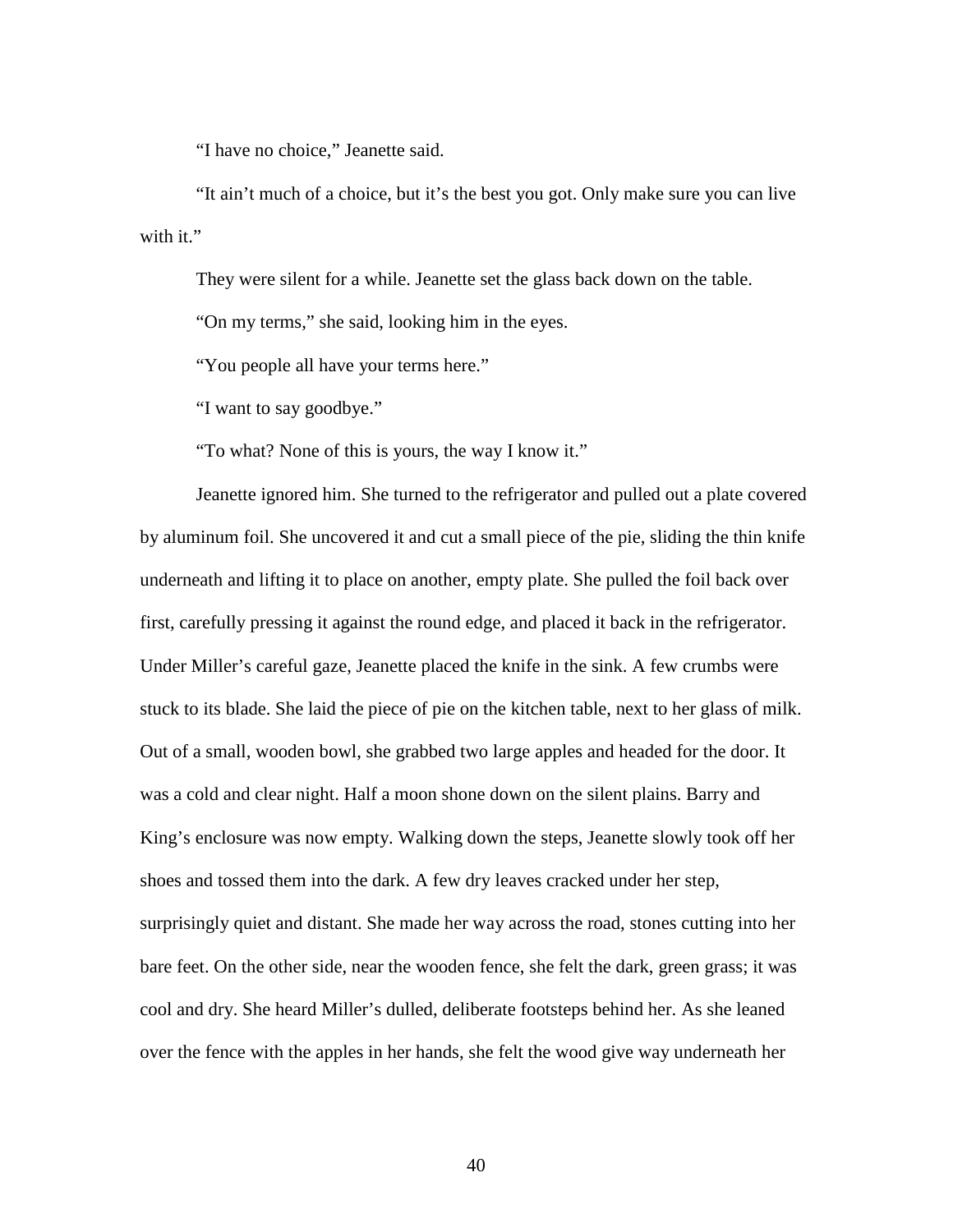weight and press further into the soft earth. The apples fell onto the grass with a quiet thud.

Back across the road, Jeanette stepped into Miller's truck silently. It was old and creaked when she took the passenger seat, but pristinely clean down to the gray, worn out rugs on the floor.

"You ain't gonna grab your shoes?" Miller asked, holding her door open. "No."

He shook his head and headed back towards the steps leading to Jeanette's mobile home, where she cast her shoes into the grass. When he came back, he tossed them onto the floor at Jeanette's feet and closed the car door. The car groaned again as Miller climbed into the driver's seat, the sound a quiet protest in the thick, silent night. Once the locks clicked into place and Miller steered the truck onto the narrow road, past Mac Smith's Grill and house, Jeanette clutched the window crank and slowly turned it, the swirling, cool air lifting a strand of hair from her cheek.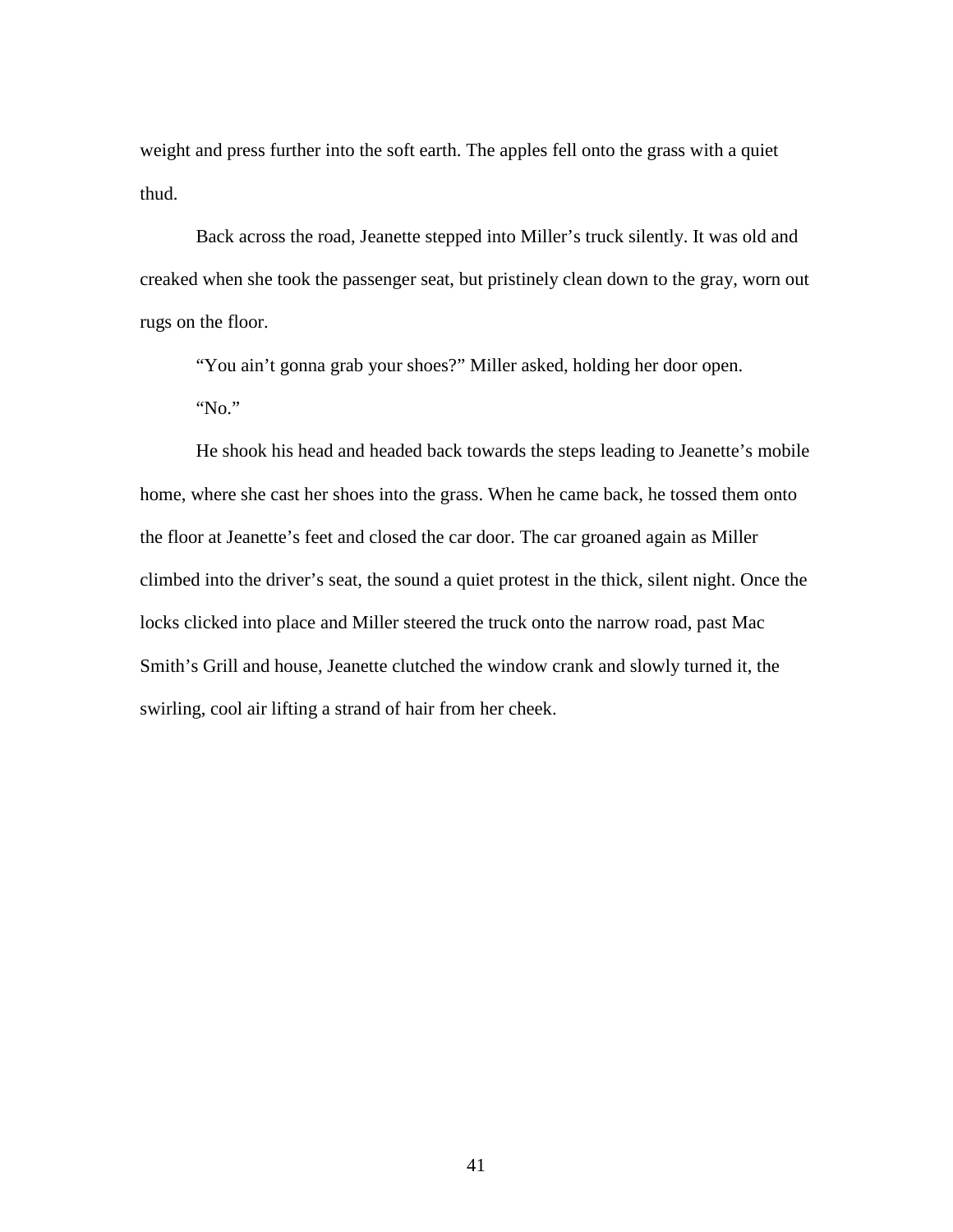The Disintegration of the Self: Fiction and the National Narrative

Joyce Carol Oates's story, "My Warszawa: 1980," occupies an uneasy space as a fiction written by an acclaimed American author about a lesser-known country in a rather complicated political and social situation. Oates's protagonist, Judith Horne, an American journalist of Polish-Jewish origins, returns to Warsaw, the city her family had left decades prior, and suffers a gradual mental breakdown, the cause of which is clearly connected to the act of her return, the exact place she revisits, her ethnic heritage, as well as her gender. The fact that Oates writes this narrative as fiction, as opposed to arguably a more objective gaze through non-fiction, poses the question of what exactly the focus of her inquiry may be: the gray, foreign place, cut off from the Western world by a concrete wall and the differences that exist between the two sides; reconciliation of past and present; different performances of womanhood; the consequences of a return to a troubled place, tainted with destruction, that of both World War II and the Holocaust; or, perhaps, all of these ideas at once. The question of fiction is key in this instance, because in 2012 a Polish film, *Pokłosie* (*Aftermath*, dir. Pasikowski), with themes similar to those of Oates's story, made immense waves in public opinion and was often branded as anti-Polish for its depiction of the Polish countryside, its culture, and most prominently, its rampant anti-Semitism. The most common negative reaction to the film was based on the premise that it was pure fiction, historically inaccurate, and therefore had little to do with the events that live quietly in the Polish subconscious and conscience: the 1941 pogrom in Jedwabne, where over three hundred Jewish inhabitants of the Polish town were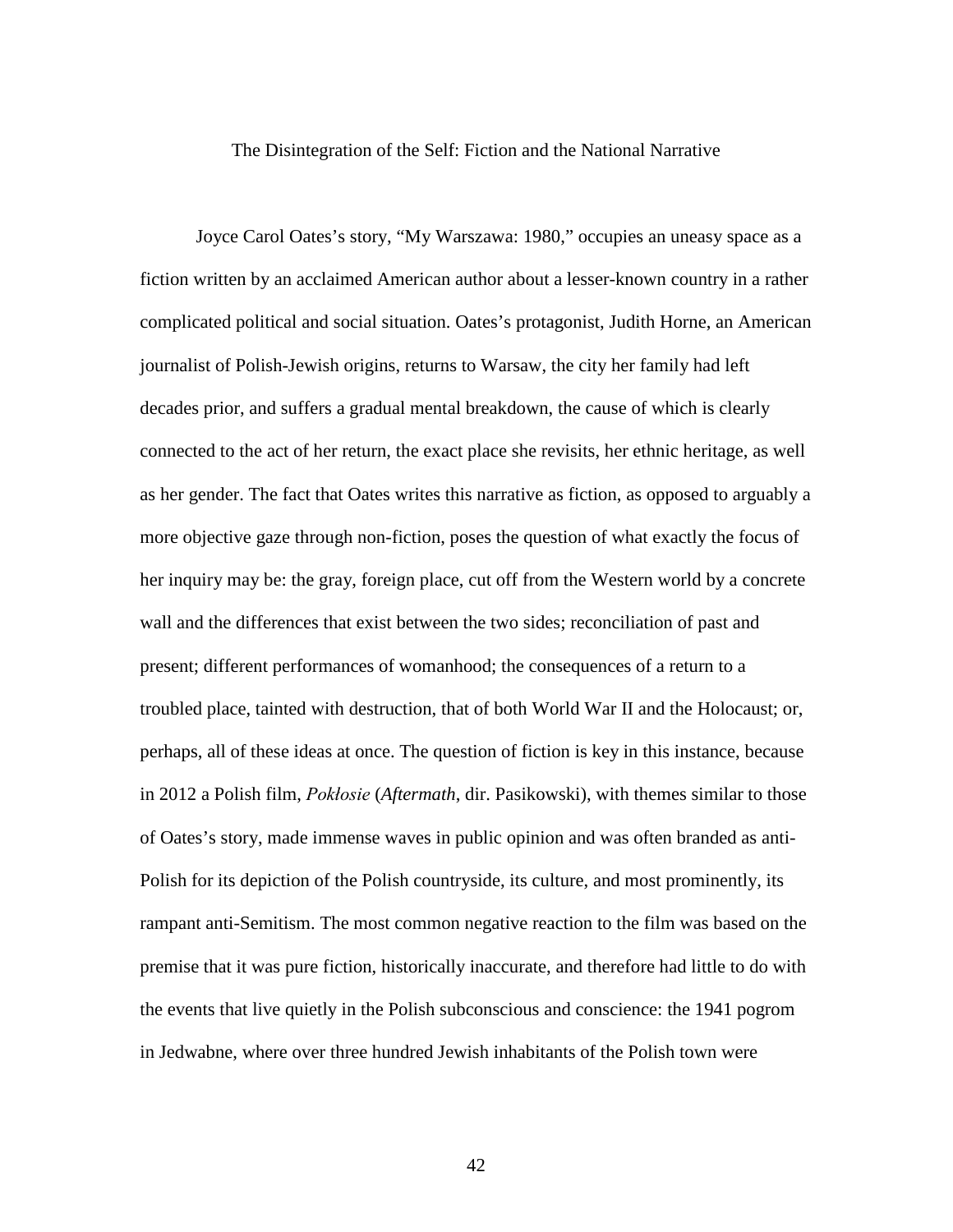massacred by their Polish neighbors. Despite these two narratives existing in very different mediums, it is useful to talk about them together not only to create an image of Poland as both its citizens and outsiders see it, but also to continue a tough, deeply troubling, and fairly quiet discussion about Poland's past and its flaws, in order to move past the trauma and perhaps a little closer towards answering the question of what it means to be Polish in the first place. The use of fiction and narrative can and should be a part of this process in order to allow a deep and critical look at both history and the national self emerging from this history, while also allowing a certain degree of detachment. The narratives created by Oates and Pasikowski, even though separated by over three decades, do touch on similar themes, the most prominent of which seems to be the very silence surrounding the non-existence of Jewish people in Poland, a silence both narratives question and challenge from different perspectives. In a way, both stories also revolve around the construct of narrative itself, the telling of stories in opposition to silence, and thus prove that fiction, despite its complicated relationship to reality, is crucial in working out issues of cultural identity.

Oates begins her story in a rather claustrophobic space and in a way that clearly indicates a foreign setting to the reader: "in room 371 of the Hotel Europejski in Warsaw a bellboy in a tight-fitting uniform is asking Carl Walser a question in English. But it is not an English Carl or Judith can comprehend" (431). Right from the beginning, Oates begins to create a gap between her American and Polish characters, while being acutely aware of the dichotomy of privilege: the "successful American—which is to say, simply, an *American*" (434) Judith Horne and the "poor, […] desperate" (432) Polish bellboy in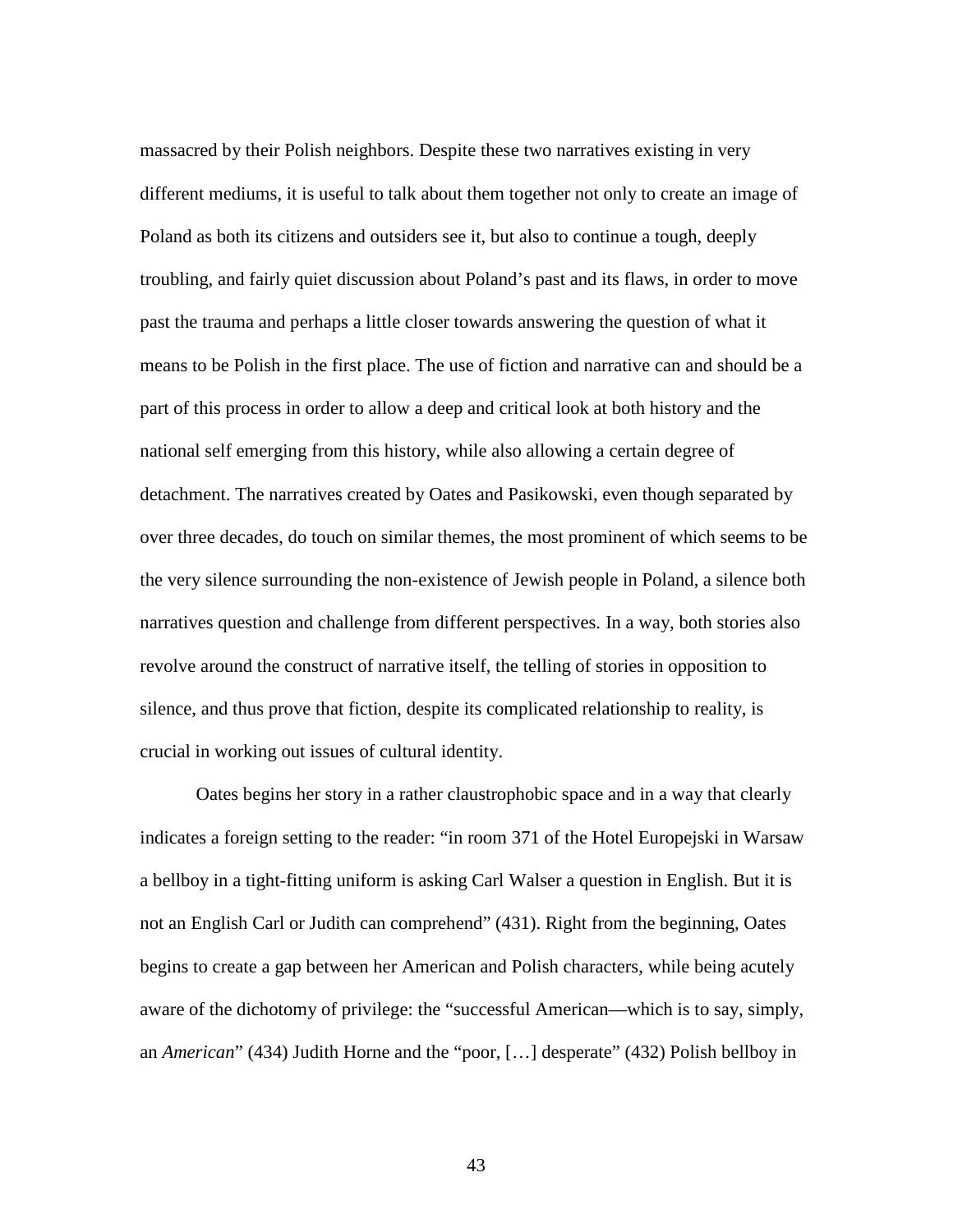an ill-fitting uniform, who, right away proves to be either working with illegal money exchanges of dollars and the Polish złoty currency or an informant for the police and thus, the communist state. Thus, immediately, the people of this foreign country Oates is writing about are deemed ambiguous morally—it is unclear whether they are simply trying to survive in oppressive and poor conditions or making a living through upholding them. The latter brings to mind something that is particularly important for Judith, though it goes unsaid throughout the story—that similar circumstances existed during the German occupation of Poland and, even though many people did risk their lives and hid Jewish people in their homes, there was also always the possibility of the opposite: being sold out to the Nazis. There is a similar underlying feeling in the situation with which the story opens, which again points to a moral ambiguity and unpredictable nature of Polish people and their possible collaboration with a state oppressive even to them, in that it is plausible that Judith and her lover, Carl Walser, might have been arrested had they involved themselves with the bellboy "agent provocateur," as they begin to refer to him. Thus, since the opening of the story, a very grim possibility haunts and hangs over Judith, despite the fact that she begins as a character with a strongly ambiguous relationship to her ethnic heritage (when Carl questions whether she should even "risk" traveling to Warsaw in the first place, Judith is quite offended: "As if she were Jewish—a Jewess! *she*, Judith Horne" (436)). In fact, Oates writes of two mysteries that pertain to her protagonist, the second of which is her heritage and background:

Horne is an English name, a nullity of a name. But Judith. *Judith*. Biblical, Semitic…And consider the woman's dark somewhat kinky hair, and her dark uneasy eyes; the edginess of her imagination. Her American fame too, with its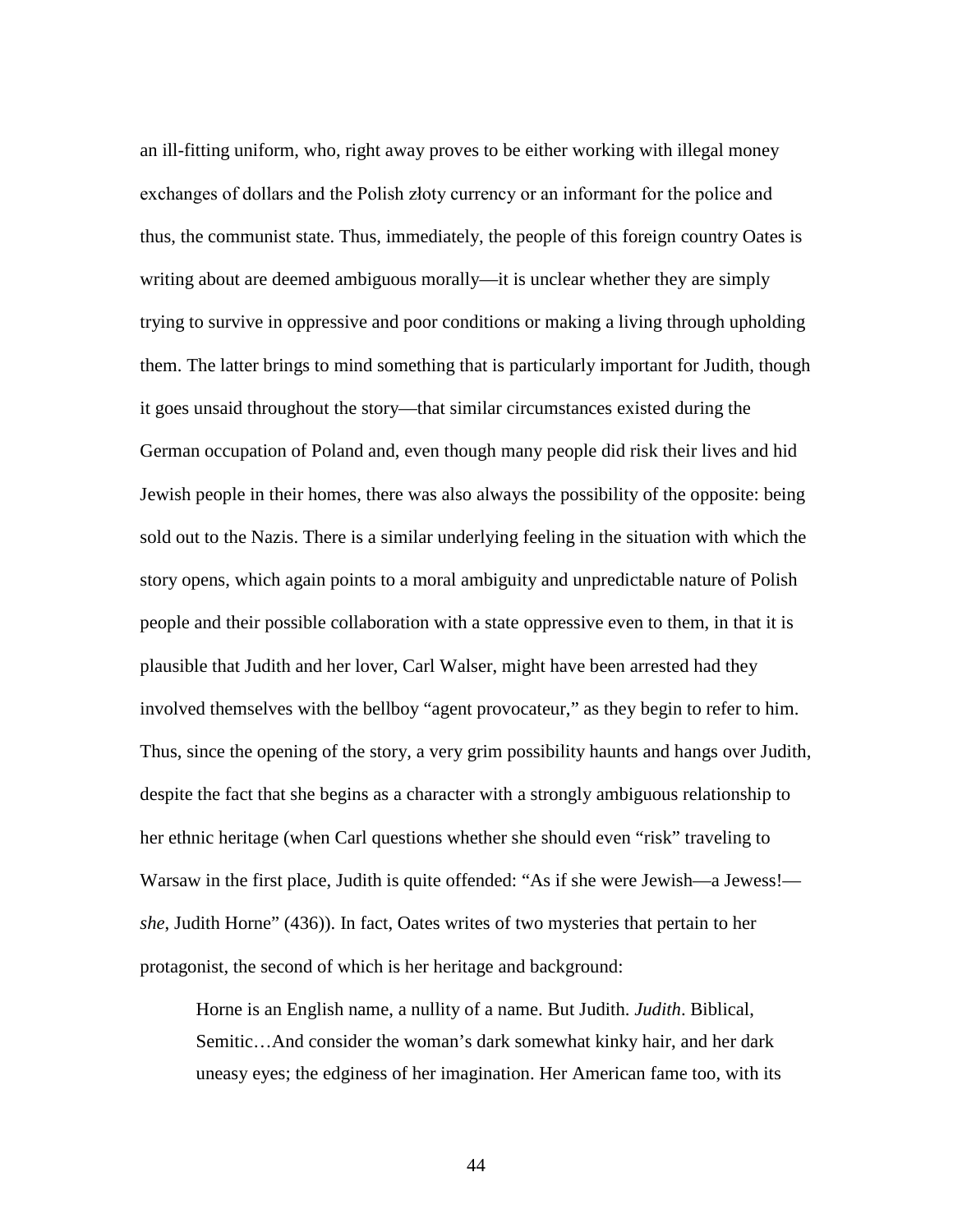New York City base. (Her Polish hosts have generously exaggerated all this, but no matter.) All of which suggests—the Biblical Judith, the Hebrew Judith (434). This particular discussion of Judith's Jewish origins seems to allude to perceptions of Jewish people that are common in Poland—successful, American, influential—but it also points to an almost inherent, or inherited, "edginess" of mind, an acute awareness of what it may mean to be Jewish and in Poland.

As the story progresses and Judith continues to socialize with Polish intellectual elites on whose invitation she appears in Poland, she becomes more involved with the part of her identity she had tried to stow away at first. She vows,

to keep her background to herself, which seems to her nothing more than discretion in this part of the world. She sees no reason to burden her wellintentioned hosts with the dreary and possibly too-familiar recitation of facts another American with Polish-Jewish ancestors, Polish-Jewish victims, come at last to visit Poland. And Judith thinks of herself as only obliquely Jewish anyway: she has some Jewish "blood," no more—remote aunts and uncles, cousins, who lived in a farming village northeast of Warsaw and who were shipped away (yes, all were shipped away) to die at Oświęcim; that is, Auschwitz. But Judith does not care to bring up the subject. Judith is not going to bring up the subject (435).

In the ending of this paragraph, all of which exists in parenthesis within the narrative, almost as an aside, a mental note Judith may repeat to herself, this repetition of not wanting to refer to her background betrays a dawning obsession, which begins to unravel and unsettle Judith throughout her stay in Warsaw. What adds to this unraveling is not only the fact of her family having lived outside of Warsaw, but her awareness of there having been a pogrom there in 1946, one year after the War had ended. She relays this knowledge to Carl, at his questioning of whether she is ready to visit Poland and to his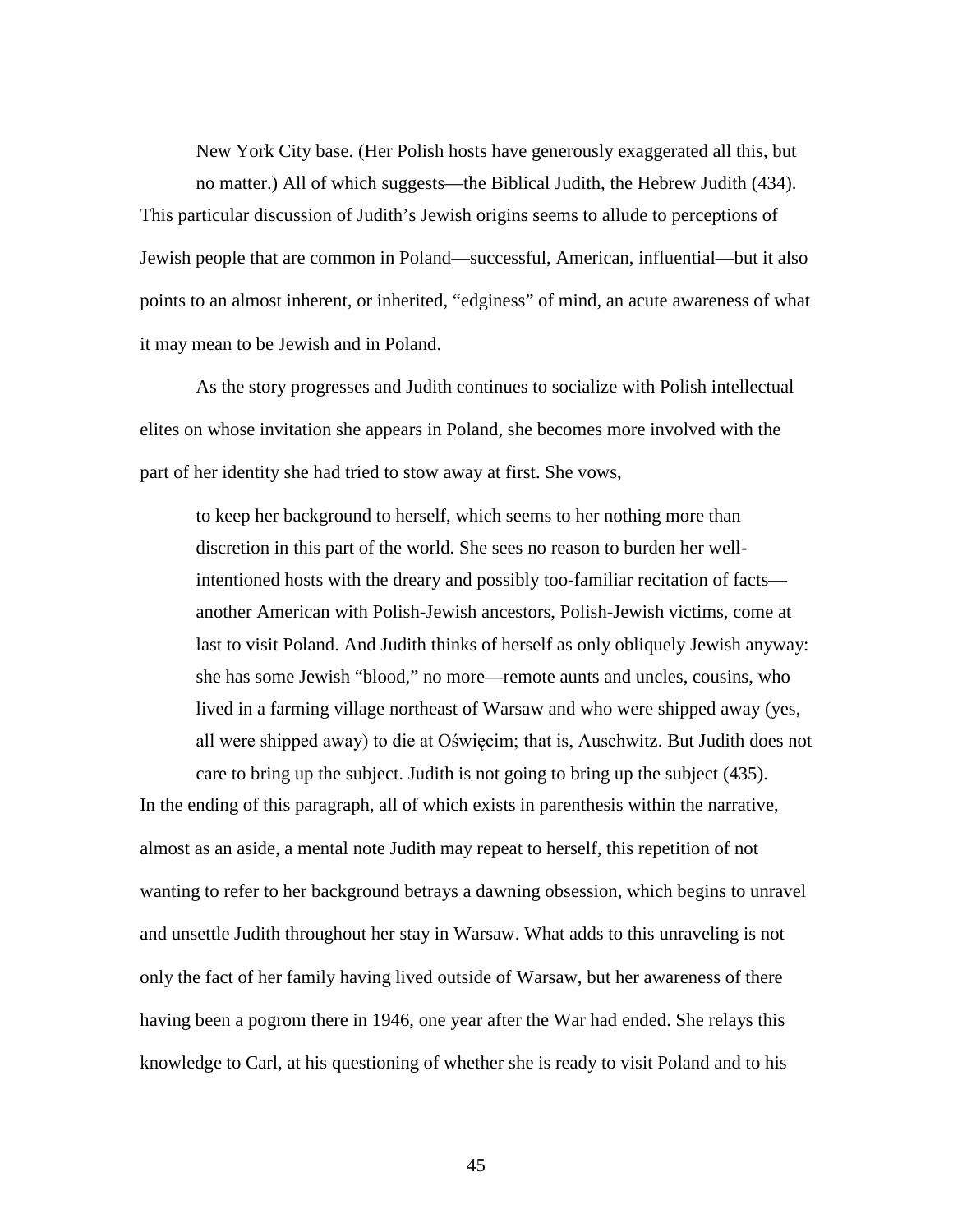inquiry of why, she answers, "not why—we know why. We always know why. The question here isn't *why* but *how*" (441). This reply, despite the discrepancy in time, does seem to allude to the Jedwabne pogrom, which was carried out not by Nazis, but Poles, and in an absolutely horrific way—about three hundred Jews were burned alive in a locked barn outside of the town. At the very least, the fact that Nazi influence could not have been a true factor in 1946 does suggest an underlying anti-Semitism and a physical evidence of hate and violence that occurred outside of the systematic destruction carried out by German forces on Polish soil.

This involvement with her Jewish heritage is apparent through Judith's increased interest in various places of importance or simple information about the state of life for Jewish people in Poland. However, most of Judith's progressing inquiries are met with silence. When she questions about the current number of Jews in Warsaw, her Polish guide Tadeusz replies, "There are no statistics" (457). Similarly, when she is taken to visit the Warsaw Ghetto monument, she questions the status of Warsaw as a "Phoenix City," rebuilt from its ashes, "When you say that Warsaw was completely rebuilt, you don't of course mean *completely*—the ghetto wasn't rebuilt" (457). Both the lack of statistics and the ruins of the ghetto having been built over suggest an erased absence, the implication of which seems to involve more than the Holocaust, but rather an active erasure on the part of Poland of its Jewish inhabitants. The only visible things acting out against the silence is a swastika etched into a Jewish gravestone (466), a twisted symbol of the past and of memory, and the Warsaw Ghetto monument depicting five Jewish men and one woman holding a baby, all of which, as Judith thinks to herself, "boasts a craggy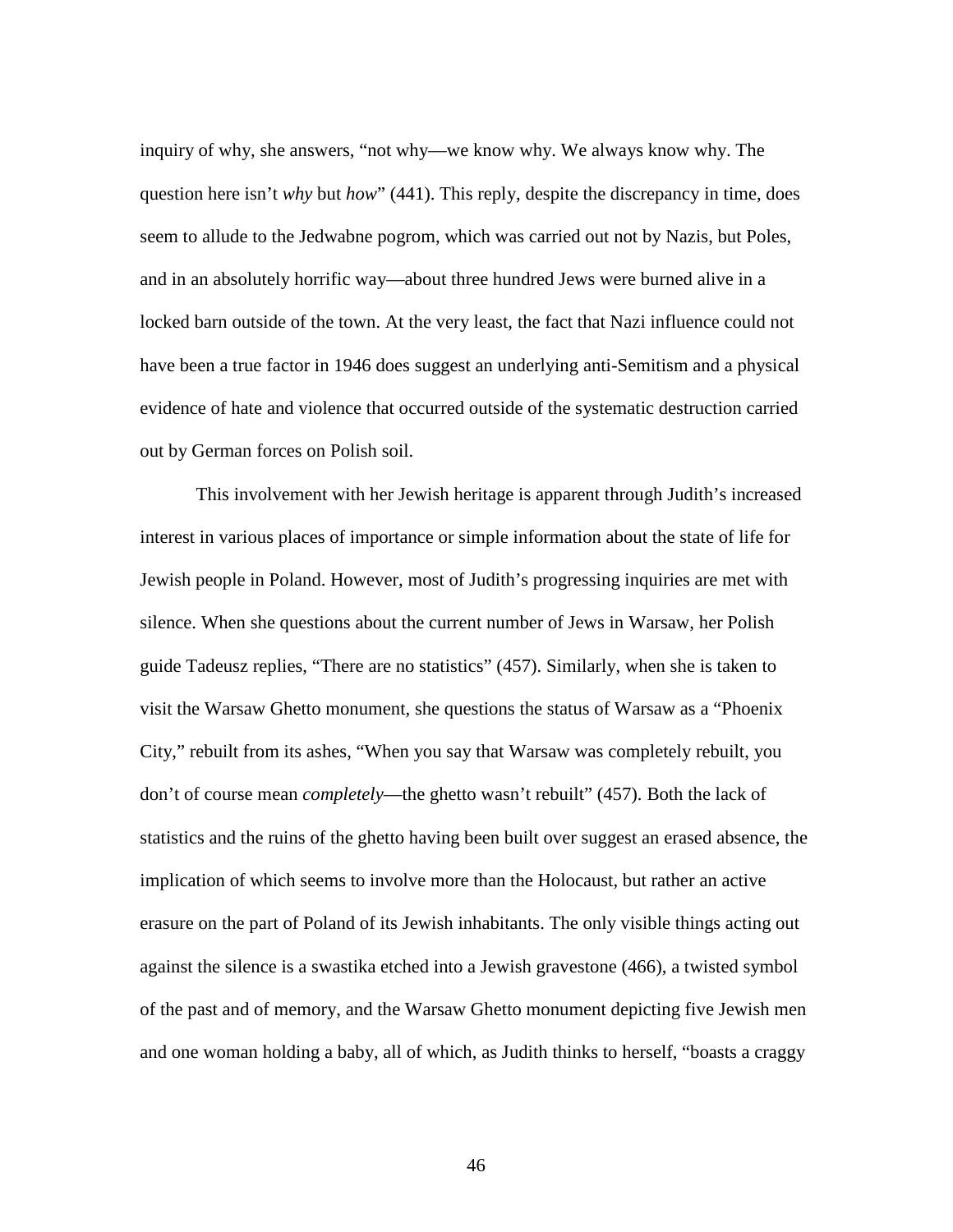Aryan look—not a Jew in their midst" (457). This active erasure stands in contrast to what Judith often hears her Polish hosts refer to themselves as:

she studies publications the Poles have given her and notes the recurring words, the inescapable words—*collapse, subjugated peoples, revolutionary fervor, sacrifice, betrayal, tyrants, annihilation, survival, partition, national independence, clandestine organizations, secret police, Uprising, oppressed peoples, despot, oppressor, suffering, struggle*" (471).

This is a clear juxtaposition of the rhetoric often present in the way Polish people talk of both themselves and Poland and the possibility of the oppressed also being an oppressor, a notion that is most definitely absent from the kind of rhetoric used to talk about Polish identity.

All of Judith's thinking on the subject and her questioning of the Jewish absence in Warsaw culminates in a meeting with a young Jewish woman, Marta. Judith immediately notices this, as she sits down to an interview with Marta, who admires her. She also notices a small, gold cross hanging around Marta's neck. This detail, by Judith's commenting upon it, steers their conversation towards their shared heritage and towards Marta's confession, "Yes of course I am a Catholic" (477). Marta admitting this, further suggests an active erasure and absence of Jewish people in Poland, though this time through assimilation. Here, Judith's observation of the similarity between herself and Marta seems especially pertinent, as Judith herself had eschewed her Jewish blood in the beginning—the very image of which is embodied in the younger Marta. However, this also marks a turning point for Judith in that when Marta begins to speak of Jews being somehow complicit in their own destruction—"they could have saved themselves, the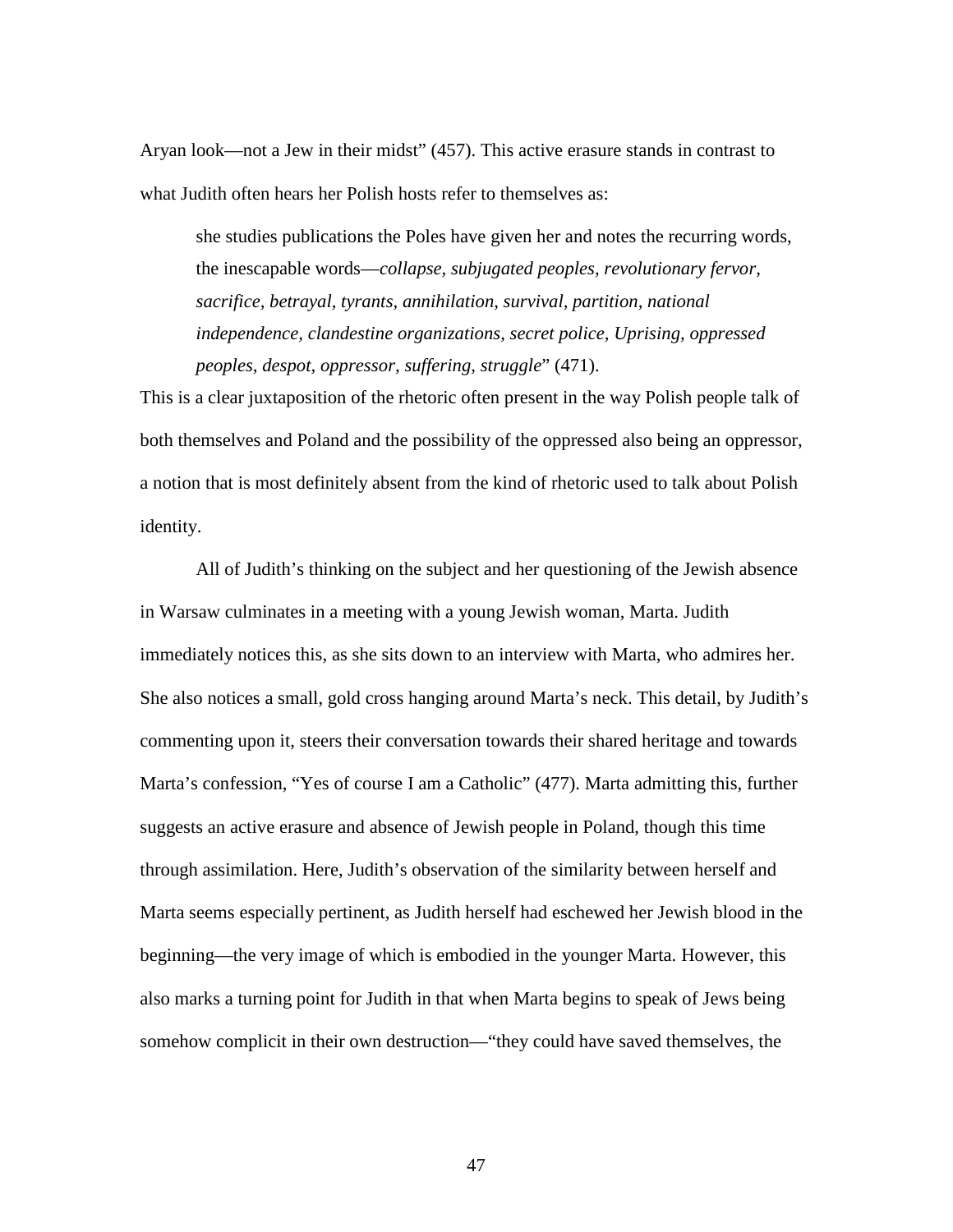ones who ended up in Oświęcim. But they did not try" (478)—she begins to imagine her reaction to these words, "in one version Judith suddenly slaps the cigarette from Marta's fingers: it falls to the table, rolls to the floor. In another version Judith simply rises from her chair so abruptly that her interviewer is startled, jerks back, drops her cigarette. It falls to the table, rolls to the floor" (478). As it later turns out through Carl Walser's puzzled questioning of his lover, the latter scenario does actually happen and marks Judith's first, physical act of personal resistance, which began with her questioning. Thus, throughout the course of the story, Judith goes through denial of her Jewish blood, to a despondency caused by it in combination with her gray and dreary surroundings, to finally being bold enough to revolt against them and regain some kind of control.

Furthermore, Oates also seems to collate Judith's Jewish blood, her sense of and resistance against being a victim, her disintegration, with her womanhood. At the point where Judith's mental breakdown begins, she thinks,

She does not know why she isn't herself here, in this particular place, when she has traveled widely since the age of twenty—when she has boasted of being most comfortable while traveling, in motion. She doesn't know why she feels so edgy here, so obsessed by melancholy thoughts. The architecture (which should interest her) depresses her; the smoky air (to which she should have become accustomed by now) makes her sick; the odor of fried onions, the sight of Pepsi-Cola bottles everywhere, displayed on banquet tables like bottles of French wine, the halffearful half-brazen references to Soviet Russia ("The light doesn't always come from the East!"—the boldest statement she has heard a Pole utter), the shabby hotel room in the shabby hotel, the very look of the overcast sky…Judith cannot tell him that she feels unreal; a fiction; an impostor; shaking so many strangers' hands, smiling and being smiled at in return. She feels weak. She feels Jewish at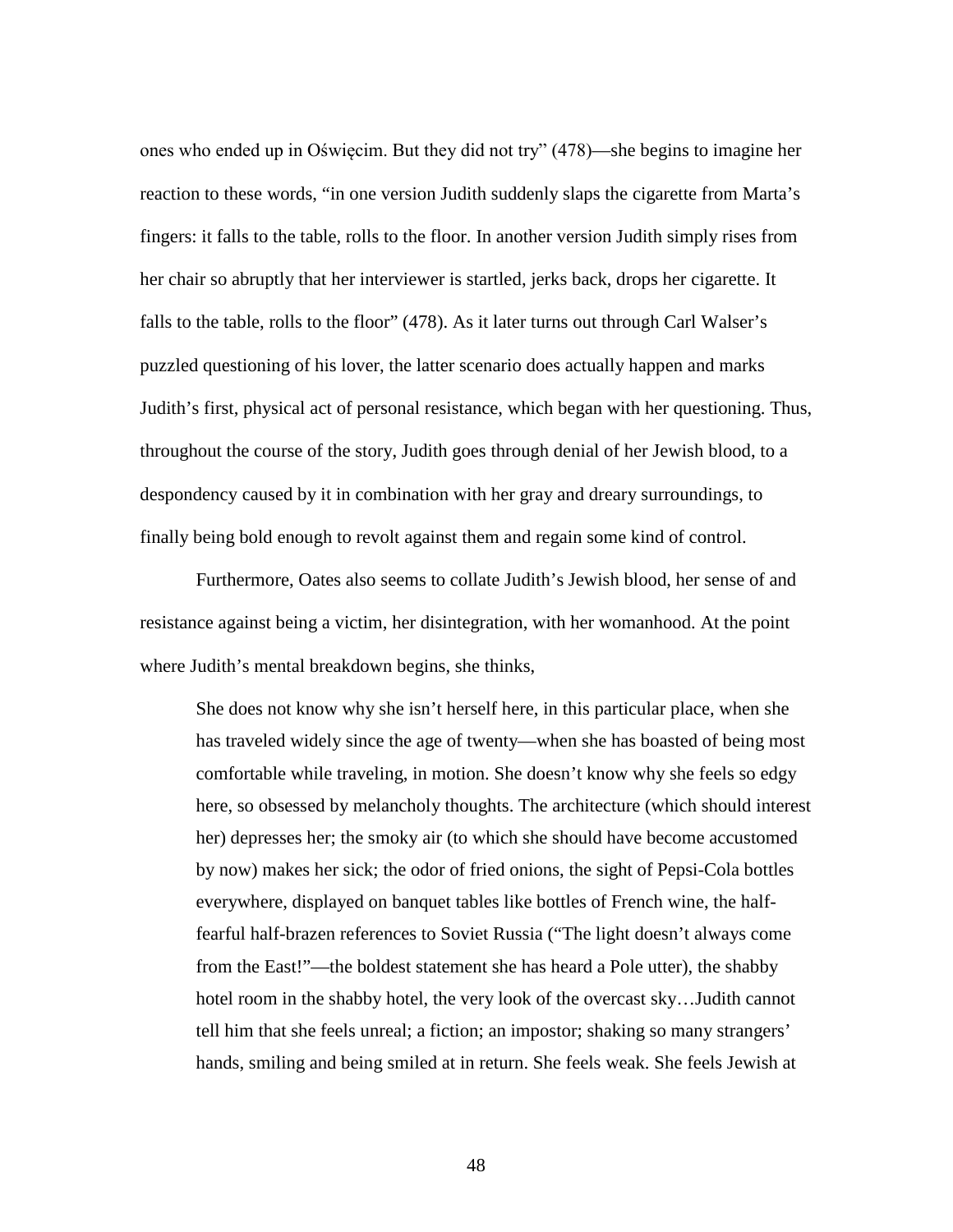last. And womanly—in the very worst sense of the word. A Jew, a woman, a victim—can it be? (442)

The implication seems to be that, despite her immense success and being an American, Judith is a victim precisely because of her Jewish blood and her womanhood, both of which are broken down during her visit in Warsaw. This notion is further expounded on through her meditation on the Warsaw Ghetto monument, in which five supposedly Jewish men stand heroically, whereas the lone female sculpture stands feebly behind them, hidden, holding a child. The thought of having a child itself is of interest to Judith, due to her complicated relationship with Carl, which also seems to be unraveling throughout their stay in Warsaw. Still, her position as a successful, career woman, despite being a "womanly woman" ("the Poles will not know how to interpret her" (433)), does not allow her to be weak and it is this particular perception against which she seems to create her persona, which is then unraveled and built up in a new fashion at the end of her trip to Warsaw. Even in her conversations with Carl she mentions, "I think you exaggerate my weakness. […] My sensitivity then. My 'femininity'", despite Carl's answer of, "You are hardly a weak woman" (441). This is perhaps a feature of the "edginess of imagination" that Judith sees in herself as a result of her Jewish blood and which prohibits her from exhibiting any signs of weakness. It is also corroborated by Marta's words, when she suggests that the Jews that perished in concentration camps were, essentially, too weak to save themselves ("they were peasants—mainly peasants. Very ignorant" (478)).

Interestingly enough, *Pokłosie* begins in a way much similar to the opening of Oates's story. The opening shot of the film imitates the viewer looking up at the sky,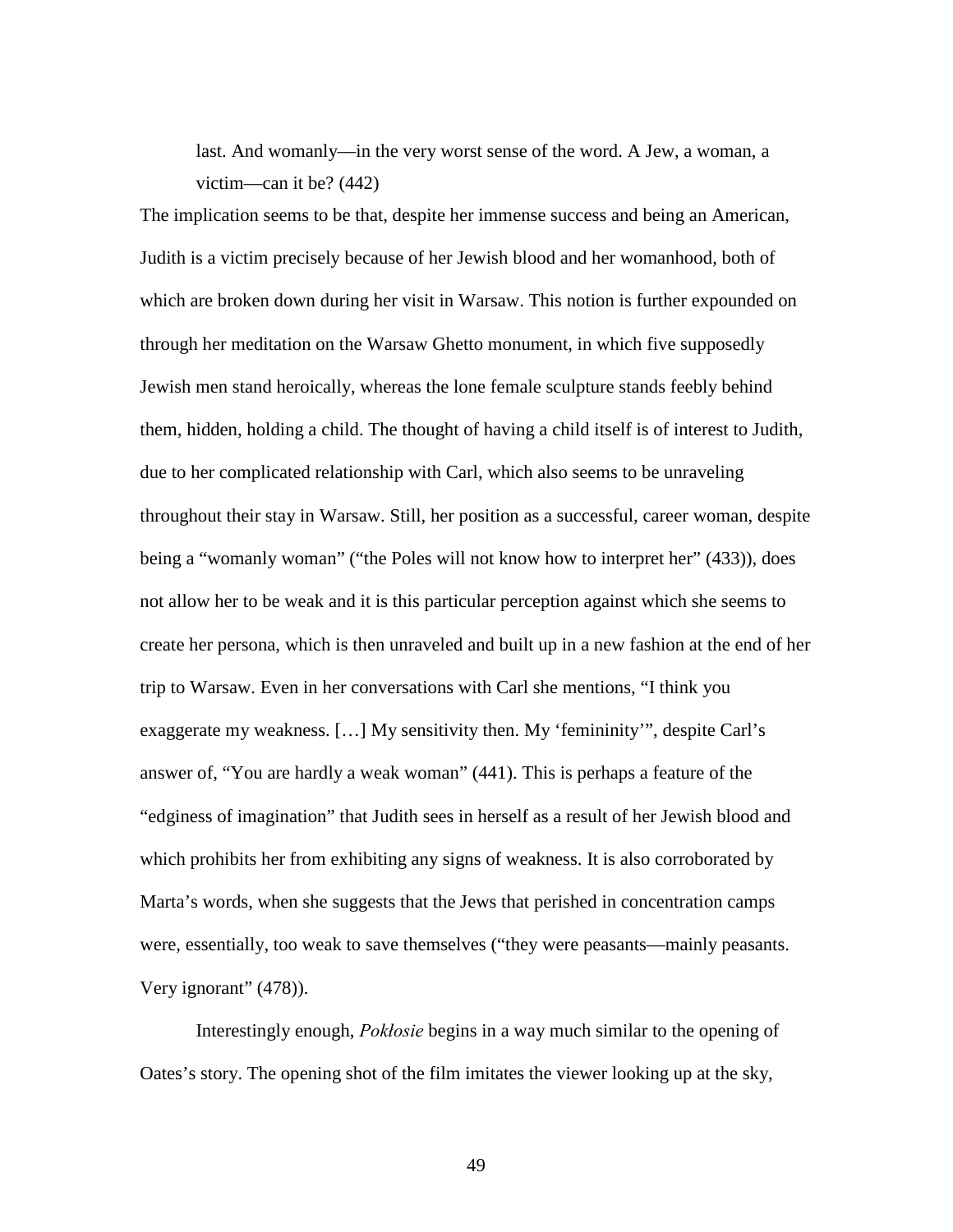awaiting something that turns out to be an airplane of the Polish LOT airlines, which lands in Warsaw. While Oates's story indicated a claustrophobic, suffocating setting, here, Pasikowski uses a shot that suggests openness, mobility, and infinity, only to cut is apart with an airliner crossing from the right upper corner of the screen to the lower left. This kind of open shot is rarely used in the film, which is carried on in similarly tight, claustrophobic shots typical of thriller films, which *Pokłosie* markets itself as. Nonetheless, the presence of an airplane and this notion of openness suggest something similar to what Oates's story introduced: a foreign element. Soon enough, it turns out that Franciszek Kalina has returned to Poland from Chicago after twenty years in order to visit his younger brother Józek, whose wife and children suddenly immigrated to the United States for unknown reasons. Despite the fact that Franciszek has a more direct connection to the place he is returning to, he is constantly referred to as "the American" or "the brother from America"—even as he leaves the airport, he is accosted by a taxi driver asking him where he would like to go in English (he replies in Polish). This continues throughout the film, as he is widely known in the town he is returning to as the Kalina that immigrated to America.

The scraps of Warsaw Pasikowski chooses to show in the beginnings of the film indicate a city much different from that which Judith called, "my Warszawa" in the story's closing—there are multitudes of color, and very noticeably, English-language advertisements pasted throughout the airport, which once again emphasizes a new kind of openness and mobility. This is the Warsaw of 2012—a metropolis connected to other large cities of the world, a place to which it is now presumably possible and also feasible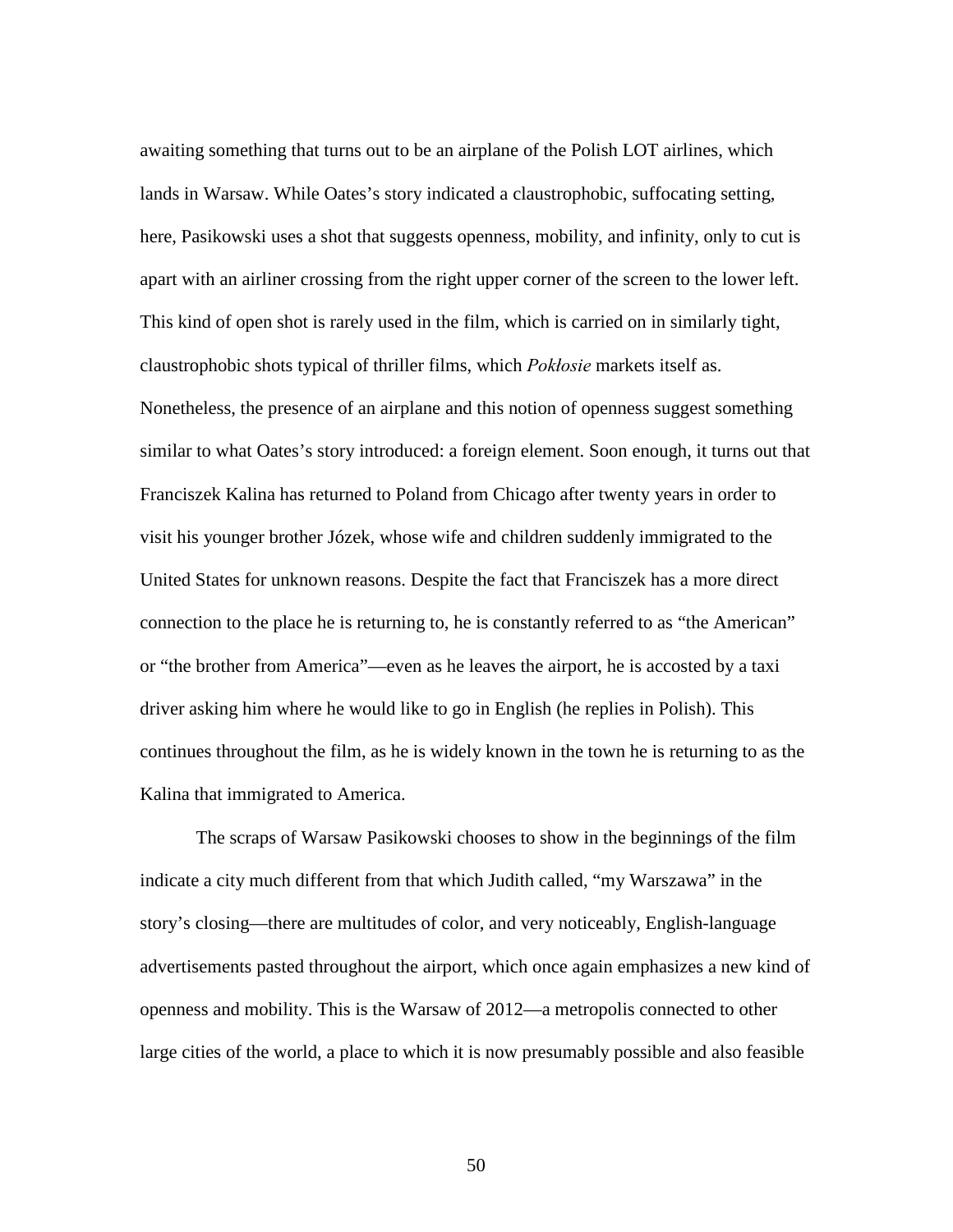to return safely. Franciszek mentions this to his brother, when he is accused of not coming to their parents' funerals, claiming that his passport could have been taken away and he could have been arrested had he returned earlier, before the collapse of the communist regime. Józek dismisses this as mere excuses, further accentuating an existing conflict between the older brother who left and the younger one that stayed behind and still lives on and takes care of his parents' land and property.

This image of a new, European (rather than post-Communist) Poland quickly disappears, however, the change heralded by another meaningful open shot of the Polish countryside passing by behind a train's window. Similarly to the opening shot, it is quickly cut apart by another train passing in the opposite direction, blocking the view. Both of those shots indicate some kind of disruption of an established perception, things being literally cut apart and obstructed from view. Franciszek is shown making his journey to the small town in which his brother still lives, the colorful, Westernized environment of Warsaw quickly giving way to dilapidated bus stops, filled with anti-Semitic graffiti (the Star of David hung on a gallows, accompanied by "Jews go away"), old country roads, dense and dark foliage, things and spaces shrinking. The rest of the film abstains from any open shots, even in its climactic shots of Jewish tombstones stuck amongst a burning wheat field; in this case, Pasikowski still uses very tight, close-up shots of the stones being blackened by the flames, which cannot help but conjure up allusions to gas chambers and the burnings of Jewish bodies in concentration camps, but also echo the events of Jedwabnem. These tombstones lay at the core of the film—they are the reason Józek is ostracized, threatened with violence, eventually killed, and also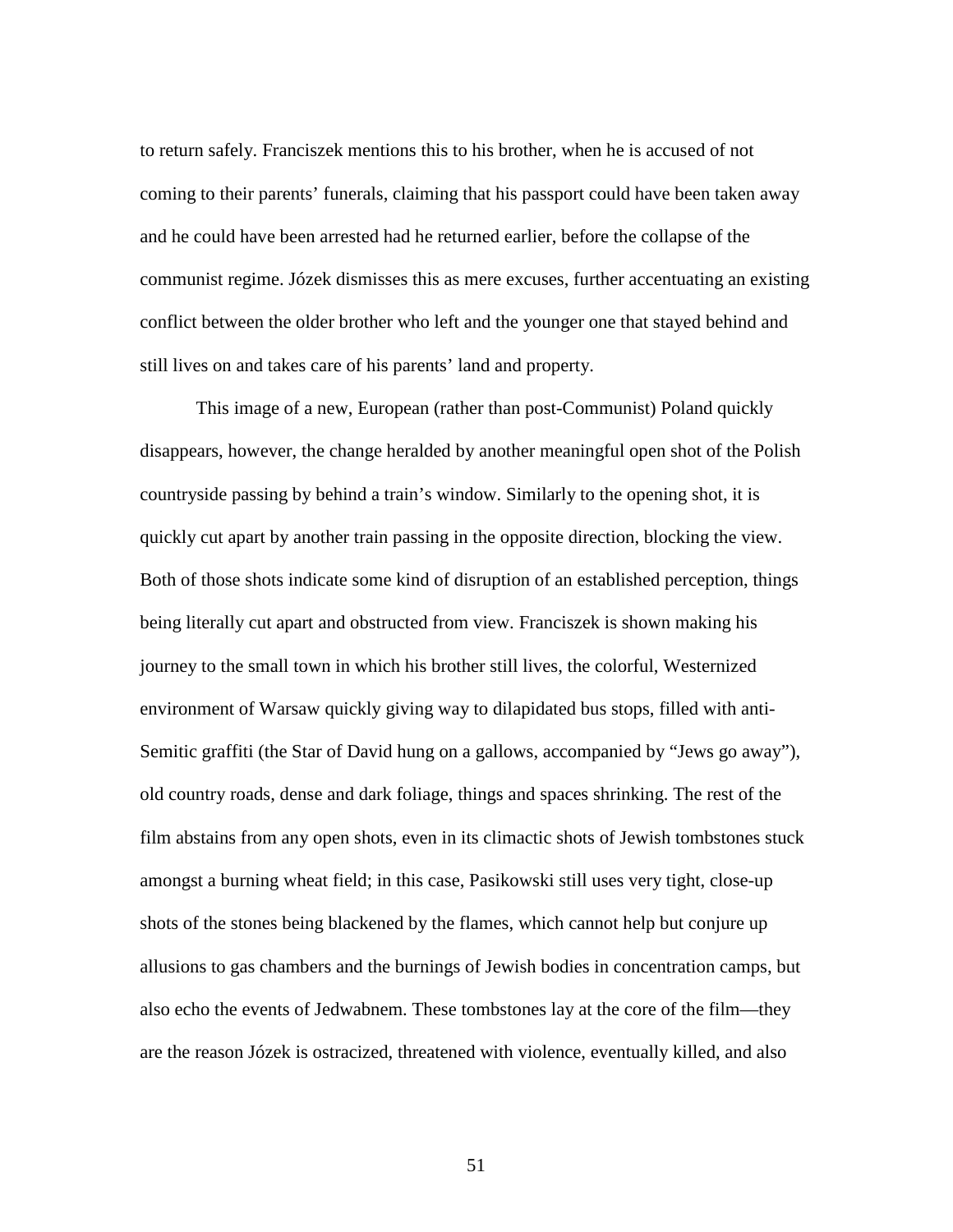why his wife and children leave for the United States in order to escape both the behavior of Józek and that of the small town he inhabits. Having discovered these tombstones used as parts for an old country road and also pavement in front of the local Catholic church (conjuring up the images of Warsaw being rebuilt over the ashes of the Jewish Ghetto that Judith contests), Józek begins to dig them up and collect them on his field in order to protect them from the hostile inhabitants of the town. The implication there seems to be that one's land, which both Józek and Franciszek presume belonged to his family for decades, is more sacred than the tombstones that used to mark the graves of Jewish people living in this small, countryside town. This is also eventually violated, as someone sets fire to Józek's field before he has the chance to gather his harvest (pokłosie literally means what is left after a harvest; it can also mean consequences, aftermath of one's action—what is left, in other words), but as the final underlying mystery is revealed, it also turns out that a large portion of the town's populace now occupies land previously owned by Jewish families that were presumed to have perished in concentration camps, but who, in fact, have been massacred by the town's Polish inhabitants during the War. The big revelation comes when the Kalina brothers begin digging in the ground around the ruins of their old and proper home, where they find human remains. What the brothers come to find out is that their family was complicit in the massacre, that their father took an active role in the burning alive of Jewish families inside his old home, and that the land they now occupy was taken from the murdered families.

After this traumatizing revelation, there occurs a seemingly irrevocable split between the brothers. Józek, the younger one, suddenly abandons his fervent quest to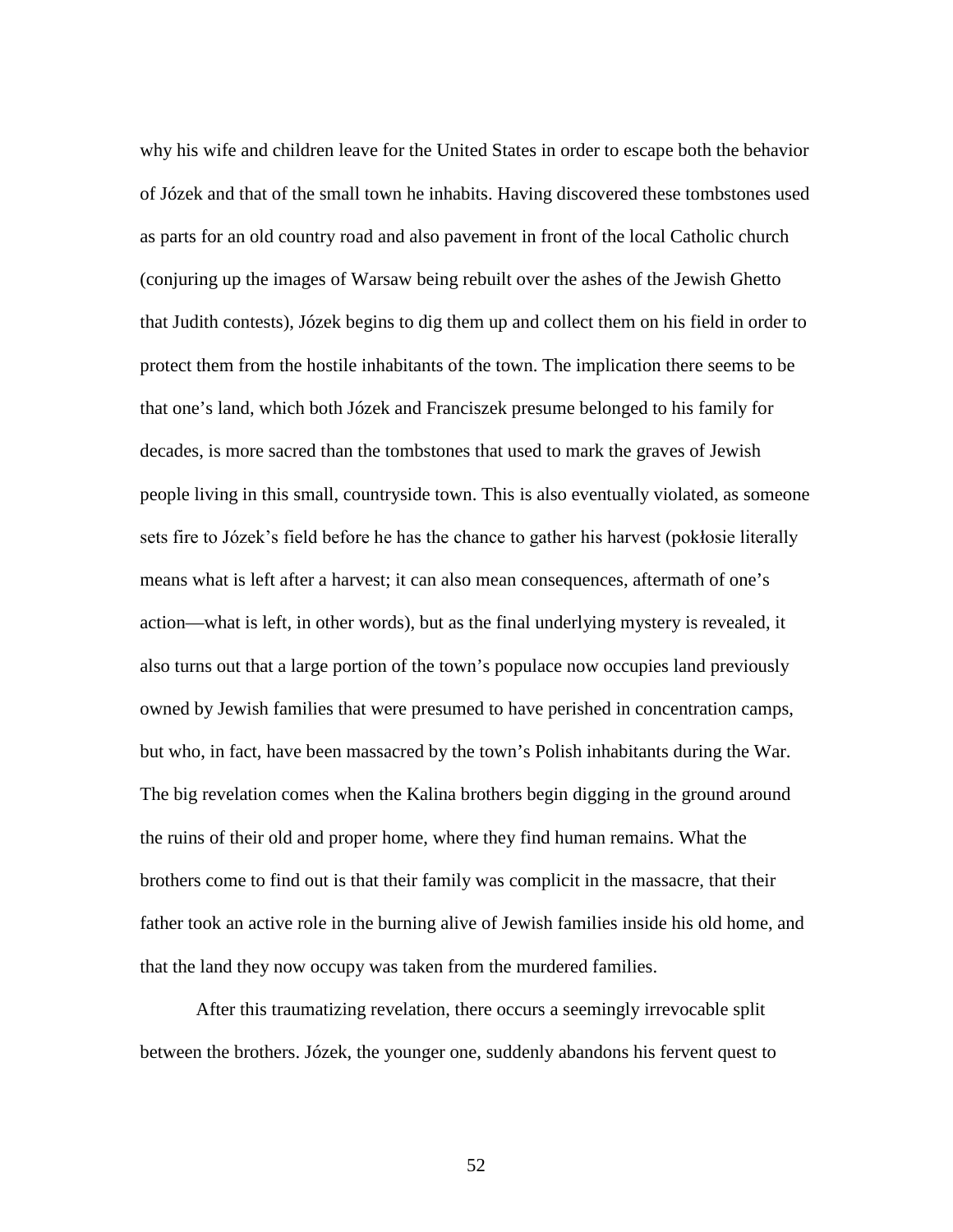preserve the memory of the Jewish families, clearly shaken by his family's involvement and leadership in the slaughter and his inheritance of land that does not truly belong to him. Because only one inhabitant of the town still remembers what took place during the War, Józek wants to keep his family's actions a secret in order to avoid national and possibly international attention. Franciszek, on the other hand, who refers to Jewish people in a derogatory way numerous times throughout the movie and who discusses his knowledge of Jewish people in the United States with certain disdain, presses his brother to reveal the truth to everyone in order not to contribute further to their family's actions. The Kalina brothers and the troubling situation they find themselves in are thus clearly symbolic of the division of Poland itself. When light was shed on what exactly had occurred in Jedwabnem and the involvement of Poles in the massacre, without any help or pressure from the Nazis (though it is generally understood as there having been some sort of instigation—but whether this is meant to alleviate the collective conscience or is actually the truth isn't particularly clear), people responded in similar ways, which was partly the reason for the film's controversial and divided reception. What is especially important and poignant here, however, is that Józek proves to be too weak to carry on his mission, muddling his good intentions and making his character more ambiguous and more tethered to reality—it suggests that one does not have to be specifically violently anti-Semitic to be unable to accept one's historical guilt and implication of history. In this way, Józek proves to be the everyman, a morally complicated and ultimately weak citizen.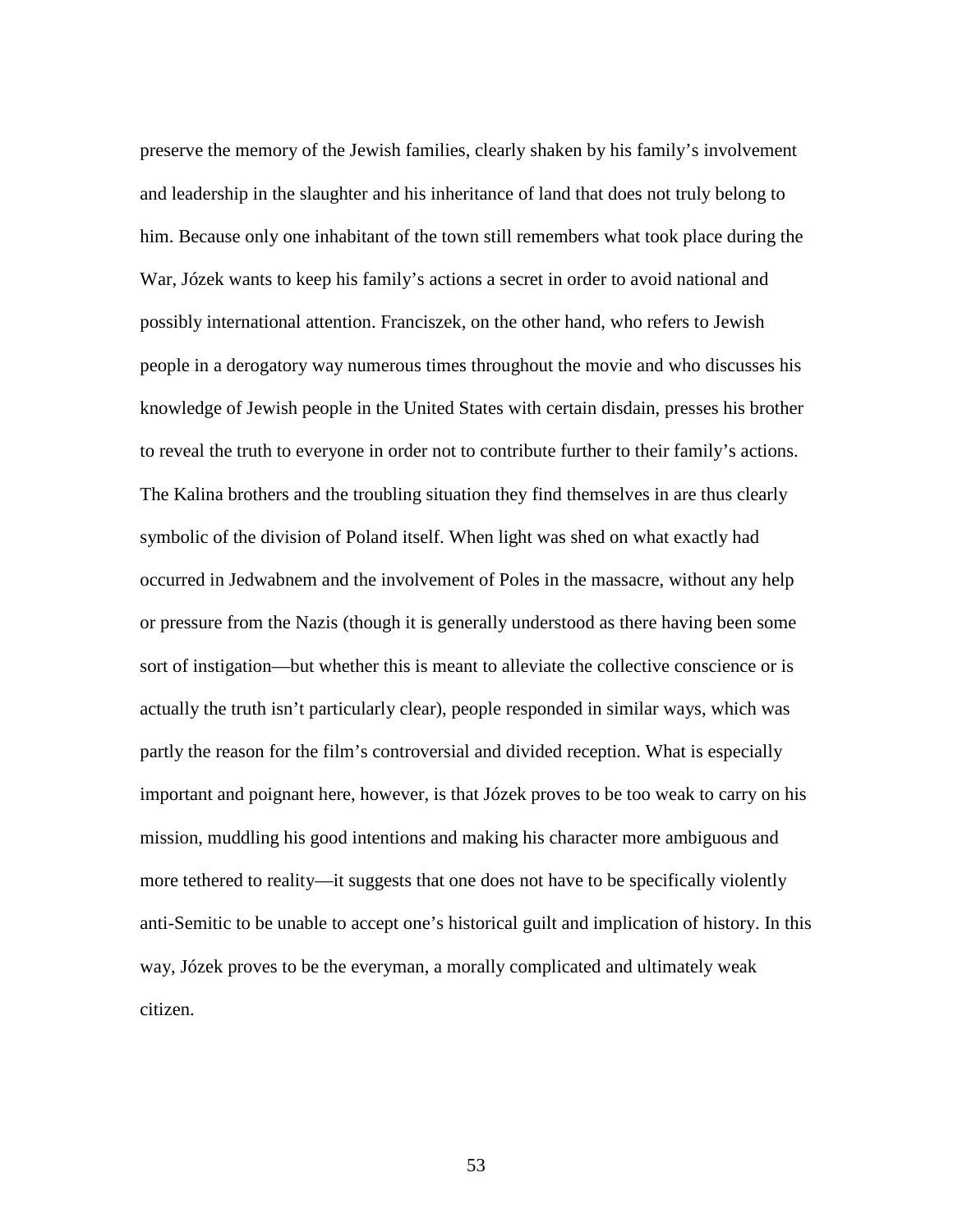Because of this, Józek's death, when it comes, appears even more poignant in that he is killed for something even he ceased to believe in. Pasikowski never explicitly shows who murders Józek, but when his body is revealed, cross-like nailed to the large, wooden door of his stables, after the camera lingers on it for an uncomfortably long period of time, it then cuts straight to a crowd gathered in front of the house. It pans to the side slowly, to show each and every face of Józek's neighbors, staring and emotionless. Thus, he murder was, at least symbolically, a collective and gradual effort. This lingering on the faces of the town's populace can also mirror the Polish population as a whole and provide a commentary on the very rhetoric of victimhood that Judith finds repulsive in Oates's story. It is not uncommon to hear Poland being referred to as "the Christ of Nations" eternally persecuted, stripped, violated; eternally a martyr in the unattainable quest for freedom. It is a nice and seemingly innocent thought, but it does also create a religious dimension to the national identity, a dimension that has often been linked to anti-Semitism in the past—the blaming of Jewish people for killing Jesus Christ. This rhetoric of victimhood is so deeply rooted in the national consciousness that anything (such as this film) which goes against portraying Poland and Poles as passive sufferers of the iniquities of the world is rejected as anti-Polish. In this way, Poland is all these townspeople at once, looking toward something incomprehensible, looking without understanding, looking without critical thinking about itself, looking at its own death.

It is useful to also mention the way both stories serve as commentaries on narrative, making them into acts of witness. In Oates's short story, Judith slowly acts against the silence permeating Warsaw—the lack of statistics on how many Jews still live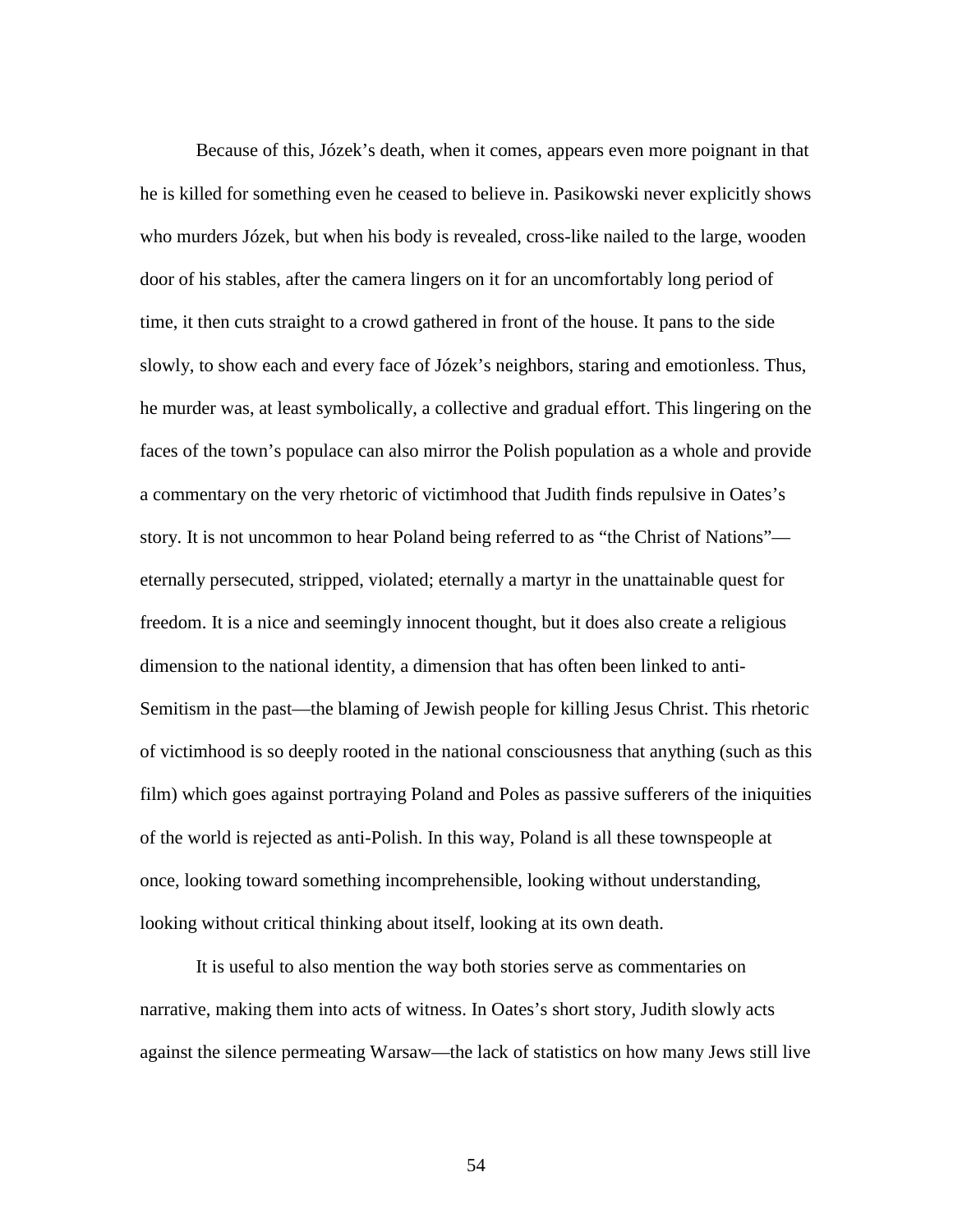there, the mute monument of the Warsaw Ghetto, the silent tombstones, any traces of Jewish identity lost in the Polish post-War rhetoric of victimhood. Her persistence in asking about any of these traces—her comment on the Warsaw Ghetto especially, implicating a literal burial, a building over—unearths an evident absence and erasure, which in turn, creates a narrative of the Jewish identity and what is left of it in Warsaw. Her mental breakdown that occurs in this troubled city seems to be linked to the fact that she is acutely aware that this return to a place of origin is a tainted one—that she simply cannot return to the place linked to her family, because it is not there. Similarly, in *Pokłosie*, the Kalina brothers begin piecing together a narrative of the Jewish families that lived in their town, a narrative that is inescapably linked to their own family in a horrific way. Here, they are also working against a unified code of silence and even hostility of their neighbors and their questioning of the established story—that the Jewish inhabitants were shipped away by Germans—unearths a literal grave and a completely different narrative. Additionally, that *Pokłosie* was marketed as a thriller rather than a drama, also serves as a commentary on the nature of the revelations found in the film they are slowly unearthed, shocking, and, to the Polish audience at least, incredibly terrifying. The fact that the film ends with the wheat field still filled with tombstones, but now also containing a small memorial for those who were murdered, along with a small group of Jewish visitors (possibly descendants of those who died) paying their respects, paints an optimistic picture, suggesting that coming to terms with one's conscience—or the collective conscience—does not have to lead to decay or ruin of Polish identity. Similarly, the existence of both of these narratives itself serves as a touchstone in a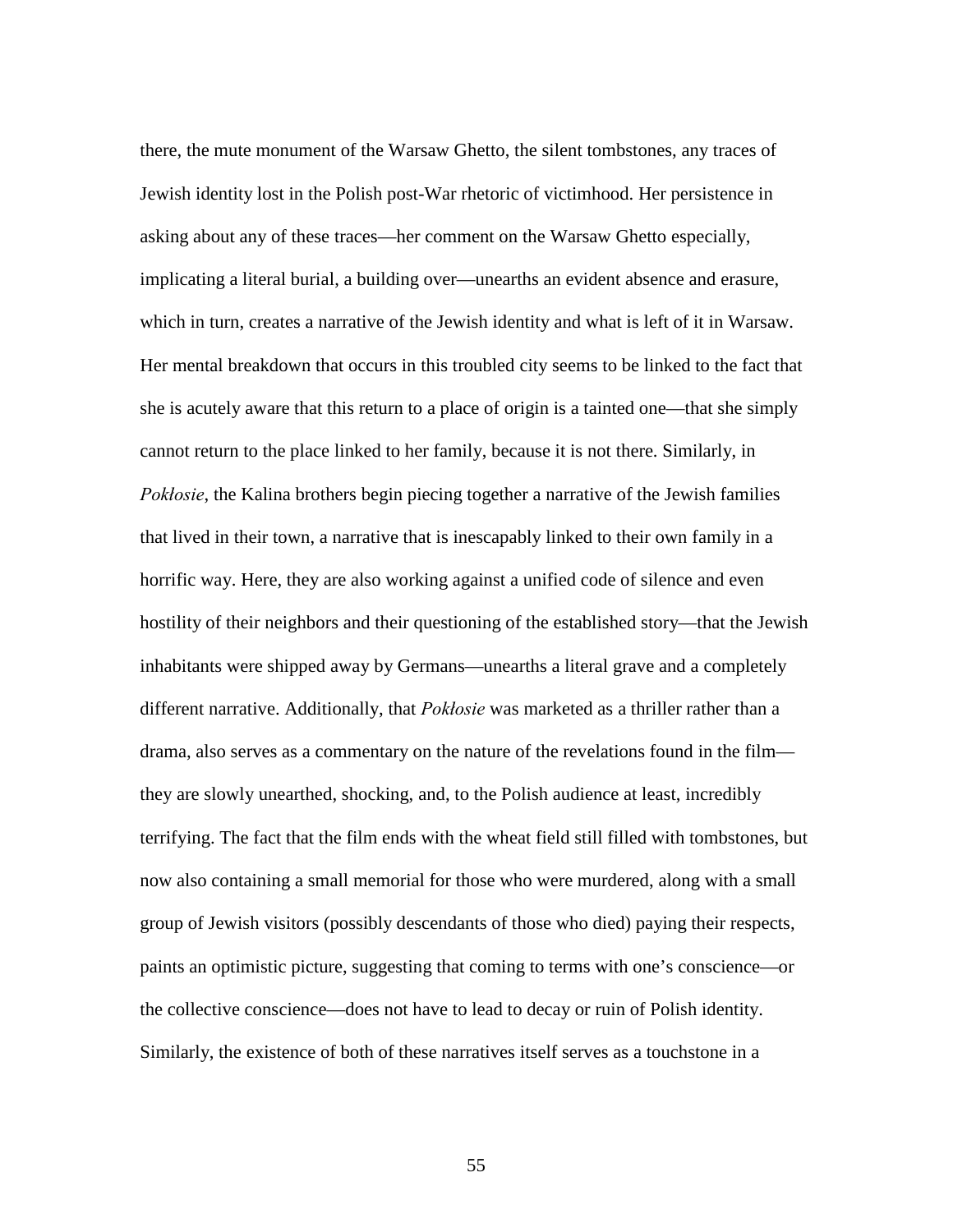discussion about the troubled history of Polish-Jewish relations, a discussion that needs to continue.

Indeed, similar themes were the subject of a recent book by Katarzyna Marciniak and Kamil Turowski, *Streets of Crocodiles: Photography, Media, and Postsocialist Landscapes in Poland*, which called attention to the deep incongruence that exists between Poland's projected image of a modernized, European nation and the anti-Semitic, xenophobic graffiti that often mars the country's both urban (as presented in Turowski's photographs of Łódź) and rural (as seen in Pasikowski's film) landscapes. This quite absurd reality stands in direct opposition to the freedom of movement that is fundamental to Poland's new, European identity and that is quite central to both Oates's story and Pasikowski's film, where the narrative hinges on the ability of both main characters to return to Poland, albeit in completely different circumstances (the established American and the returned émigré). This newfound freedom has also been analyzed in the work of Ewa Mazierska, particularly in relation to European film, in *Crossing New Europe*. Through her work, Mazierska also poses the question of what Poland should do and does with its leftover socialist landscape and architecture, which is the main site of the previously mentioned obscene graffiti. Thus, the discussion arrives at the notion of hybridity (Marciniak, Turowski 117)—the existence of both new and European establishments alongside old, postsocialist ones, and the anger, hate, and boredom that manifests itself at their intersections through particularly anti-Semitic and racist graffiti. Still, this conversation is only beginning, as more scholarly interest is invested in what is often deemed as "the second world." In addition, there has not been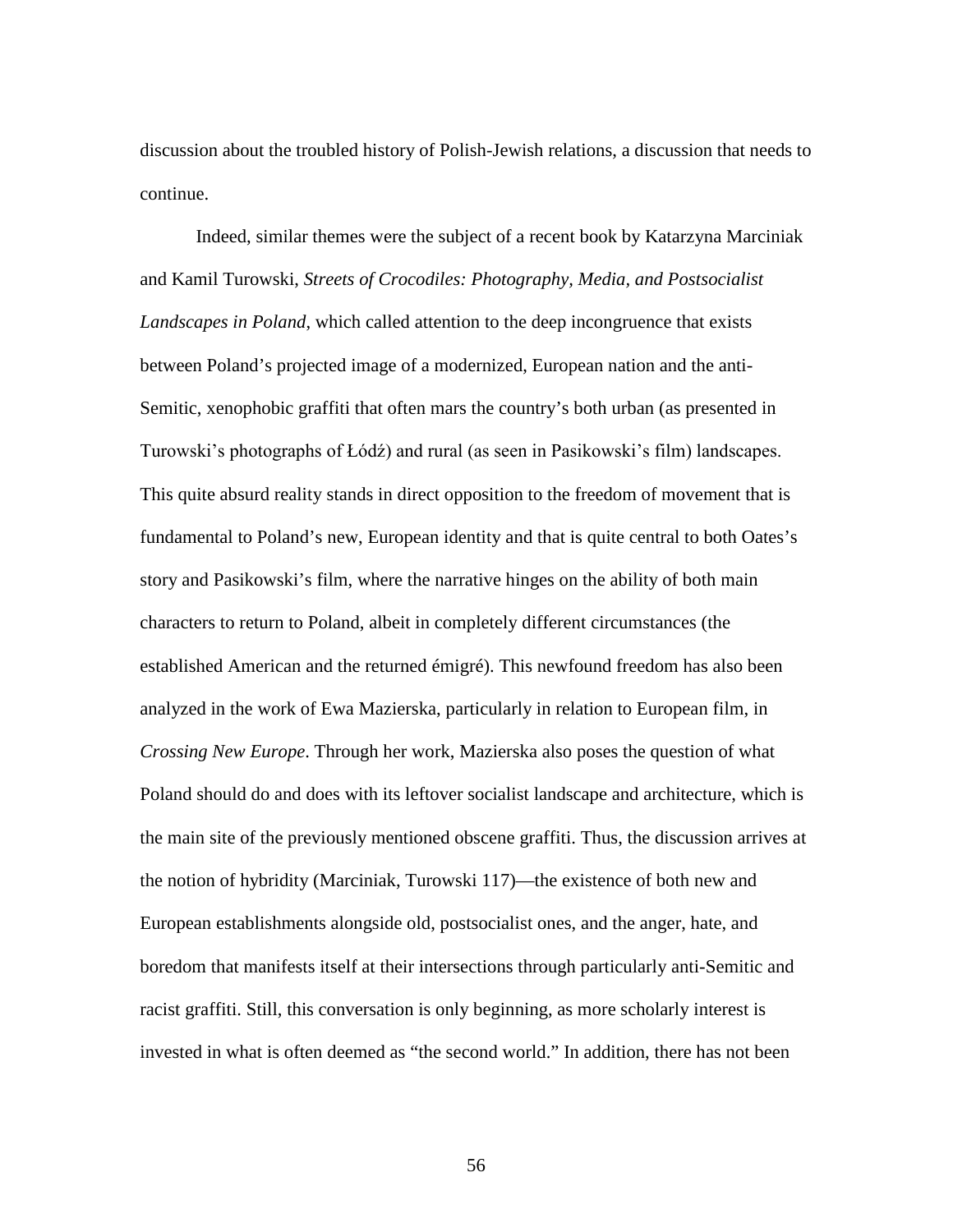enough said about *Pokłosie* and the way it specifically relates to the making and possibly re-making of the Polish national narrative, while Oates's story is certainly not one of her most popular ones, possibly because of its unique and troubling subject.

At the core of both stories, then, is this very kernel of Polish identity and the conflict between the narrative Poland has constructed for itself after centuries of partitions, wars, and violence and the multiplicity and diversity of its citizens and their perspectives that may not be entirely compatible with the national narrative. Both Oates's story and Pasikowski's film serve as a similar railing against the silence and overwhelming national narrative. It is useful to look at both of these works together to step outside of this narrative and see how Poland is perceived both by outsiders and its own citizens—not only do these works call attention to the silence surrounding the absence of Jewish identity in Poland, but they also allow for their audience to imagine the possibility of both of them actually happening. Perhaps the biggest complaint against *Pokłosie*—that it was historically inaccurate—was simply a defense against the thought and the possibility that a similar situation might have happened somewhere other than Jedwabnem and no one even knew about it.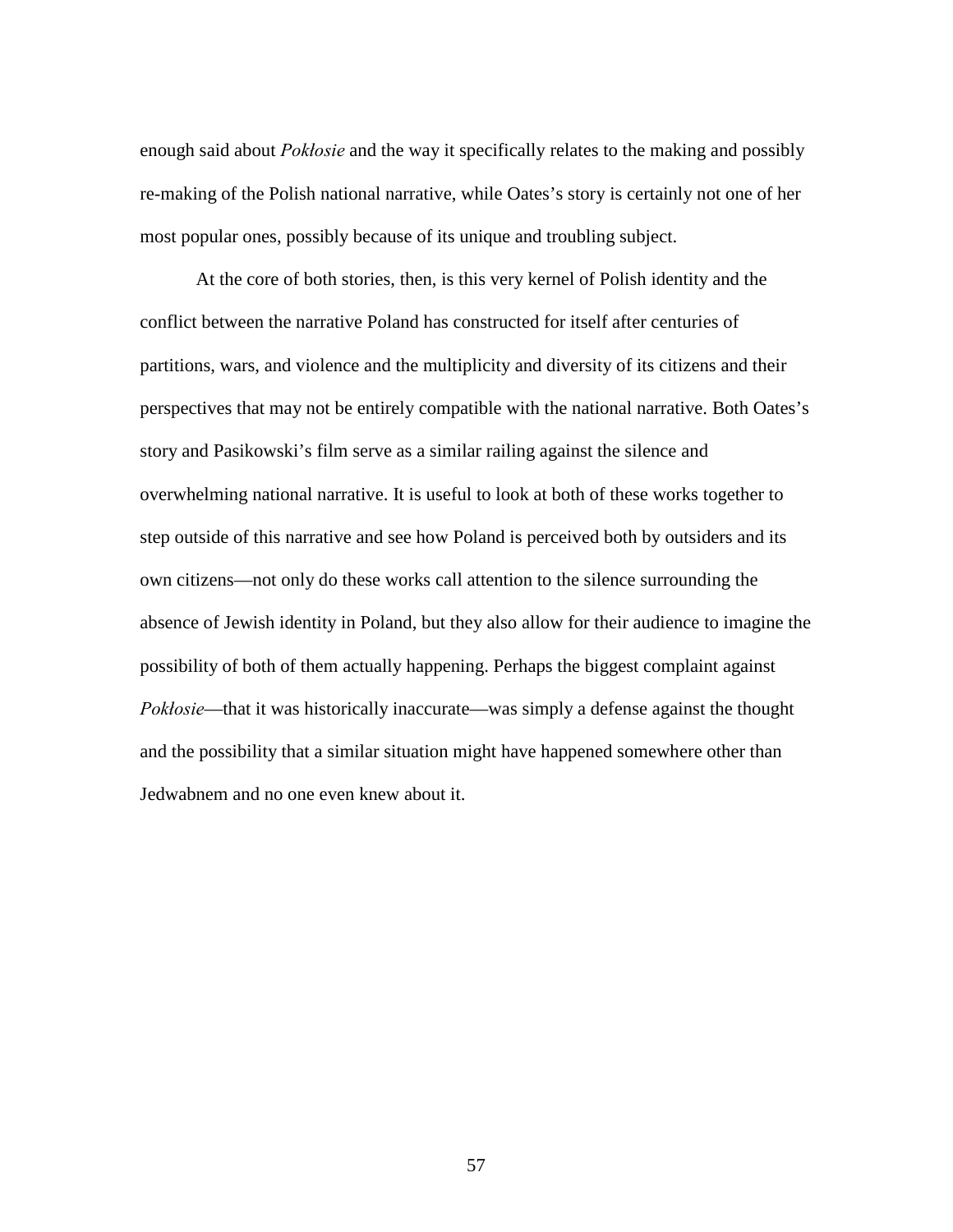#### WORKS CITED

- Hoberman, J., Katarzyna Marciniak and Kamil Turowski. *Streets of Crocodiles: Photography, Media, and Postsocialist Landscapes in Poland*. Chicago: Intellect, The University of Chicago Press, 2010.
- Oates, Joyce Carol. "My Warszawa: 1980." Oates, Joyce Carol. *High Lonesome: New and Selected Stories 1966 - 2006*. New York: HarperCollins, 2006. 431-483.

*Pokłosie (Aftermath)*. Dir. Władysław Pasikowski. 2012.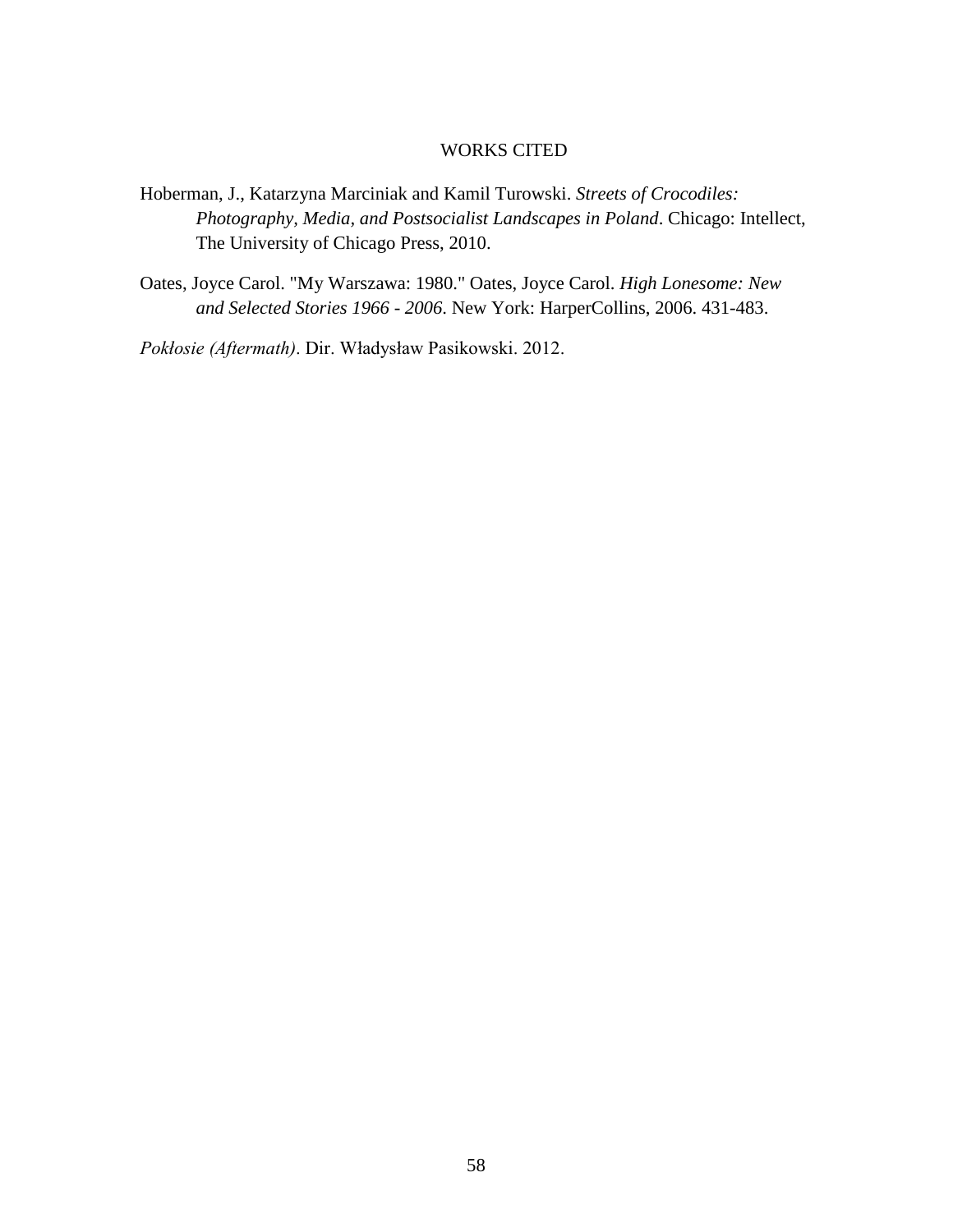#### WORKS CONSULTED

- Aciman, André, ed. *Letters of Transit*. New York: The New Press, 1999.
- Chappell, Fred. *Ancestors and Others: New and Selected Stories*. New York: St. Martin's Press, 2009.
- Clifford, James. "Diasporas." *Cultural Anthropology* 9.3 (1994): 302-338.
- —. "Notes on Travel and Theory." *Inscriptions* 5 (1989).
- Dangarembga, Tsitsi. *Nervous Conditions*. Oxfordshire: Ayebia Clarke Publishing, 1988.
- Danticat, Edwidge. *Create Dangerously: the Immigrant Artist at Work*. New York: Vintage Books, 2011.

Díaz, Junot. *Drown*. New York: Riverhead Books, 1996.

—. *This Is How You Lose Her*. New York: Riverhead Books, 2013.

- Friel, Brian. *Translations*. London: Faber and Faber Limited, 1981.
- Gay, William. *I Hate to See That Evening Sun Go Down: Collected Stories*. New York: Free Press, 2003.
- Hoberman, J., Katarzyna Marciniak and Kamil Turowski. *Streets of Crocodiles: Photography, Media, and Postsocialist Landscapes in Poland*. Chicago: Intellect, The University of Chicago Press, 2010.
- Hoffman, Eva. *Lost in Translation: A Life in a New Language*. New York: Penguin Books, 1989.
- Kincaid, Jamaica. *A Small Place*. New York: Farrar, Straus and Giroux, 1988.
- —. *At the Bottom of the River*. New York: Farrar, Straus and Giroux, 1983.
- Lewis, Reina and Sara Mills, *Feminist Postcolonial Theory: A Reader*. New York: Routledge, 2003.
- Marciniak, Katarzyna. *Alienhood: Citizenship, Exile, and the Logic of Difference*. Minneapolis: University of Minnesota Press, 2006.
- —. "Immigrant Rage: Alienhood, "Hygienic" Identites, and the Second World." *differences: A Journal of Feminist Cultural Studies* 17.2 (2006): 33-63.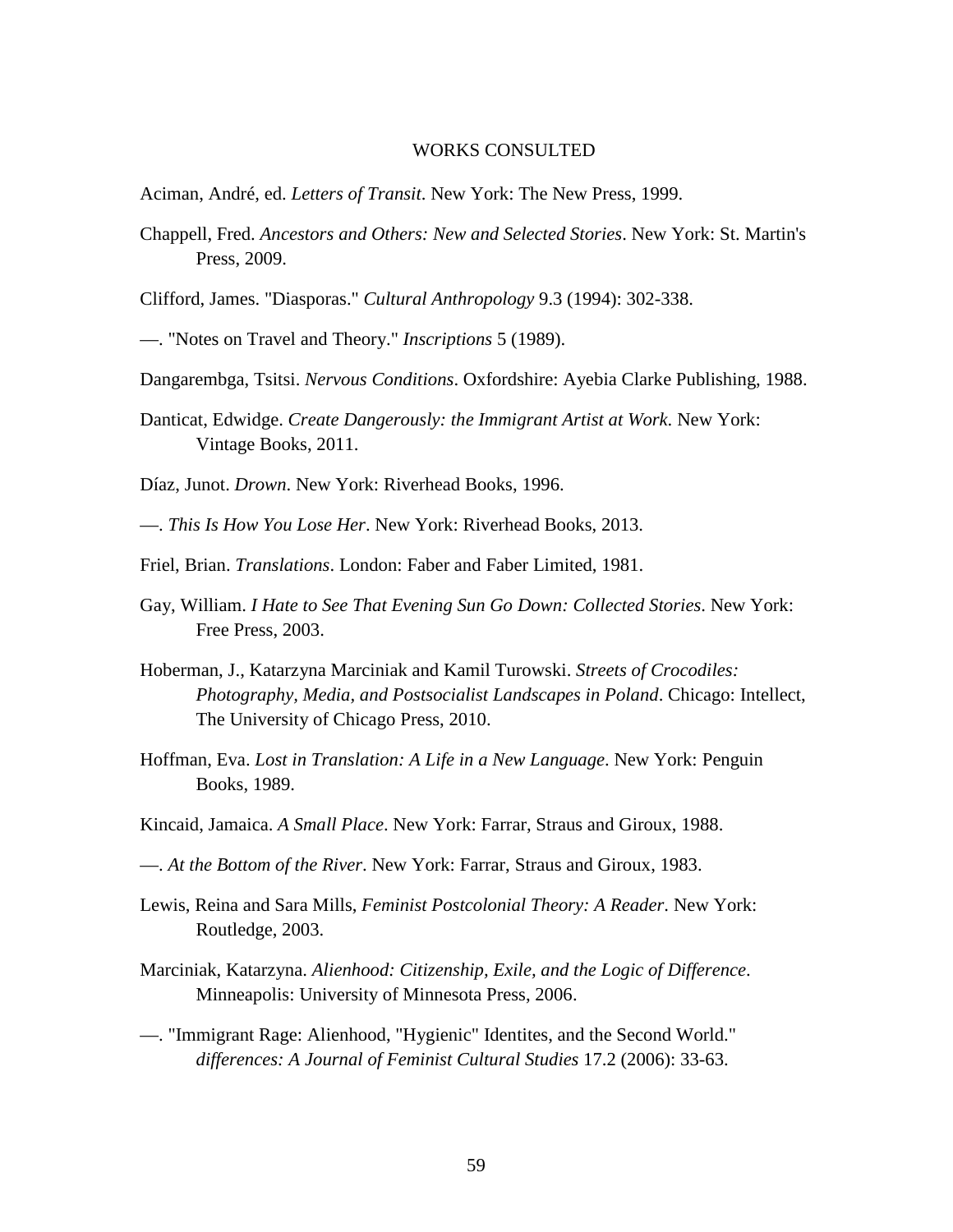- —. "Legal/Illegal: Protesting Citizenship in Fortress America." *Citizenship Studies* 7.12 (2013): 260-277.
- —. "Who Would Jesus Deport?" *The Women's Review of Books* 30.3 (2013): 29.
- Marciniak, Katarzyna, Anikó Imre and Áine O'Healy, *Transnational Feminism in Film and Media*. New York: Palgrave Macmillan, 2007.
- Mazierska, Ewa and Laura Rascaroli. *Crossing New Europe: Postmodern Travel and the European Road Movie*. London: Wallflower Press, 2006. Print.
- Mazierska, Ewa. "Demolish, Preserve or Beautify: Representations of the Remnants of Socialism in Polish Postcommunist Cinema." *Postcommunist Film - Russia, Eastern Europe and World Culture: Moving Images of Postcommunism*. Ed. Lars Kristensen. New York: Routledge, 2012. 107-120.
- Mazierska, Ewa. "Searching for Survival and Meaning: Polish Film after 1989." *Cinemas in Transition in Central and Eastern Europe after 1989*. Ed. Catherine Portuges and Peter Hames. Philadelphia: Temple University Press, 2013. 135-160.
- Mee, Susie, ed. *Downhome: An Anthology of Southern Women Writers*. New York: Mariner Books, 1995.
- Miłosz, Czesław. "On Exile." Koudelka, Josef. *Exiles: Photographs by Josef Koudelka*. New York: Aperture, 1997. 3-5.
- —. *The History of Polish Literature*. Berkley: University of California Press, 1983.
- —. *To Begin Where I Am: Selected Essays*. New York: Farrar, Strauss and Giroux, 2001.
- Oates, Joyce Carol. *High Lonesome: New and Selected Stories 1966-2006*. New York: Harper Perennial, 2006.
- Oates, Joyce Carol. "My Warszawa: 1980." Oates, Joyce Carol. *High Lonesome: New and Selected Stories 1966 - 2006*. New York: HarperCollins, 2006. 431-483.
- O'Connor, Flannery. *A Good Man is Hard to Find and Other Stories*. New York: Harcourt Brace & Company, 1977.
- —. *Three*. New York: Signet Classic, 1983.

Rash, Ron. *Burning Bright: Stories*. New York: HarperCollins Publishers, 2010.